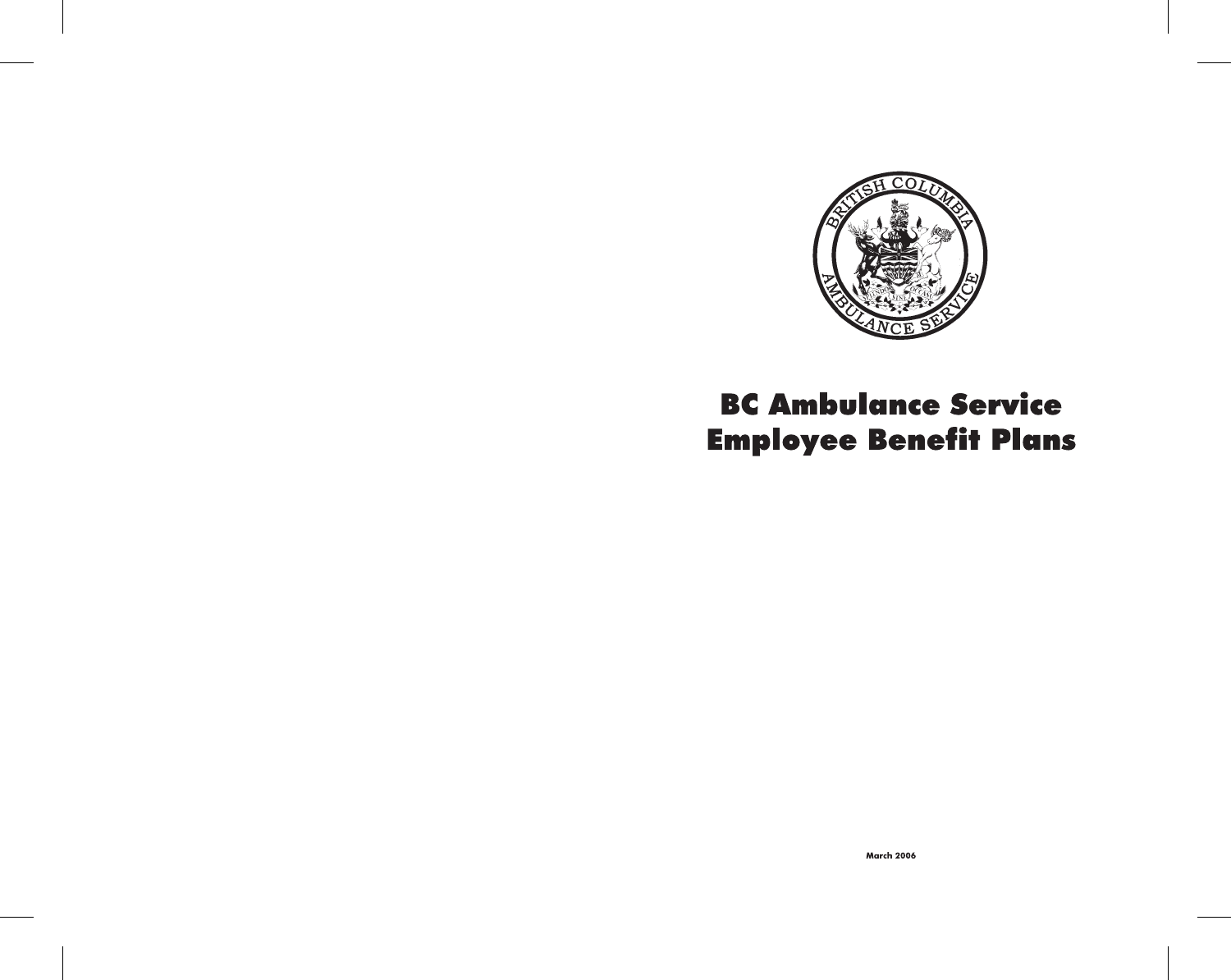# **Table of Contents**

| Accidental Death and Dismemberment (AD&D) 32 |  |
|----------------------------------------------|--|
|                                              |  |
|                                              |  |
|                                              |  |
|                                              |  |
|                                              |  |
|                                              |  |
|                                              |  |
|                                              |  |
|                                              |  |
|                                              |  |
|                                              |  |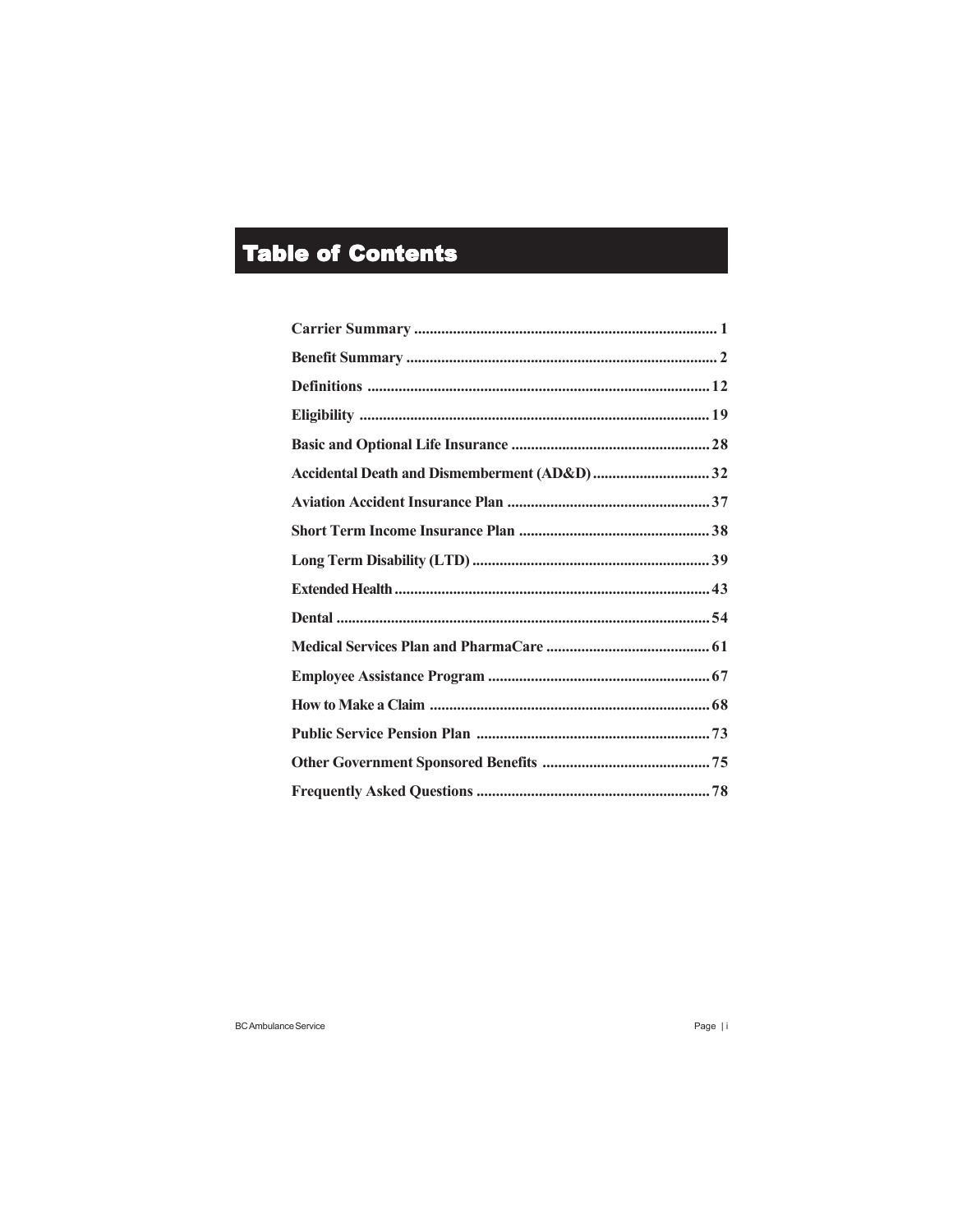# **Carrier Summary**

| Carrier                                      | <b>Benefit</b>                              | Policy #                                                 |
|----------------------------------------------|---------------------------------------------|----------------------------------------------------------|
| Great-West Life                              | Basic Life                                  | 1321716GL                                                |
| Great-West Life                              | Optional Life                               | 132717GOL                                                |
| Industrial Alliance Pacific Accidental Death | & Dismemberment                             | 100005512                                                |
| Great-West Life                              | Aviation Accident Insurance Plan            | N/A                                                      |
| Great-West Life                              | Long Term Disability                        | 132716GHA                                                |
| Pacific Blue Cross                           | <b>Extended Health</b>                      | <b>3817</b> (Full-time)<br>33277 (Part-time)             |
| Pacific Blue Cross                           | Dental                                      | <b>1645</b> (Full–time)<br><b>33277</b> (Part-time)      |
| Government                                   | Medical Services Plan<br>Sponsored          | <b>6003115</b> (Full–time)<br><b>6184618</b> (Part-time) |
| Warren Shepell                               | Employee Assistance Plan                    | Not required<br>1-800-387-4765                           |
| Self-Insured                                 | Short Term Income<br>Insurance Plan (STIIP) | N/A                                                      |

**Please note that in the event of a discrepancy between the contract provisions of the pertinent plan of insurance and the employee handbook, the terms and conditions of the policy will govern in all cases.**

**This handbook describes benefit programs for active employees and does not describe any retiree or post-employment benefit programs.**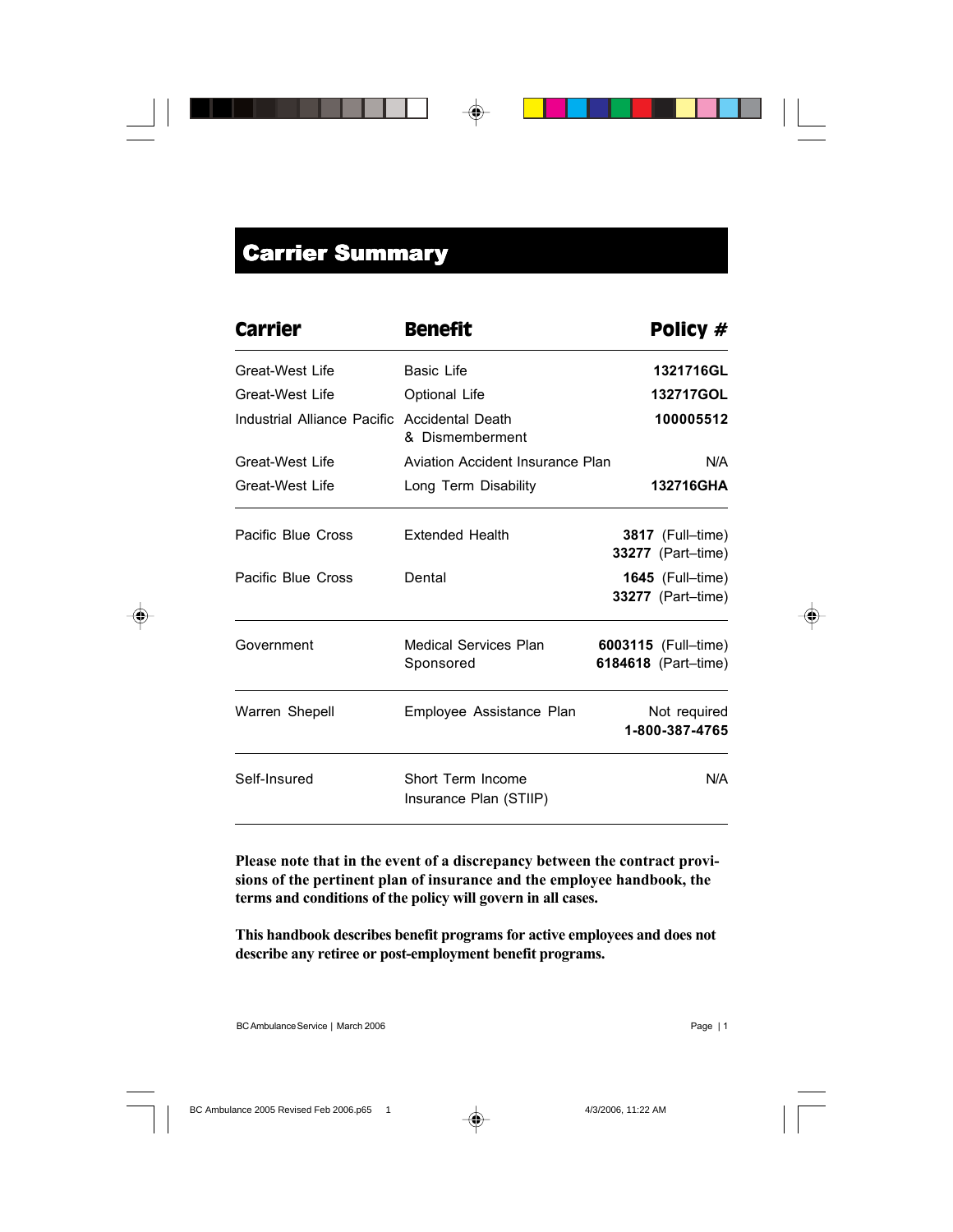### Benefits for Full-Time Employees

The following is an overview of the benefits provided to a **full-time Employee as outlined in the collective agreement.** Please refer to the appropriate page in this booklet for a more detailed benefit description.

### Basic Life:

| <b>Benefit:</b>                 | 200% of your annual earnings rounded to the next<br>highest \$1,000                                                                                                                                                                                                                       |
|---------------------------------|-------------------------------------------------------------------------------------------------------------------------------------------------------------------------------------------------------------------------------------------------------------------------------------------|
| Maximum:                        | \$80,000                                                                                                                                                                                                                                                                                  |
| <b>Termination:</b>             | the earlier of termination of employment or age 65                                                                                                                                                                                                                                        |
| <b>Waiver of premium:</b>       | available if you are disabled                                                                                                                                                                                                                                                             |
| <b>Conversion:</b>              | available to you                                                                                                                                                                                                                                                                          |
| <b>Funeral advance:</b>         | In the event of your death, a Funeral Advance<br>Benefit of \$8,000 may be available to your named<br>beneficiary                                                                                                                                                                         |
| <i><b>Advanced payment:</b></i> | If you suffer from a terminal illness and have a life<br>expectancy of 24 months or less (as confirmed by<br>the attending Physician), you may be eligible for an<br>advance of your life insurance benefit equal to 50%<br>of your basic life benefit amount to a maximum of<br>\$50,000 |
| Cost:                           | employer-paid                                                                                                                                                                                                                                                                             |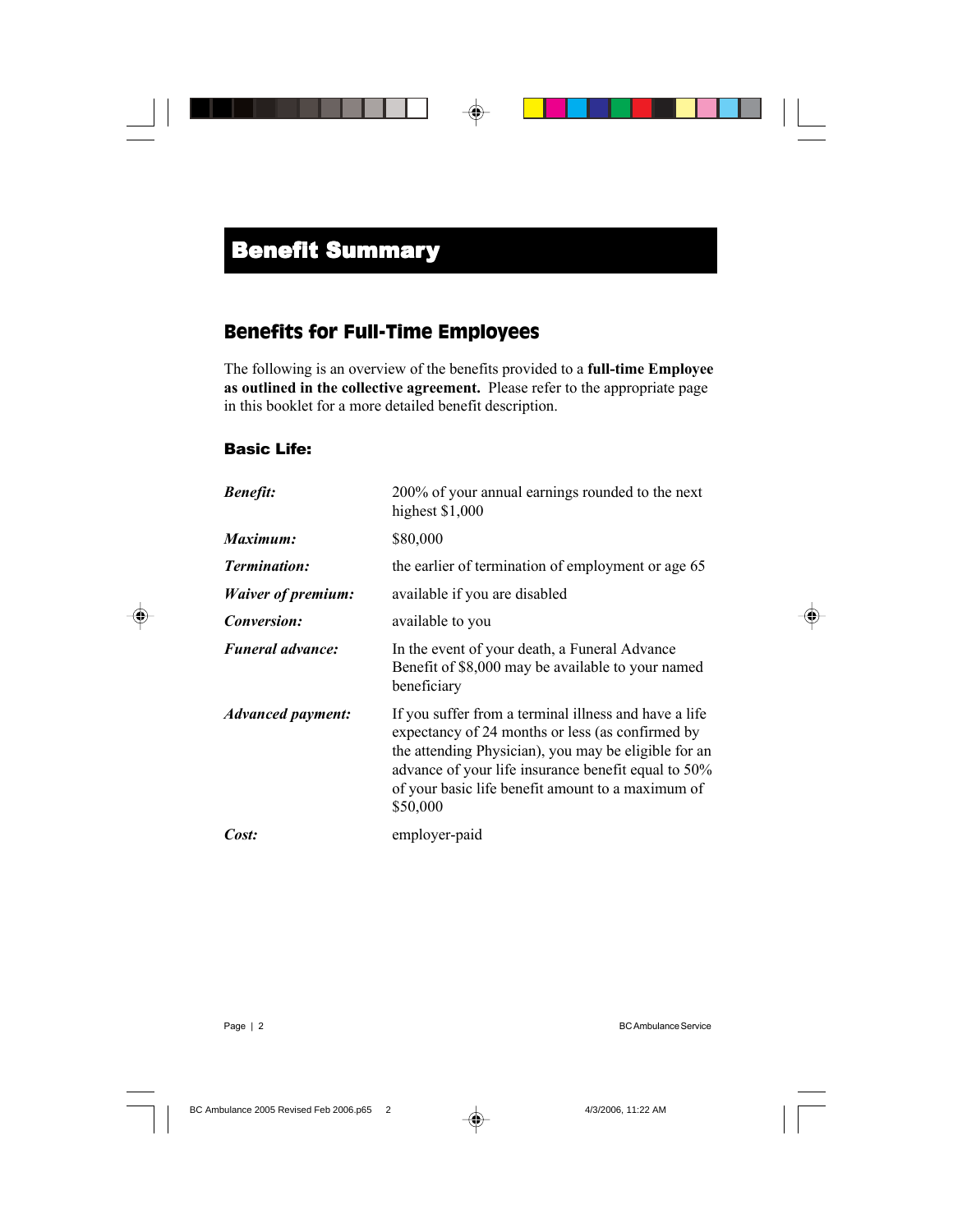### Optional Life (including Optional Spousal Life):

| <b>Benefit</b> :          | units of $$10,000$                                                                                                                                                         |
|---------------------------|----------------------------------------------------------------------------------------------------------------------------------------------------------------------------|
| Maximum:                  | \$500,000 each (you or your Spouse)                                                                                                                                        |
| <b>Termination:</b>       | the earlier of termination of employment or age 65<br>(your Spouse's benefit ceases at your Spouse's 65th<br>birthday or the date your coverage terminates, if<br>earlier) |
| <i>Waiver of premium:</i> | available if you are disabled                                                                                                                                              |
| <i>Conversion:</i>        | available to you and/or your Spouse                                                                                                                                        |
| Cost:                     | employee-paid                                                                                                                                                              |

### Optional Dependent Life (dependent child(ren) only):

| <b>Benefit:</b>     | \$4,000                                                                                                                |
|---------------------|------------------------------------------------------------------------------------------------------------------------|
| <b>Termination:</b> | the earlier of the date your coverage terminates or<br>when your dependent child no longer qualifies as a<br>Dependent |
| Cost:               | employee-paid                                                                                                          |

### Accidental Death and Dismemberment (AD&D):

| <b>Principal sum:</b> | 200% of your annual earnings rounded to the next<br>highest $$1,000$ |
|-----------------------|----------------------------------------------------------------------|
| Maximum:              | \$80,000                                                             |
| <b>Termination:</b>   | the earlier of termination of employment or age 70                   |
| Cost:                 | employer-paid                                                        |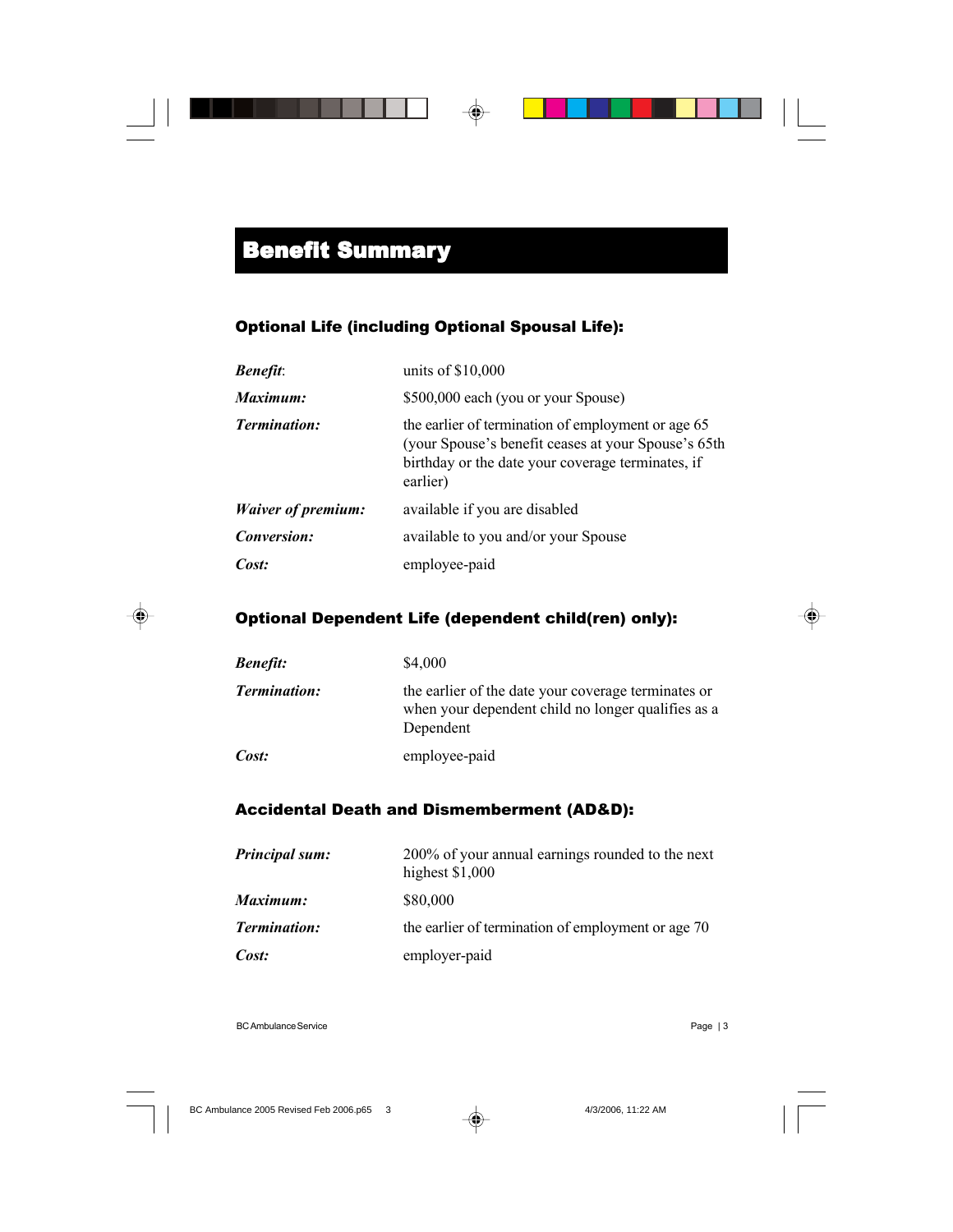### Aviation Accident Insurance:

| <b>Benefit:</b>     | $$75,000$ – for loss of life, dismemberment and/or<br>loss of sight, or permanent and total disability |
|---------------------|--------------------------------------------------------------------------------------------------------|
|                     | $$2,500$ – for blanket medical                                                                         |
| Combined limit*:    | \$10,000,000                                                                                           |
| <b>Termination:</b> | when employment ends                                                                                   |
| Cost:               | employer-paid                                                                                          |

*\* For example, if a single accident involving several insured individuals occurred, the amount payable to each beneficiary would be pro-rated between the number of employees and the group to which each employee belonged.*

### Short Term Income Insurance Plan (STIIP) (BCAS administered):

| <b>Benefit:</b>                  | 75% of regular weekly earnings                                                                                                                     |
|----------------------------------|----------------------------------------------------------------------------------------------------------------------------------------------------|
| Maximum benefit period: 182 days |                                                                                                                                                    |
| <b>Definition of disability:</b> | unable to work due to sickness or injury                                                                                                           |
| Doctor's certification:          | required for periods of absence equal to or<br>exceeding four shifts or if there has been a pattern<br>of consistent or frequent absence from work |
| Cost:                            | employer-paid                                                                                                                                      |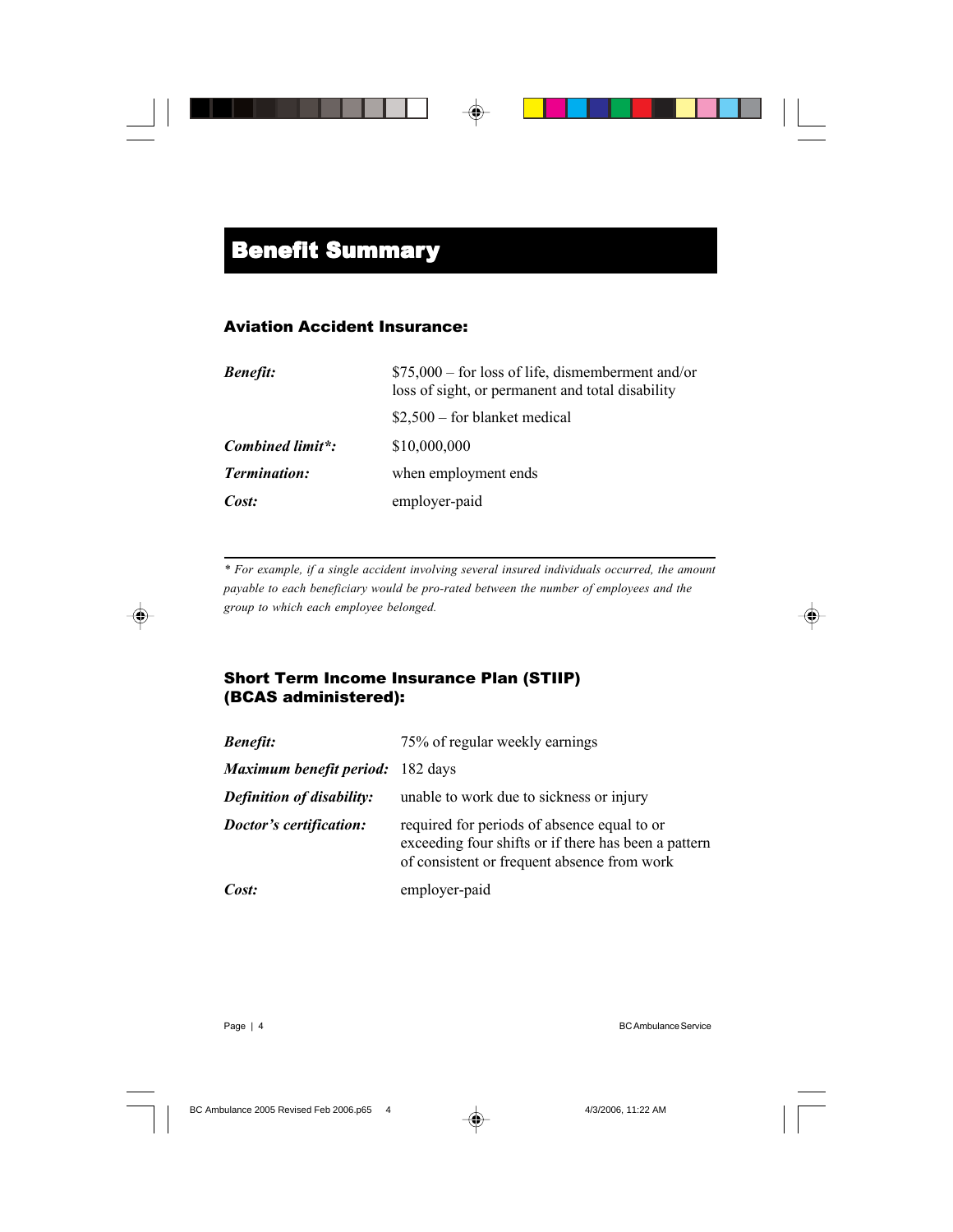### Long Term Disability:

| <b>Benefit</b> *:                | 70% of the first \$2,200 and 50% of the balance of<br>your monthly earnings                                                                                                                                 |
|----------------------------------|-------------------------------------------------------------------------------------------------------------------------------------------------------------------------------------------------------------|
| Maximum:                         | \$4,000 (based on highest maximum monthly<br>earnings of the group)                                                                                                                                         |
| <b>Termination:</b>              | the earlier of termination of employment or age 65                                                                                                                                                          |
| <b>Elimination period:</b>       | 182 days                                                                                                                                                                                                    |
| <b>Definition of disability:</b> | - for the first 182 days plus the next 24 months of<br>disability you are considered disabled if you cannot<br>perform a combination of duties that regularly took<br>at least 60% of your time to complete |
|                                  | - after the first 182 days plus 24 months of disability<br>you are considered disabled if your disability<br>prevents you from being gainfully employed in any<br>job                                       |
| Tax status:                      | taxable                                                                                                                                                                                                     |
| Conversion:                      | available                                                                                                                                                                                                   |
| Cost:                            | employer-paid                                                                                                                                                                                               |
|                                  |                                                                                                                                                                                                             |

*\* Benefit level for employees disabled on or after May 1, 2001*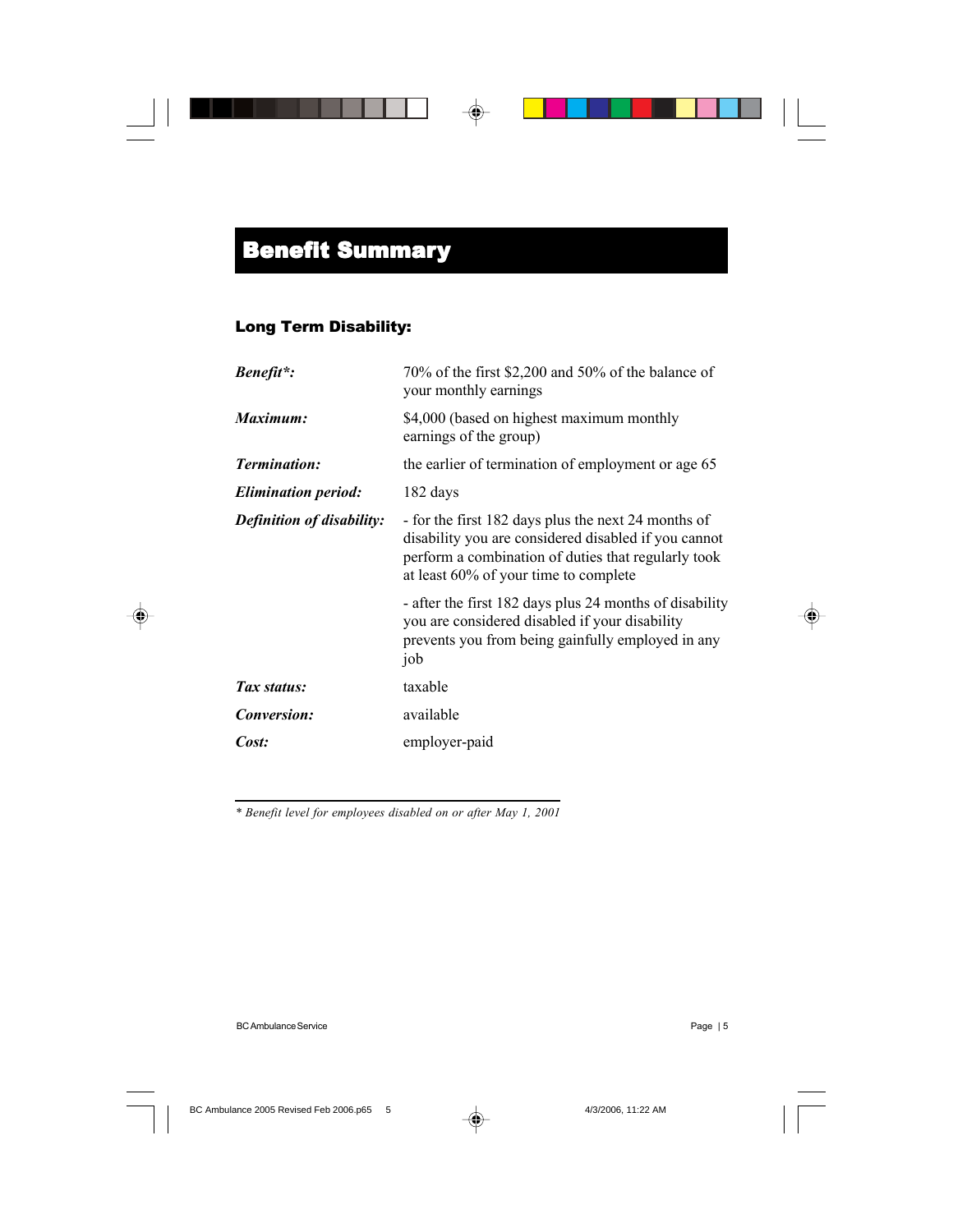### Extended Health:

| Deductible:         | \$25 per person or family each calendar year. If in<br>any calender year the eligible expenses do not<br>exceed the deductible, eligible expenses incurred<br>during the last 3 months of the calender year may be<br>applied against the deductible for the next year |                                                 |  |
|---------------------|------------------------------------------------------------------------------------------------------------------------------------------------------------------------------------------------------------------------------------------------------------------------|-------------------------------------------------|--|
| Maximum:            | Dependents                                                                                                                                                                                                                                                             | \$25,000 every 2 calendar years for you or your |  |
| <b>Termination:</b> | termination of employment                                                                                                                                                                                                                                              |                                                 |  |
| Reimbursement:      | In-province:<br>Out-of-province (non-emergency):                                                                                                                                                                                                                       | 80%<br>80%                                      |  |
|                     | After \$1,000 has been paid for a person<br>in a calendar year, further eligible<br>expenses will be reimbursed at                                                                                                                                                     | 100%                                            |  |
|                     | Out-of-province (emergency):                                                                                                                                                                                                                                           | 100%                                            |  |
| Cost:               | employer-paid                                                                                                                                                                                                                                                          |                                                 |  |

### Dental:

| Deductible:         | Nil                       |                      |
|---------------------|---------------------------|----------------------|
| Coinsurance:        | Plan A (Basic):           | 100%                 |
|                     | Plan B (Major):           | 65%                  |
|                     | Plan C (Orthodontics):    | 50%                  |
| Maximums:           | Plan A (Basic):           | Nil                  |
|                     | Plan B (Major):           | Nil                  |
|                     | Plan C (Orthodontic):     | \$3,000 per lifetime |
| <b>Termination:</b> | termination of employment |                      |
| Cost:               | employer-paid             |                      |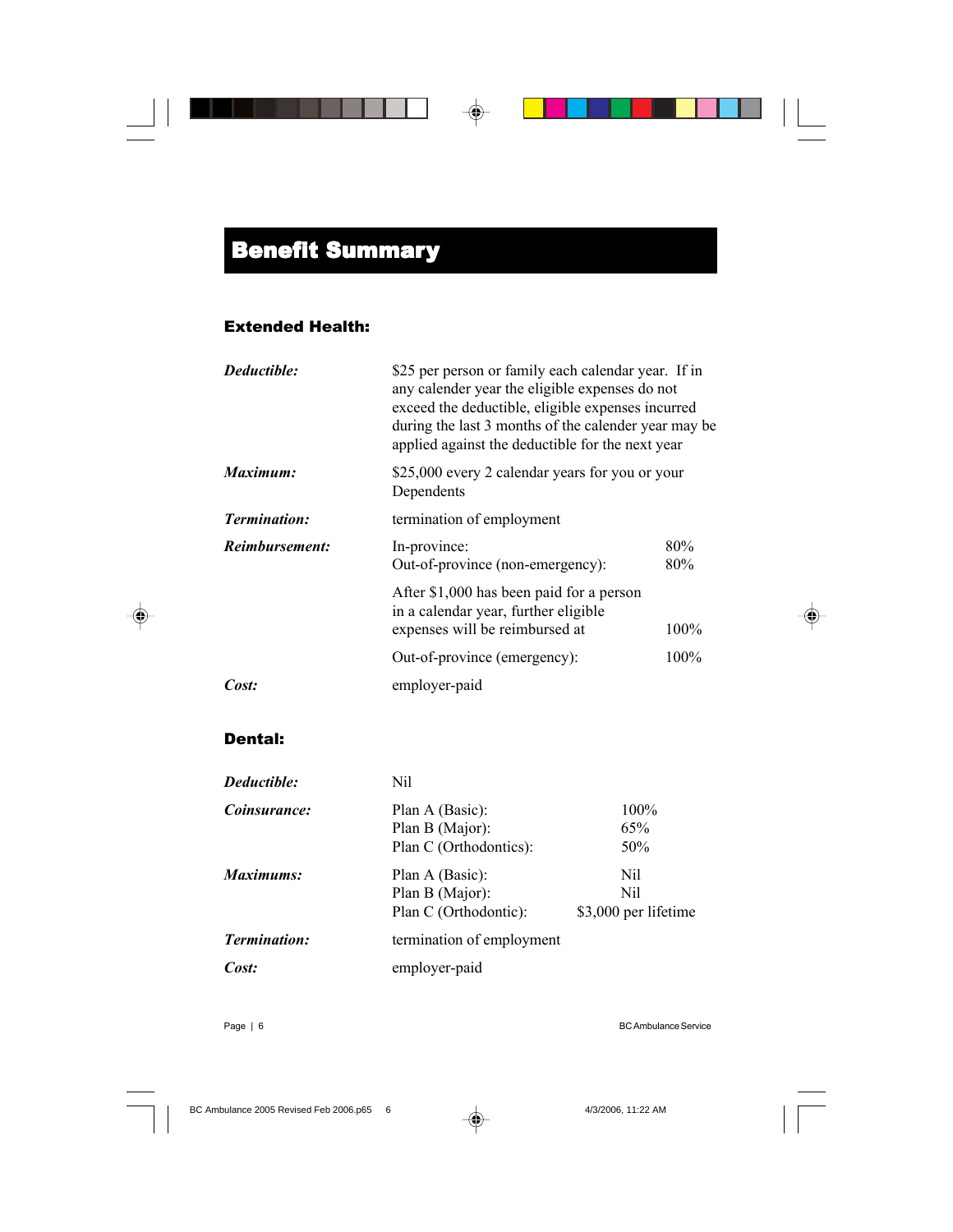### Benefits for Part-Time Employees

The following is an overview of the benefits provided to a **part-time Employee eligible for benefits as outlined in Article F16.01 (b) of the collective agreement.** Please refer to the appropriate page in this booklet for a more detailed benefit description.

### Basic Life:

| <b>Benefit:</b>           | 200% of your annual earnings rounded to the next<br>highest \$1,000                                                                                                                                                                                                                         |
|---------------------------|---------------------------------------------------------------------------------------------------------------------------------------------------------------------------------------------------------------------------------------------------------------------------------------------|
| Maximum:                  | \$80,000                                                                                                                                                                                                                                                                                    |
| <b>Termination:</b>       | the earlier of termination of employment or age 70                                                                                                                                                                                                                                          |
| <b>Waiver of premium:</b> | available if you are disabled                                                                                                                                                                                                                                                               |
| <i>Conversion:</i>        | available to you                                                                                                                                                                                                                                                                            |
| <b>Funeral advance:</b>   | In the event of your death, a Funeral Advance<br>Benefit of \$8,000 may be available to your named<br>beneficiary                                                                                                                                                                           |
| <b>Advanced payment:</b>  | If you suffer from a terminal illness and have a life<br>expectancy of 24 months or less (as confirmed by<br>the attending physician), you may be eligible for an<br>advance of your Life Insurance benefit equal to<br>50% of your Basic Life benefit amount to a maxi-<br>mum of \$50,000 |
| Cost:                     | employer-paid                                                                                                                                                                                                                                                                               |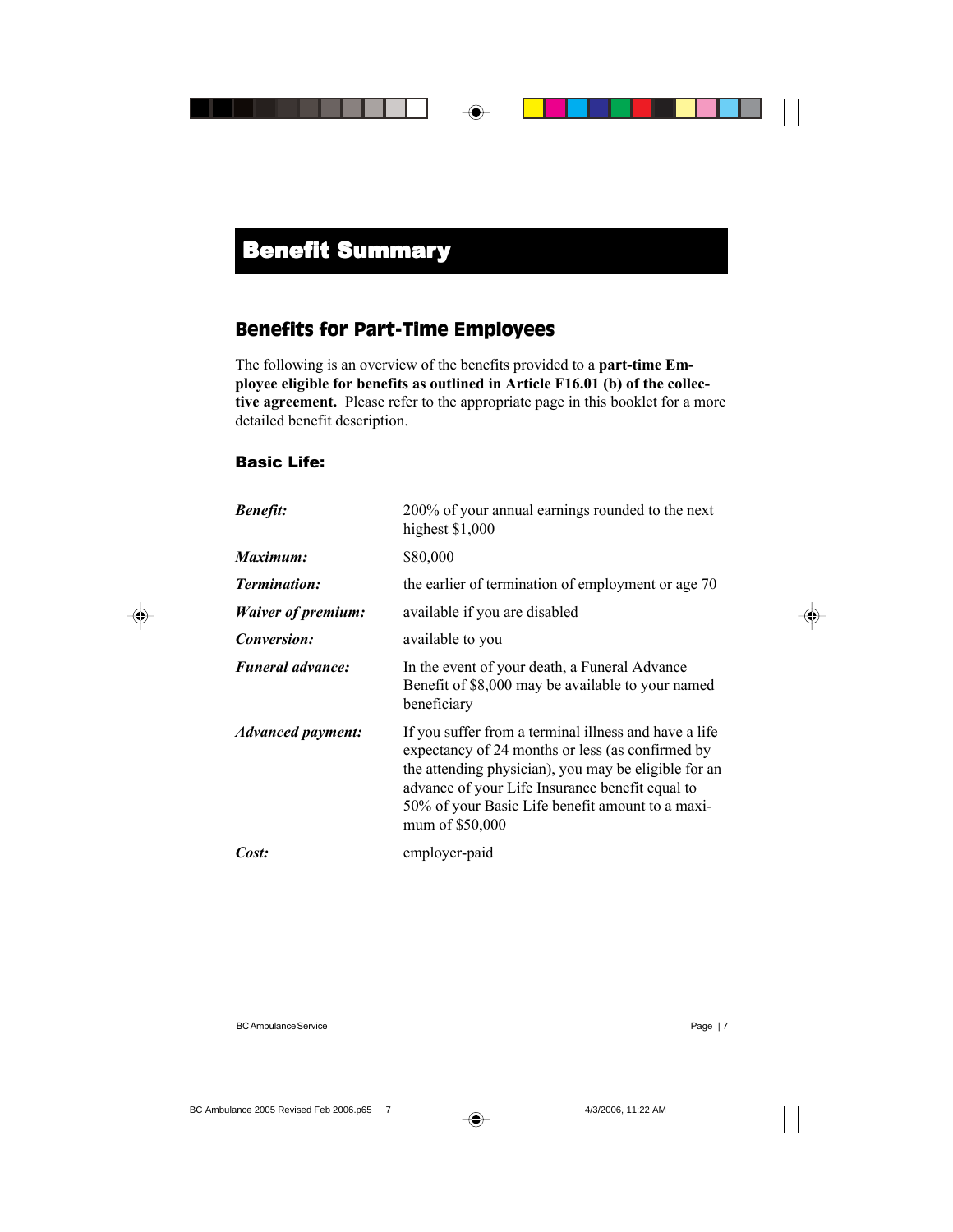### Optional Life (including Optional Spousal Life):

| <b>Benefit:</b>           | units of $$10,000$                                                                                                                                                         |
|---------------------------|----------------------------------------------------------------------------------------------------------------------------------------------------------------------------|
| Maximum:                  | \$500,000 each (you and your Spouse)                                                                                                                                       |
| <b>Termination:</b>       | the earlier of termination of employment or age 65<br>(your Spouse's benefit ceases at your Spouse's 65th<br>birthday or the date your coverage terminates, if<br>earlier) |
| <i>Waiver of premium:</i> | available if you are disabled                                                                                                                                              |
| Conversion:               | available to you and your Spouse                                                                                                                                           |
| Cost:                     | employee-paid                                                                                                                                                              |

### Optional Dependent Life (dependent children only):

| <b>Benefit:</b>     | \$4,000                                                                                                                        |
|---------------------|--------------------------------------------------------------------------------------------------------------------------------|
| <b>Termination:</b> | the earlier of the date your coverage terminates or<br>when your dependent Child no longer qualifies as a<br>Dependent earlier |
| Cost:               | employee-paid                                                                                                                  |

### Accidental Death and Dismemberment (AD&D):

| <b>Benefit:</b>     | 200% of an Employee's annual earnings rounded to<br>the next highest $$1,000$ |
|---------------------|-------------------------------------------------------------------------------|
| Maximum:            | \$80,000                                                                      |
| <b>Termination:</b> | the earlier of termination of employment or age 70                            |
| Cost:               | employer-paid                                                                 |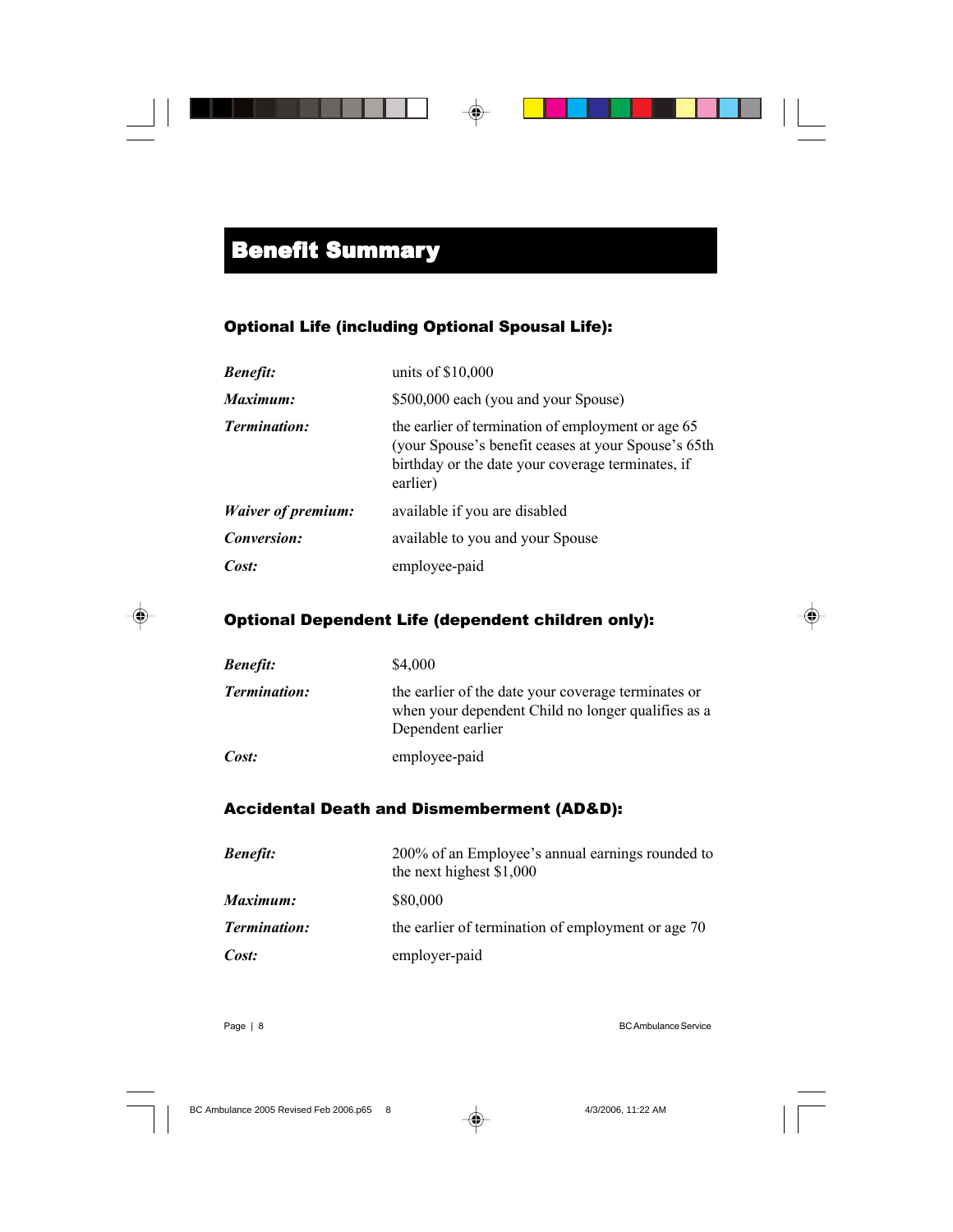### Aviation Accident Insurance:

| <b>Benefit:</b>     | $$75,000$ – for loss of life, dismemberment and/or<br>loss of sight, or permanent and total disability |
|---------------------|--------------------------------------------------------------------------------------------------------|
|                     | $$2,500$ – for blanket medical                                                                         |
| Combined limit:*    | \$10,000,000                                                                                           |
| <b>Termination:</b> | termination of employment                                                                              |
| Cost:               | employer-paid                                                                                          |

*\* For example, if a single accident involving several insured individuals occurred, the amount payable to each beneficiary would be pro-rated between the number of employees and the group to which each employee belonged.*

### Extended Health:

| Deductible:         | \$25 per person or family each calendar year. If in<br>any calender year the eligible expenses do not<br>exceed the deductible, eligible expenses incurred<br>during the last 3 months of the calender year may be<br>applied against the deductible for the next year |            |
|---------------------|------------------------------------------------------------------------------------------------------------------------------------------------------------------------------------------------------------------------------------------------------------------------|------------|
| Maximum:            | \$25,000 every 2 calendar years for you or your<br>Dependents                                                                                                                                                                                                          |            |
| <b>Termination:</b> | the earlier of termination of employment or age 65                                                                                                                                                                                                                     |            |
| Reimbursement:      | In-province:<br>Out-of-province (non-emergency):                                                                                                                                                                                                                       | 80%<br>80% |
|                     | After \$1,000 has been paid for a person<br>in a calendar year, further eligible<br>expenses will be reimbursed at                                                                                                                                                     | 100%       |
|                     | Out-of-province (emergency):                                                                                                                                                                                                                                           | 100%       |
| Cost:               | employer-paid                                                                                                                                                                                                                                                          |            |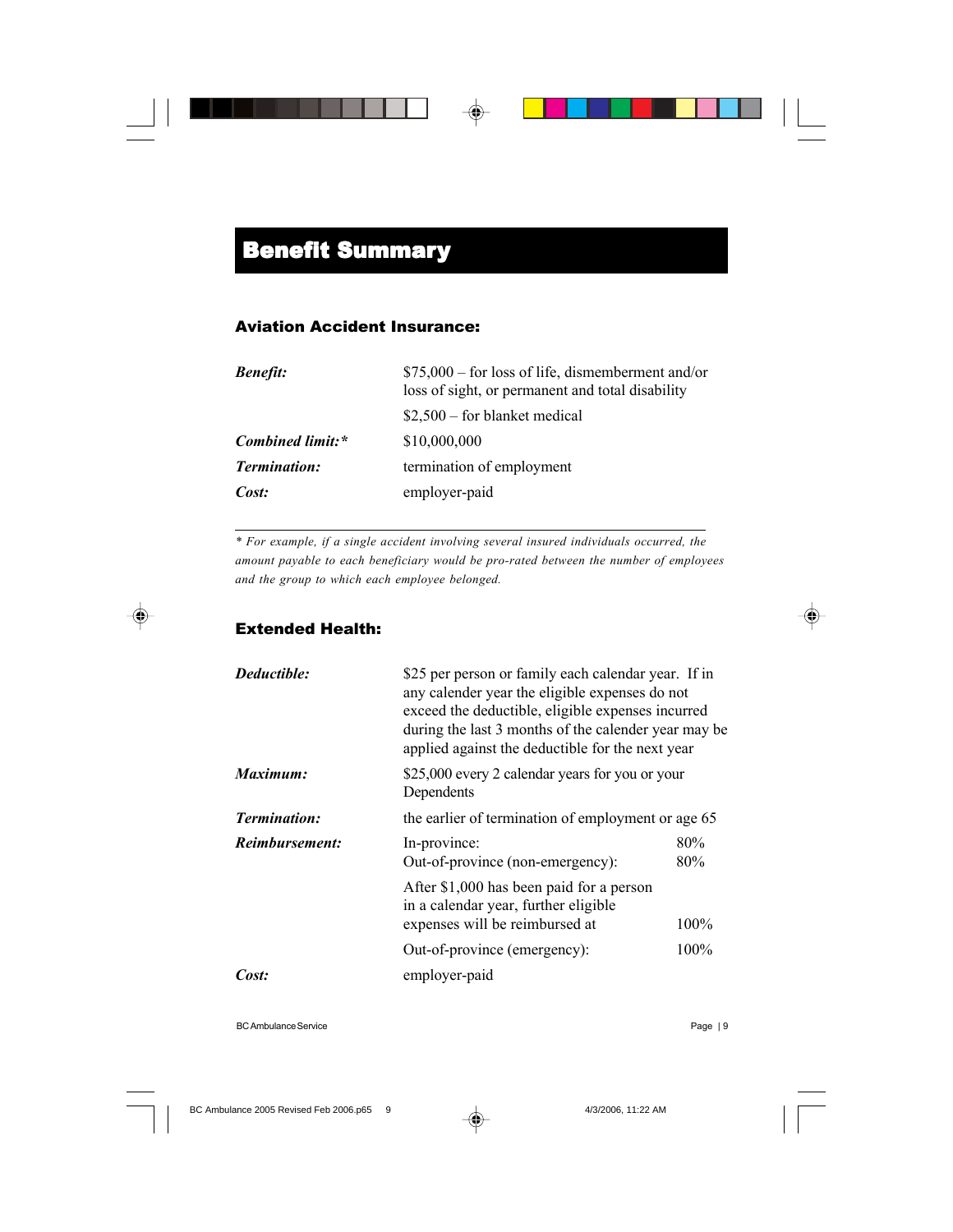## **Benefit Summary**

### Dental:

| Deductible:         | Nil                   |                                                |  |
|---------------------|-----------------------|------------------------------------------------|--|
| Coinsurance:        | Plan A (Basic):       | 100%                                           |  |
|                     | Plan B (Major):       | 65%                                            |  |
|                     | Plan C (Orthodontic): | 50%                                            |  |
| Maximums:           | Plan A (Basic):       | Nil                                            |  |
|                     | Plan B (Major):       | Nil                                            |  |
|                     | Plan C (Orthodontic): | \$3,000 per lifetime                           |  |
|                     |                       | (adult and children)                           |  |
| <b>Termination:</b> |                       | earlier of termination of employment or age 65 |  |
| Cost:               | employer-paid         |                                                |  |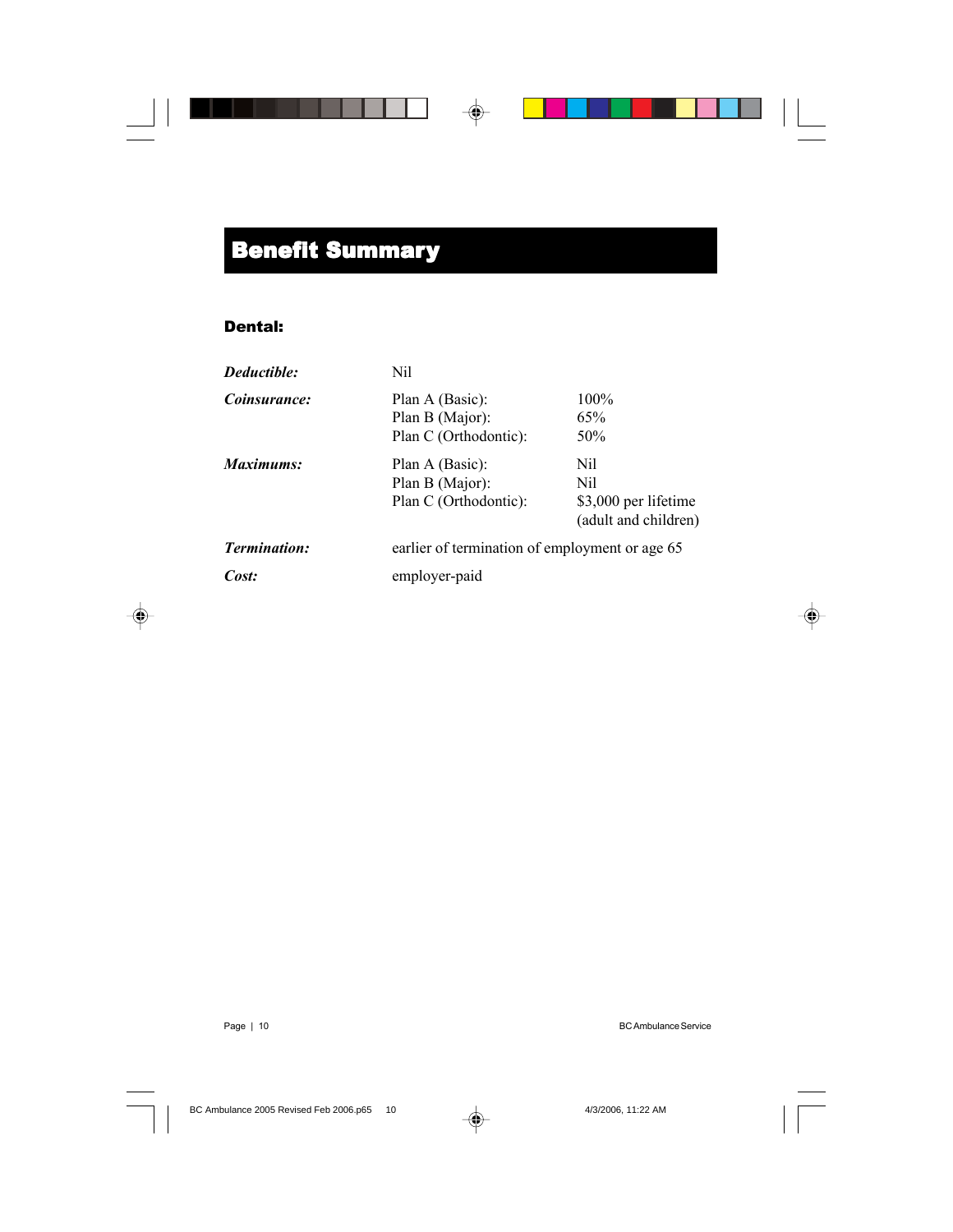### Benefits for All Part-Time Employees

The following is an overview of the benefits provided to **all part-time Employees**. Please refer to the appropriate page in this booklet for a more detailed benefit description.

### Accidental Death and Dismemberment (AD&D): (Occupational only)

| <b>Benefit:</b>     | \$20,000                                       |
|---------------------|------------------------------------------------|
| <b>Termination:</b> | earlier of termination of employment or age 70 |
| Cost:               | employer-paid                                  |

### Aviation Accident Insurance:

| <b>Benefit:</b>     | $$75,000 - for loss of life, dismemberment and/or$<br>loss of sight, or permanent and total disability |
|---------------------|--------------------------------------------------------------------------------------------------------|
|                     | $$2,500$ – for blanket medical                                                                         |
| Combined limit:*    | \$10,000,000                                                                                           |
| <b>Termination:</b> | termination of employment                                                                              |
| Cost:               | employer-paid                                                                                          |

*\* For example, if a single accident involving several insured individuals occurred, the amount payable to each beneficiary would be pro-rated between the number of employees and the group to which each employee belonged.*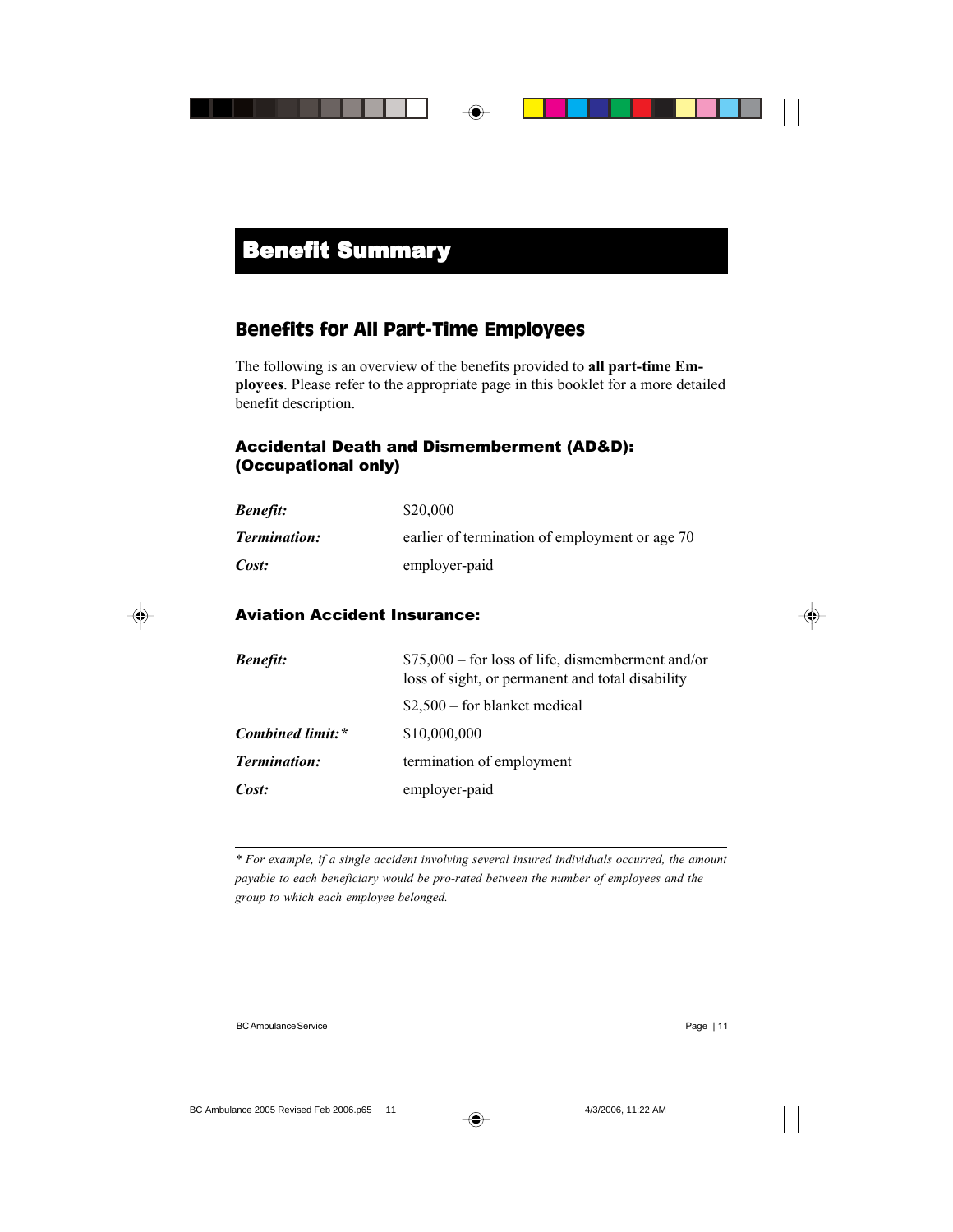| Accidental Injury      | Under the extended health plan means an injury<br>caused by a direct external blow to the mouth or<br>face resulting in immediate damage to the<br>natural teeth and not by an object intentionally<br>or unintentionally being placed in the mouth.                                         |
|------------------------|----------------------------------------------------------------------------------------------------------------------------------------------------------------------------------------------------------------------------------------------------------------------------------------------|
| Actively at Work       | Active full-time or part-time work in the service<br>of the employer, where you are performing all<br>the usual and customary duties of your occupa-<br>tion.                                                                                                                                |
| Acute                  | A sudden onset, sharp rise, and short course<br>of pain.                                                                                                                                                                                                                                     |
| <b>Annual Earnings</b> | 12 times the current basic monthly rate of pay,<br>exclusive of overtime, bonuses and commis-<br>sions, received by you from the employer.                                                                                                                                                   |
| Beneficiary            | A person or persons named to receive your<br>benefits in the event of death.                                                                                                                                                                                                                 |
| Calendar Year          | A year commencing January 1 and ending<br>December 31.                                                                                                                                                                                                                                       |
| Carrier                | Great-West Life is the carrier for basic and<br>optional life, accidental death & dismember-<br>ment, and long term disability benefits. Pacific<br>Blue Cross is the carrier for extended health and<br>dental benefits. Warren Shepell is the carrier<br>for employee assistance coverage. |
| Chiropractor           | Means a person licensed to practice chiropractic<br>services in the jurisdiction where the service is<br>rendered.                                                                                                                                                                           |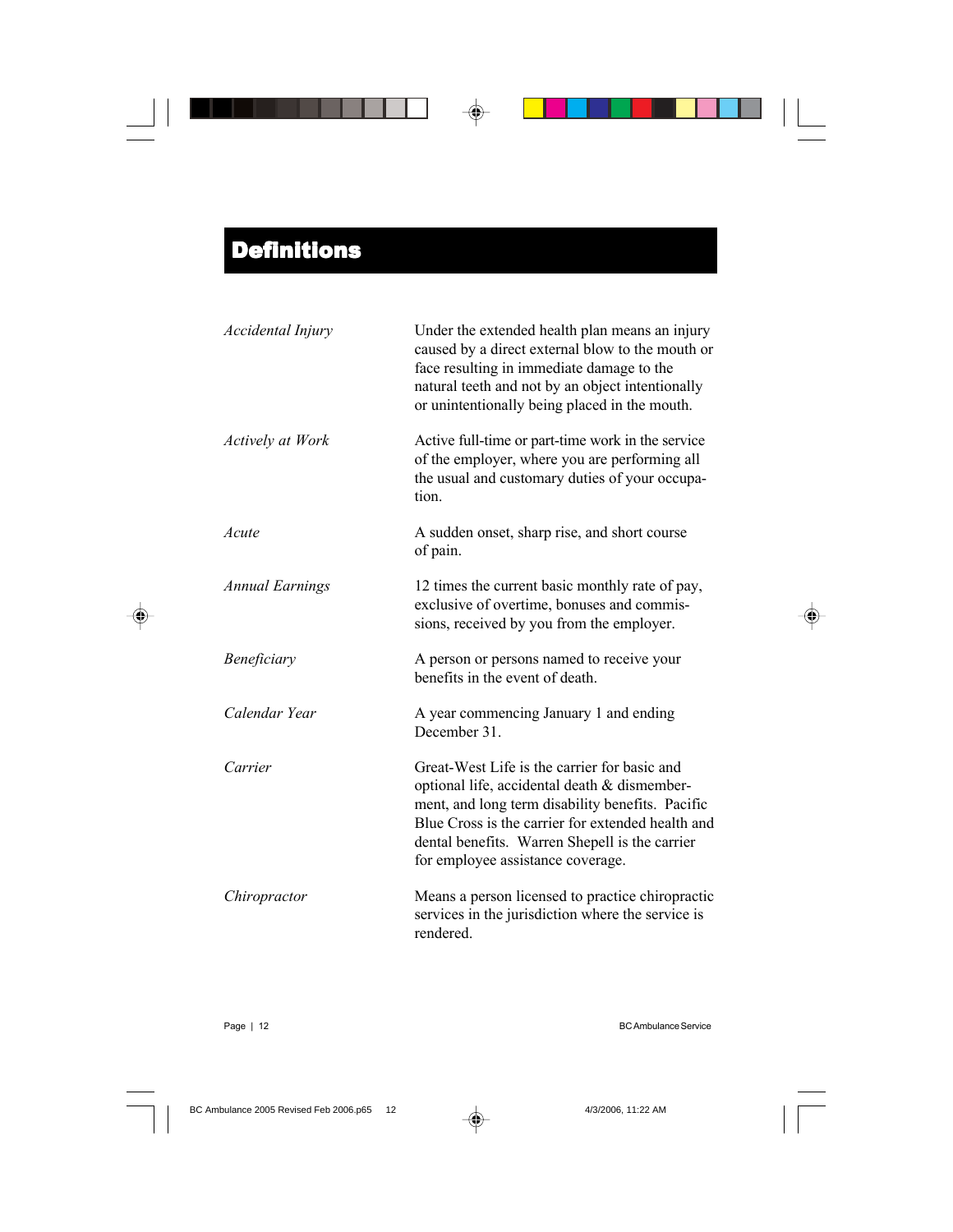| Co-ordination of Benefits | If you are covered under another benefit plan or<br>if your dependents are covered under more than<br>one plan, benefits from both plans may be co-<br>ordinated so that you receive reimbursement<br>from both plans but not more than the actual<br>expenses that were incurred.                                                                                                              |
|---------------------------|-------------------------------------------------------------------------------------------------------------------------------------------------------------------------------------------------------------------------------------------------------------------------------------------------------------------------------------------------------------------------------------------------|
| Customary Charge          | Means the usual charge for providing a service<br>or supply which does not exceed the general<br>level of charges made by similar providers in the<br>area where the charge is incurred for a medical<br>condition comparable in nature and severity to<br>that being treated. The term "area" means a<br>region large enough to obtain a representative<br>cross-section of similar providers. |
| Deductible                | The portion of the eligible expenses that you<br>must incur before the carrier pays any benefit<br>amount.                                                                                                                                                                                                                                                                                      |
| Dentist                   | A doctor of dentistry duly qualified and licensed<br>to practice dentistry in the area where the<br>services are provided and is acting within the<br>scope of that license, but excludes a Dentist<br>residing with or related to you or a Dependent.<br>For the purposes of this handbook, Dentist may<br>also mean dental specialist, or denturist.                                          |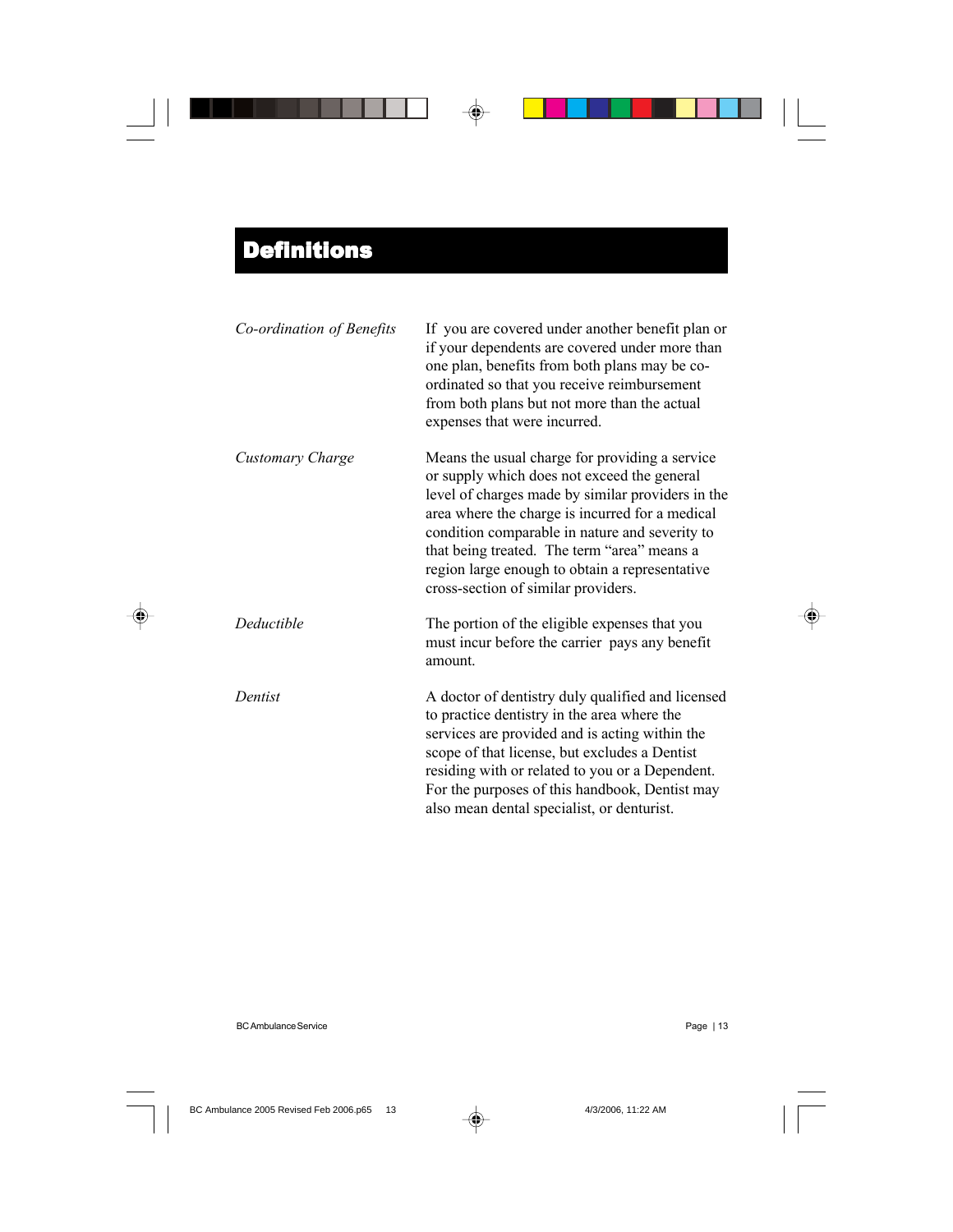| Dependent                 | For AD&D and optional dependent life benefits,<br>your unmarried children under age 21, or under<br>age 25 if they are full-time students.                                                                                                                                                                                                                                                                                                                                                                                                                                                                                         |
|---------------------------|------------------------------------------------------------------------------------------------------------------------------------------------------------------------------------------------------------------------------------------------------------------------------------------------------------------------------------------------------------------------------------------------------------------------------------------------------------------------------------------------------------------------------------------------------------------------------------------------------------------------------------|
|                           | For extended health benefits, any person born to<br>you or your Spouse, or a stepchild, legally<br>adopted child or legal ward (but not a foster<br>child) who is under 21 years of age, who is<br>living with and is financially dependent on you<br>or your Spouse and under 25 years of age if the<br>unmarried child is also in full-time attendance<br>(in accordance with the respective academic<br>calendar) at a recognised educational institute,<br>or any unmarried handicapped child who is<br>living with and is financially dependent on you<br>or your Spouse and is incapable of self-sustain-<br>ing employment. |
|                           | For dental benefits, any person born to you or<br>your Spouse, or a stepchild, legally adopted<br>child or legal ward (but not a foster child) who<br>is under 21 years of age, living with you and is<br>financially dependent on you or your Spouse.                                                                                                                                                                                                                                                                                                                                                                             |
|                           | Dependent also includes your Spouse, which is<br>defined later in this section.                                                                                                                                                                                                                                                                                                                                                                                                                                                                                                                                                    |
| Duplicate Coverage        | You and your Dependents are eligible to claim<br>certain benefits under more than one plan.                                                                                                                                                                                                                                                                                                                                                                                                                                                                                                                                        |
| <b>Elimination Period</b> | For long term disability, means the period of<br>time between the beginning of your disability<br>and the start of policy benefits.                                                                                                                                                                                                                                                                                                                                                                                                                                                                                                |
| Emergency                 | A sudden unexpected occurrence of an acute<br>condition demanding immediate medical attention.                                                                                                                                                                                                                                                                                                                                                                                                                                                                                                                                     |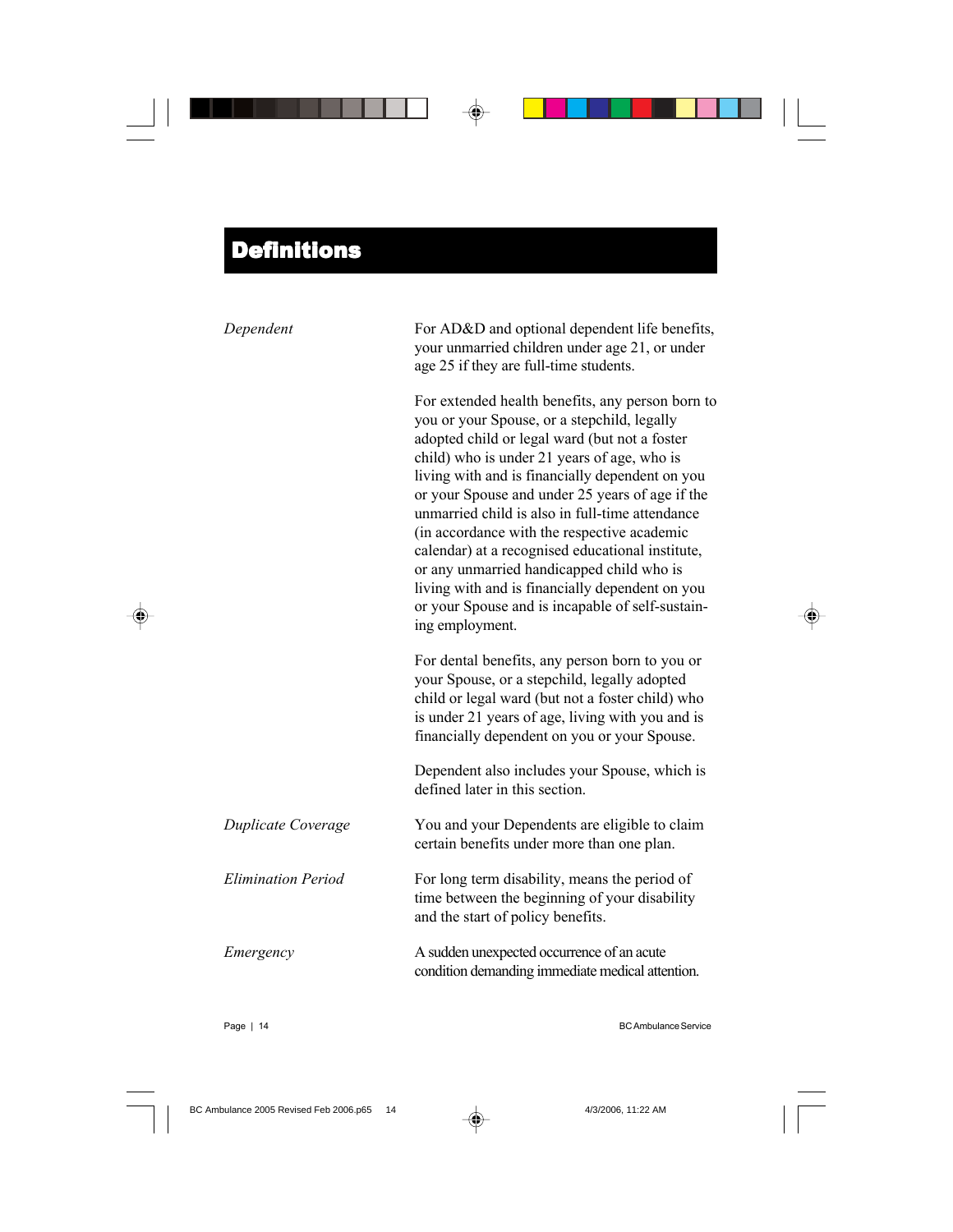| Employee                 | A person actively employed with British<br>Columbia Ambulance Service or one of the<br>participating employers in a multi-employer<br>group who is either actively enrolled under a<br>government plan or continues to meet the<br>eligibility requirements of the carrier.                                                                            |
|--------------------------|--------------------------------------------------------------------------------------------------------------------------------------------------------------------------------------------------------------------------------------------------------------------------------------------------------------------------------------------------------|
| <b>Endodontics</b>       | Dental procedures for pulpal therapy and root<br>canal therapy.                                                                                                                                                                                                                                                                                        |
| Fee Guide                | The Canadian provincial/territorial dental fee<br>guide for Dentists (general practitioners), Dental<br>specialists and Denturists that contains dental<br>services and fees in effect on the date the dental<br>services are performed.                                                                                                               |
| Fee Schedule             | Your carrier's applicable schedule for Dentists<br>(general practitioners), Dental specialists and<br>Denturists that contains dental services and fees<br>in effect on the date the dental services are<br>performed.                                                                                                                                 |
| Gainful Employment (LTD) | Means work:                                                                                                                                                                                                                                                                                                                                            |
|                          | 1)<br>a person is medically able to perform;<br>for which s/he has at least the minimum<br>2)<br>qualifications;<br>that provides income of at least 50% of his<br>3)<br>monthly earnings; and<br>that exists either in the province or territory<br>$\left(4\right)$<br>where s/he worked when s/he became<br>disabled or where s/he currently lives. |
|                          | The availability of work will not be considered<br>in assessing disability.                                                                                                                                                                                                                                                                            |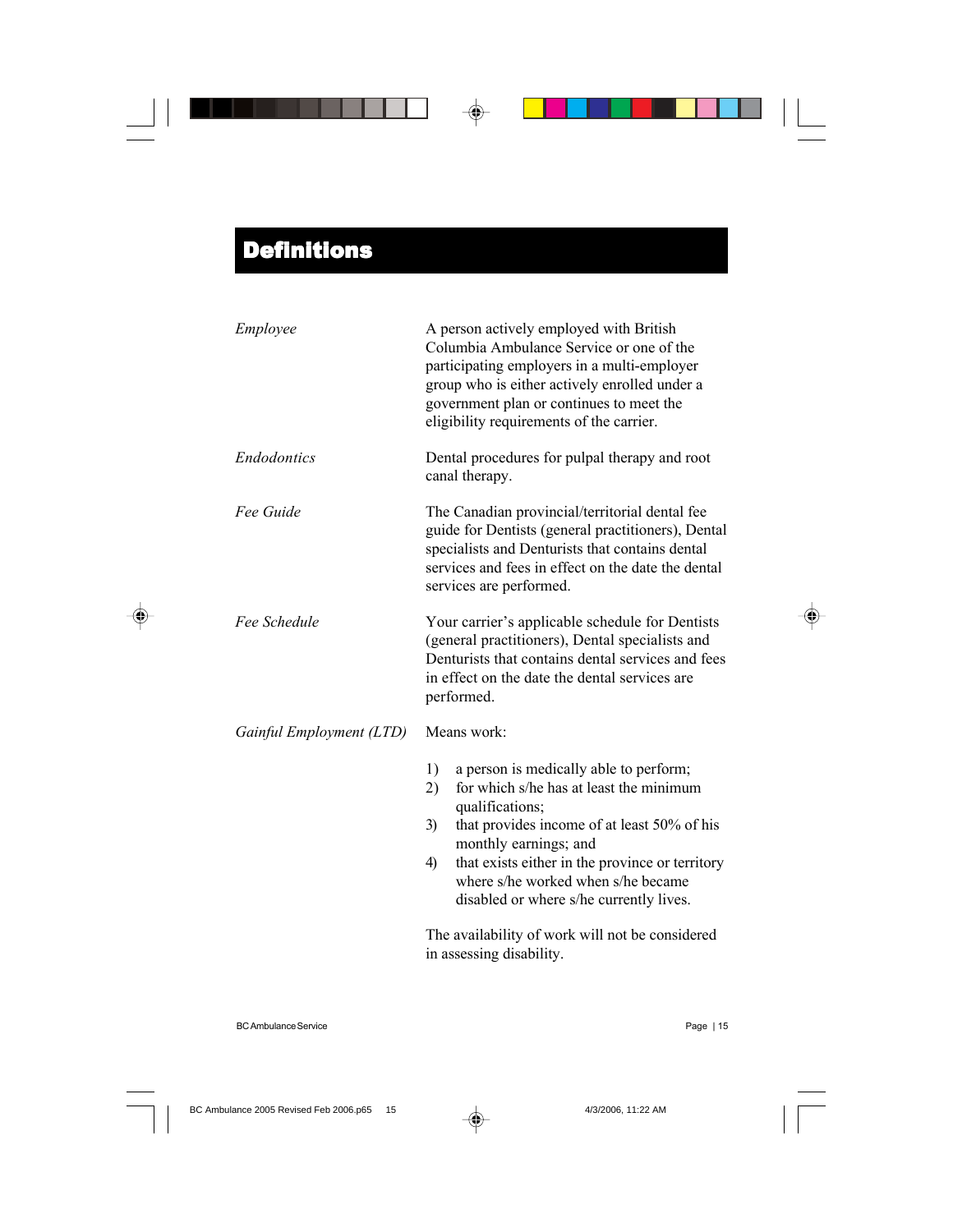| Hospital                | An acute care institution which: provides<br>primarily for the diagnosis and short-term<br>treatment of patients for a wide range of dis-<br>eases or injuries; may or may not have a group<br>of beds or rooms or a separate wing or building<br>to which patients requiring extended care are<br>admitted; if located in Canada, is recognised as<br>a 'public general hospital' and is generally not<br>operated for profit; has a staff of one or more<br>physicians available at all times and continu-<br>ously provides 24 hour nursing services by<br>registered nurses; and is not primarily a health<br>spa, clinic, nursing home, rest or convalescent<br>facility or treatment centre for substance<br>abusers. |
|-------------------------|-----------------------------------------------------------------------------------------------------------------------------------------------------------------------------------------------------------------------------------------------------------------------------------------------------------------------------------------------------------------------------------------------------------------------------------------------------------------------------------------------------------------------------------------------------------------------------------------------------------------------------------------------------------------------------------------------------------------------------|
| <b>Monthly Earnings</b> | Monthly earnings for benefit calculations are<br>your monthly earnings in effect the day before<br>the disability period started. Overtime, commis-<br>sions, and bonuses will not be included in<br>monthly earnings.                                                                                                                                                                                                                                                                                                                                                                                                                                                                                                      |
| Periodontics            | Basic dental procedures necessary for treatment<br>of gum diseases and bones surrounding and<br>supporting teeth.                                                                                                                                                                                                                                                                                                                                                                                                                                                                                                                                                                                                           |
| Pharmacare              | The Pharmacare Program provides assistance to<br>permanent residents of British Columbia<br>(registered with the Medical Services Plan) for<br>the purchase of prescription drugs and certain<br>other benefit items.                                                                                                                                                                                                                                                                                                                                                                                                                                                                                                       |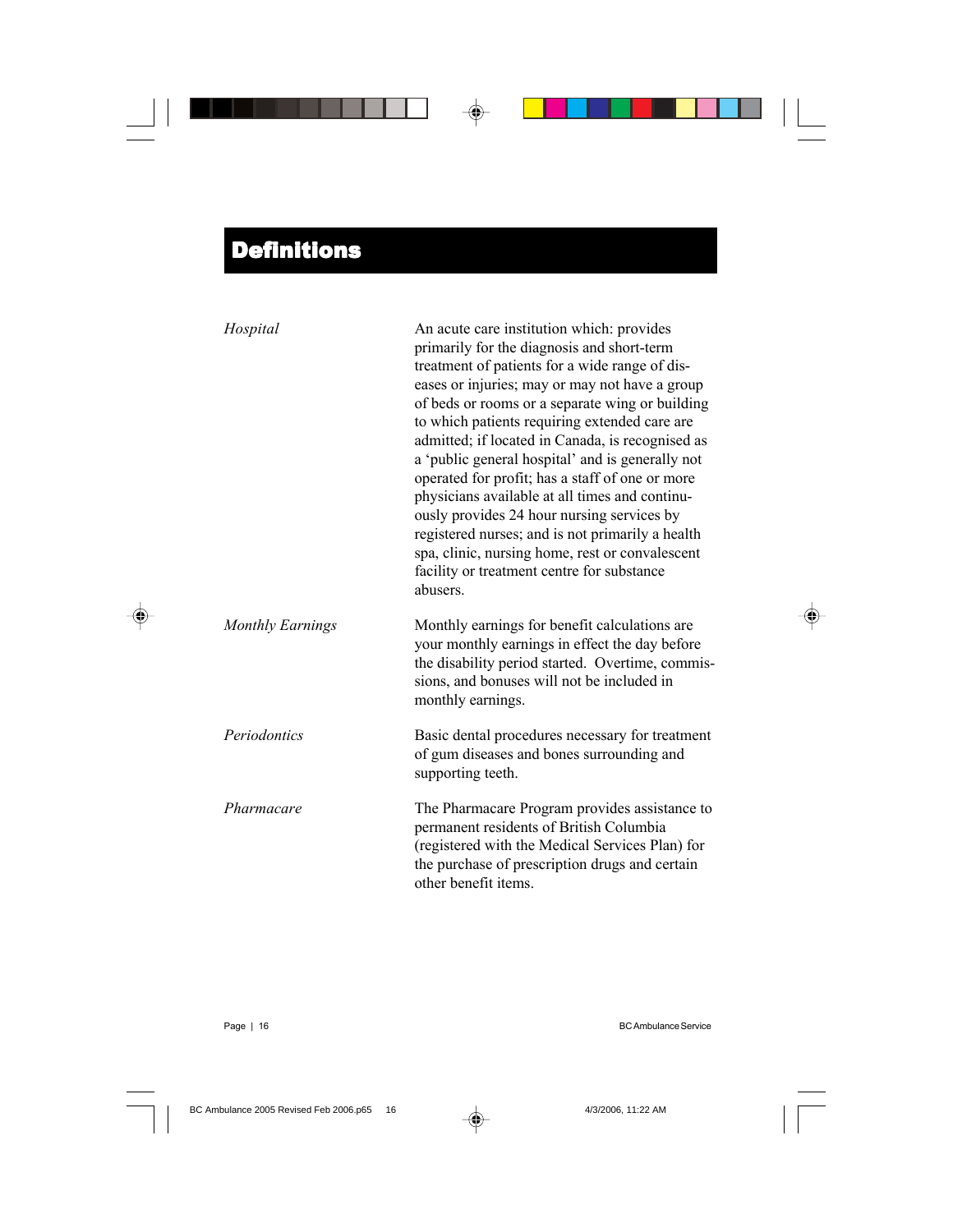| Physician                   | A person duly qualified and licensed to practice<br>medicine and/or surgery in the area where these<br>services are provided and is acting within the<br>scope of that license but excludes a Physician<br>residing with or related to the member or<br>dependent.                                           |
|-----------------------------|--------------------------------------------------------------------------------------------------------------------------------------------------------------------------------------------------------------------------------------------------------------------------------------------------------------|
| Practitioner                | A person currently licensed, certified or regis-<br>tered to practice a profession by the appropriate<br>licensing, certification or registration authority<br>in the jurisdiction where the care or services are<br>provided.                                                                               |
| Pre-existing Condition      | Any illness or condition for which you receive<br>medical attention, consultation, diagnosis, or<br>treatment in the 12 month period before you<br>apply for the individual plan.                                                                                                                            |
| Provincial                  |                                                                                                                                                                                                                                                                                                              |
| Government Plan             | Means a plan, program or arrangement under<br>the administrative control of a regulatory power<br>of any government in British Columbia, which<br>provides coverage or reimbursement for basic<br>medical care and hospital services and/or<br>supplies (i.e., Medical Services Plan of British<br>Columbia) |
| <b>Restorative Services</b> | Basic procedures necessary to restore tooth<br>surfaces broken down as a result of decay.                                                                                                                                                                                                                    |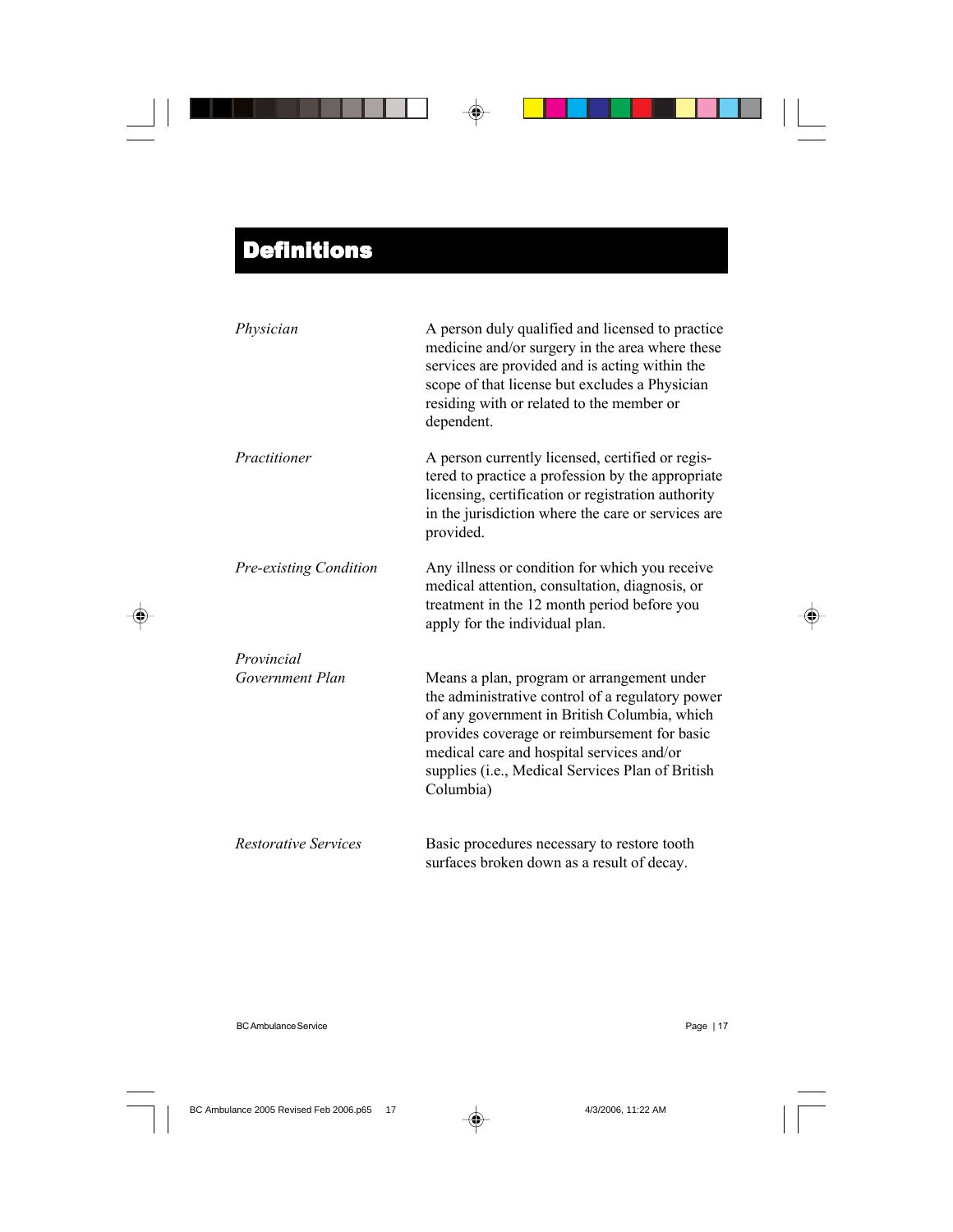| Spouse                   | Legally married husband or wife, or someone<br>with whom you have been cohabiting for at least<br>12 months, or where you and this person have<br>been cohabiting less than 12 months, but you<br>have (a) claimed this person's child(ren) for<br>taxation purposes; or (b) where you have signed<br>a declaration or affidavit that you are living in a<br>common-law relationship.                                                                                    |
|--------------------------|--------------------------------------------------------------------------------------------------------------------------------------------------------------------------------------------------------------------------------------------------------------------------------------------------------------------------------------------------------------------------------------------------------------------------------------------------------------------------|
| <b>Surgical Services</b> | Basic procedures necessary for extractions and<br>other basic surgical procedures normally<br>performed by a Dentist.                                                                                                                                                                                                                                                                                                                                                    |
| <b>Total Disability</b>  | Disability is assessed on the basis of the duties<br>you regularly performed for the employer before<br>disability started. You are considered disabled<br>if, during the elimination period and the next 24<br>months there is no combination of duties you<br>can perform that regularly took at least 60% of<br>your time at work to complete. Thereafter, you<br>are considered disabled if disease or injury<br>prevents you from becoming gainfully em-<br>ployed. |
| Waiting                  |                                                                                                                                                                                                                                                                                                                                                                                                                                                                          |
| (Probationary) Period    | Means the period between employment and the<br>date when you become eligible for benefits.                                                                                                                                                                                                                                                                                                                                                                               |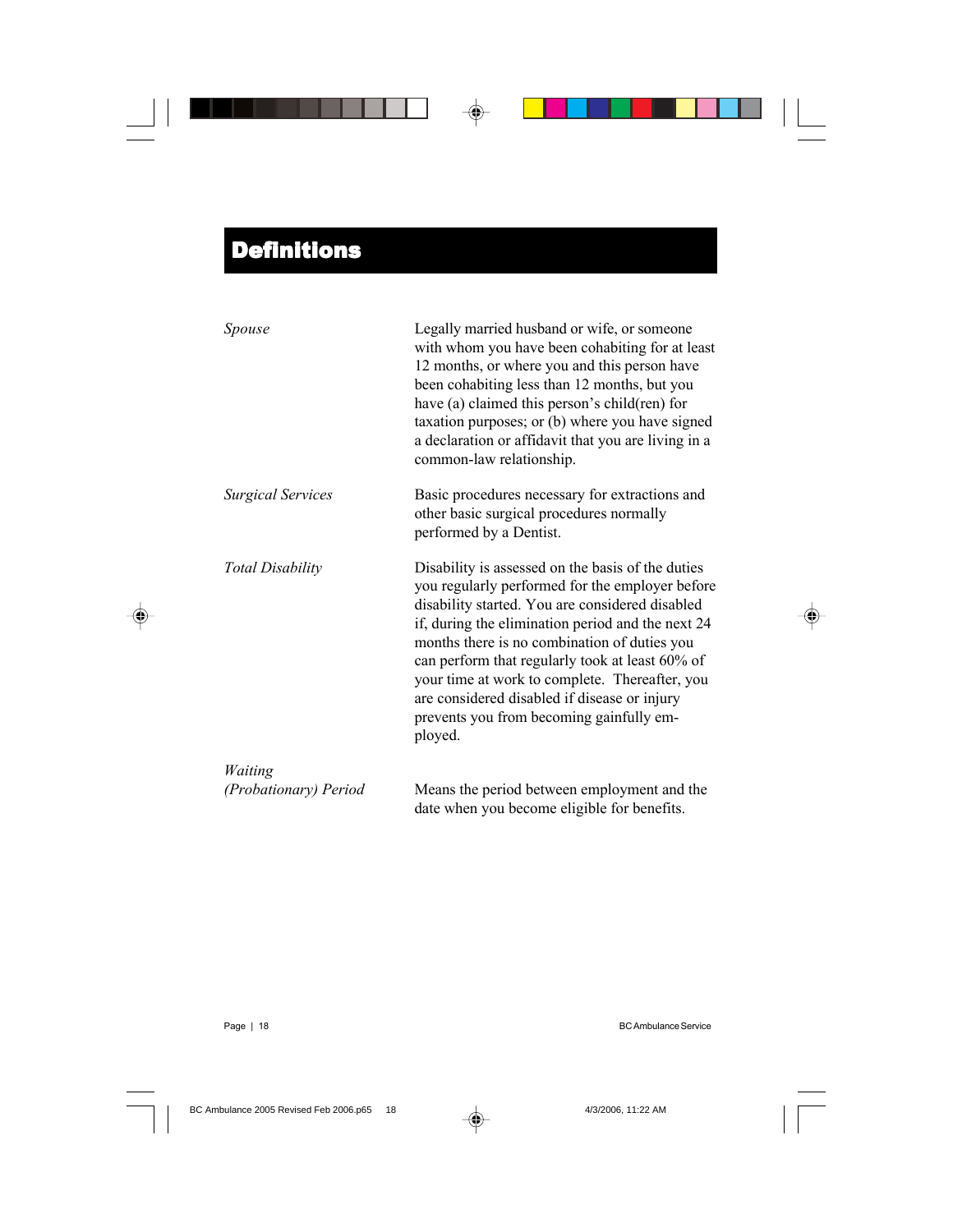### Eligibility and Effective Date of Coverage

#### For Full-time employees:

If you are a full-time employee as defined in the collective agreement, you are eligible to participate in the plan as follows:

For life (basic, optional and dependent), long term disability, AD&D and dental on the first day of the month following the date you complete 6 months of continuous service. You are considered continuously employed only if you satisfy the Actively at Work requirement throughout the eligibility waiting period. Dental orthodontia coverage begins after being covered under the dental plan for 6 consecutive months.

For MSP and extended health on the first day of the month coincident with or next following your date of employment.

For EAP and aviation accident insurance, on the first day following the date your service commences.

### For Part-time employees:

If you are a part-time employee working the minimum hours required for the previous accruel period (one year) in accordance with Article F16.01 (b) of the collective agreement, you are eligible to participate in all benefit plans except STIIP and LTD. You are eligible on the first day following the date your service commences for EAP and aviation accident insurance.

If you are a part-time employee who does not qualify for benefits in accordance with article F16.01 (b) of the collective agreement, you are eligible for occupational AD&D, EAP and aviation accident benefits only, on the first day following the date your service commences.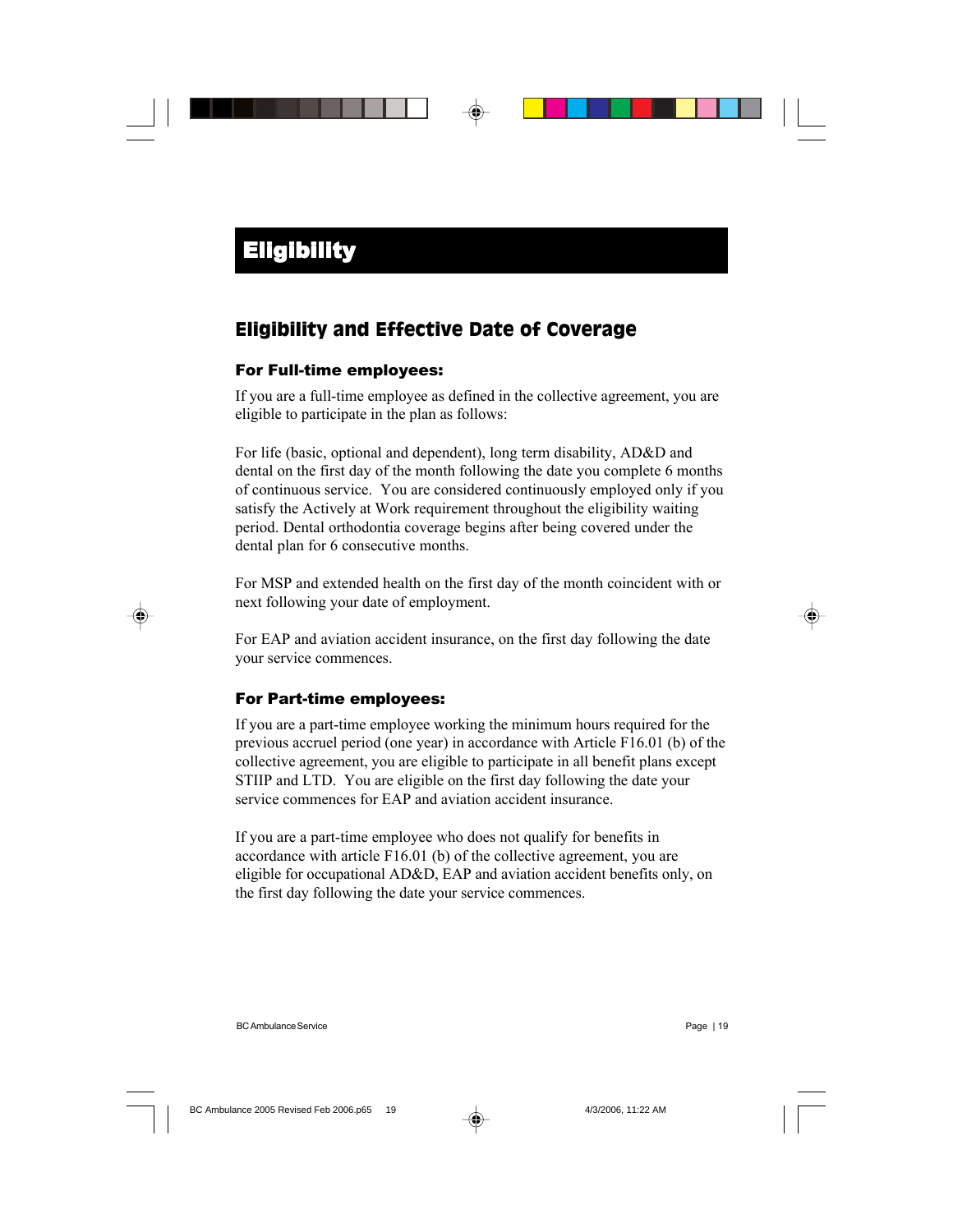### Enrolment

If you are eligible for any benefit coverage, you must complete an application card within the Allowable Enrolment Period to ensure your coverage starts on the correct effective date. The application card may be obtained from your Human Resources (HR) Administrator.

You should apply for Dependent coverage (when applicable):

- 1) on the same date you apply for your own coverage, or
- 2) within the Allowable Enrolment Period if you have a new Dependent.

### Limitations

- 1) If you are not Actively at Work on your coverage effective date, your coverage effective date will be delayed until you return to active employment.
- 2) If HR does not receive your application card within the required carrier time limits, you will be subject to the terms outlined under the Late Applicant section.

#### Allowable Enrolment Period

Within 4 months from the coverage effective date (for health and dental).

### Late Applicants

If you did not apply during the Allowable Enrolment Period but request coverage later (for yourself and/or your Dependents), ask your HR Administrator to explain the requirements for late enrolment in your Group Plan.

**Note:** Different benefits may have different requirements – health evidence or retroactive premium payment. In some instances, coverage may be denied.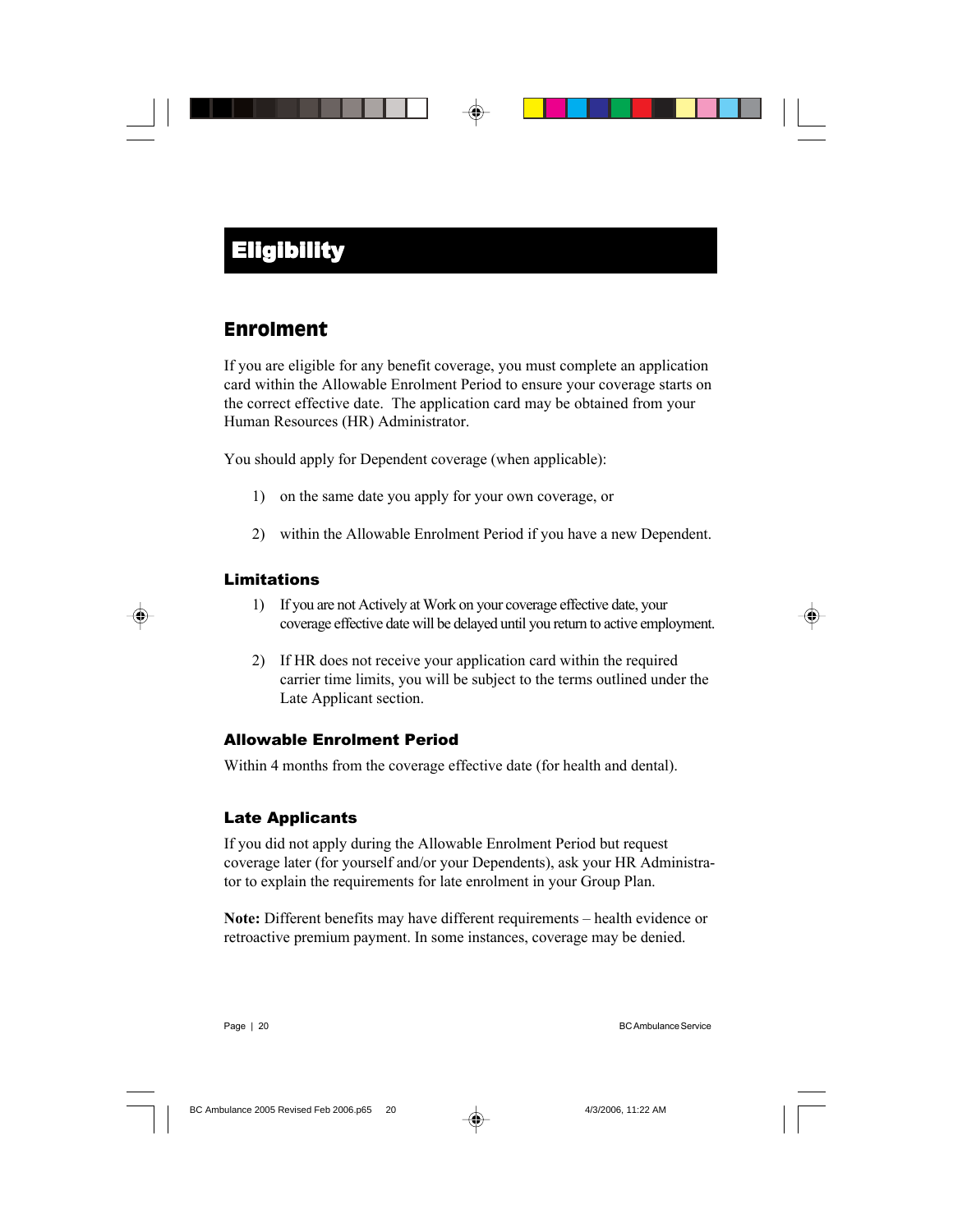### Co-ordinating Your Extended Health and Dental Benefits

If you or your Dependants are covered for extended health or dental benefits under this plan and another plan, benefits will be co-ordinated with the other plan following guidelines issued by the Canadian Life and Health Insurance Association (CLHIA). These standards determine where you should send a claim first.

Your carrier pays claims based on the rules of the CLHIA and they are:

- 1) If you are claiming expenses for you, you must send the claim to this plan first.
- 2) If you are claiming expenses for your Spouse and your Spouse is covered for those expenses under another plan, you must send the claim to your Spouse's plan first.
- 3) If you are claiming expenses for your children, and both you and your Spouse have coverage, you must claim first under the plan of the parent with the earlier birthday (month and day) in the calendar year.
- 4) In situations of separation or divorce, the following order of submitting a claim applies:
	- a) the plan of the parent with custody of the child
	- b) the plan of the Spouse of the parent with custody of the child
	- c) the plan of the parent not having custody of the child
	- d) the plan of the Spouse of the parent in c) above
- 5) Total reimbursement shall never exceed 100% of the Eligible expenses.

For further explanation on how benefits are co-ordinated, contact your HR Administrator.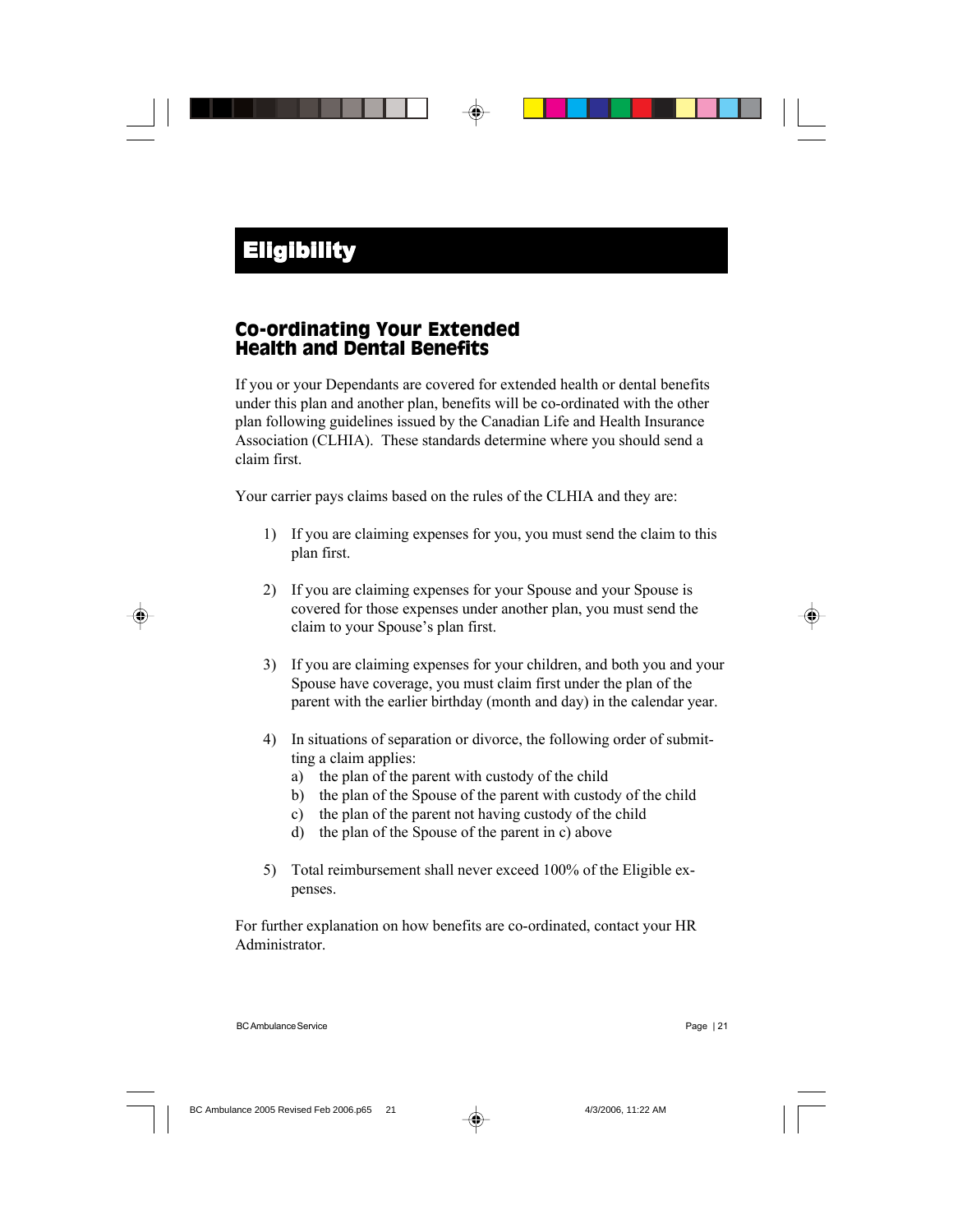### Termination of Coverage

### Basic and Optional Life

Your insurance terminates on the earlier of:

- 1) the date your employment ends,
- 2) the date you are no longer eligible,
- 3) the date you stop paying the required premiums,
- 4) the date you attain the maximum age specified in the benefit summary, or
- 5) the date the policy terminates.

Your Dependents' coverage terminates when your insurance terminates or when your Dependent no longer qualifies, whichever is earlier.

If you are absent from work by reason of injury, sickness, leave of absence or lay-off, this date will be extended until the earliest of the following:

- 1) the date of termination of coverage determined by British Columbia Ambulance Service;
- 2) the date you become engaged in any occupation or employment for remuneration or profit other than with British Columbia Ambulance Service;
- 3) if disabled, the date which is 12 months after the date (active) service terminates if you have not applied for disability waiver of premium;
- 4) if on leave of absence, the date which is 12 months after the date (active) service terminates; and,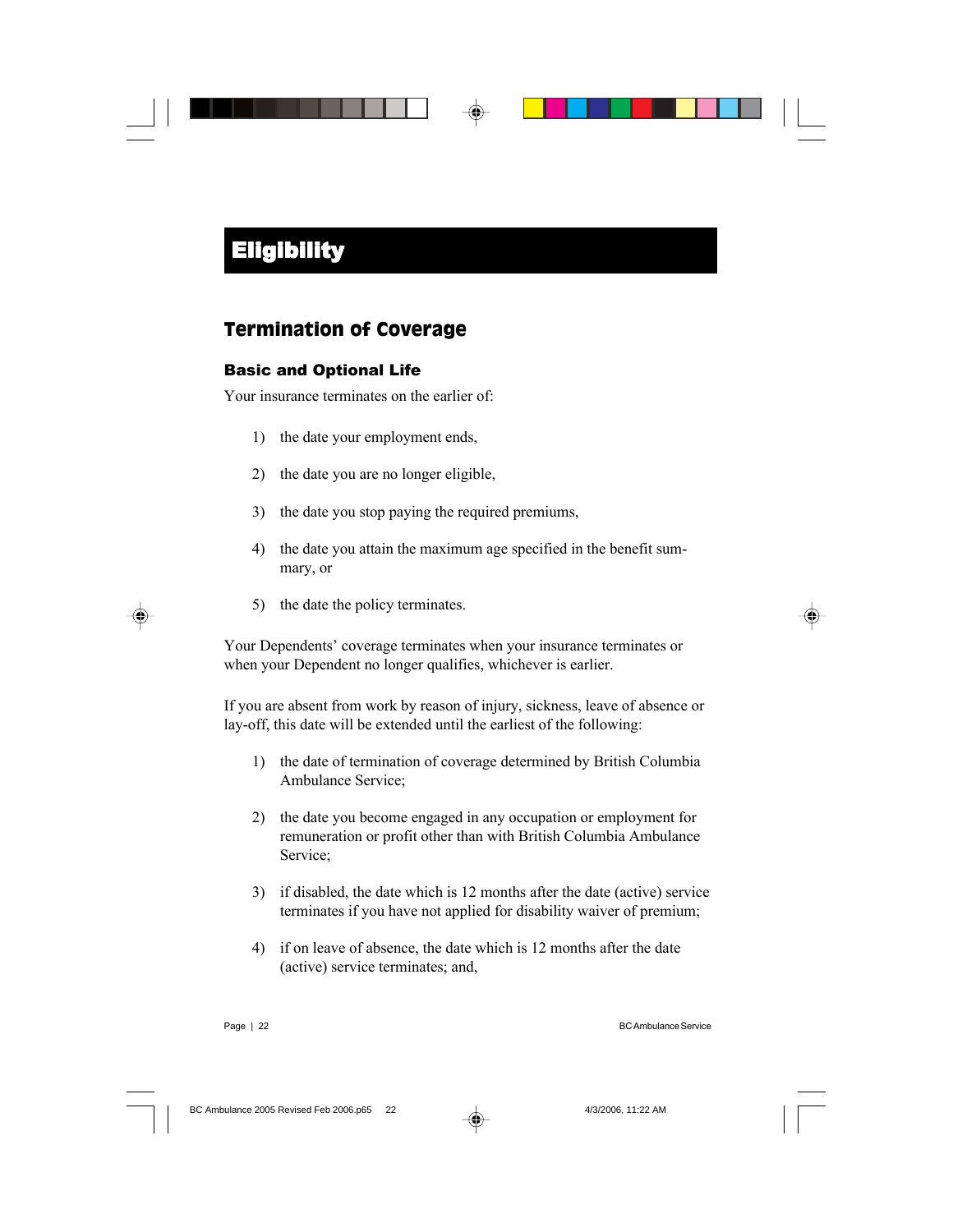5) if on lay-off, the date which is 3 months following the month in which the lay-off occurs.

If federal and provincial legislation requires the British Columbia Ambulance Service to continue your insurance beyond the date it would otherwise terminate as described in the paragraph directly above, then subject to continued premium payment your insurance will be continued to the end of the period required by law.

Please note that in order for the above benefit coverage to be continued for employees on leave of absence or layoff, you must continue the premium payments at you own cost.

### Accidental Death & Dismemberment

Your insurance terminates on the earlier of:

- 1) the date coinciding with or immediately following you reaching age 70,
- 2) the date you are no longer eligible,
- 3) the date the policy terminates, or
- 4) Premium due date if not paid.

If you are absent from work by reason of injury, sickness, leave of absence or temporary lay-off, this date will be extended until the earliest of the following:

- 1) the date of termination of coverage determined by British Columbia Ambulance Service;
- 2) the date you become engaged in any occupation or employment for remuneration or profit other than with British Columbia Ambulance Service or you reach age 65; and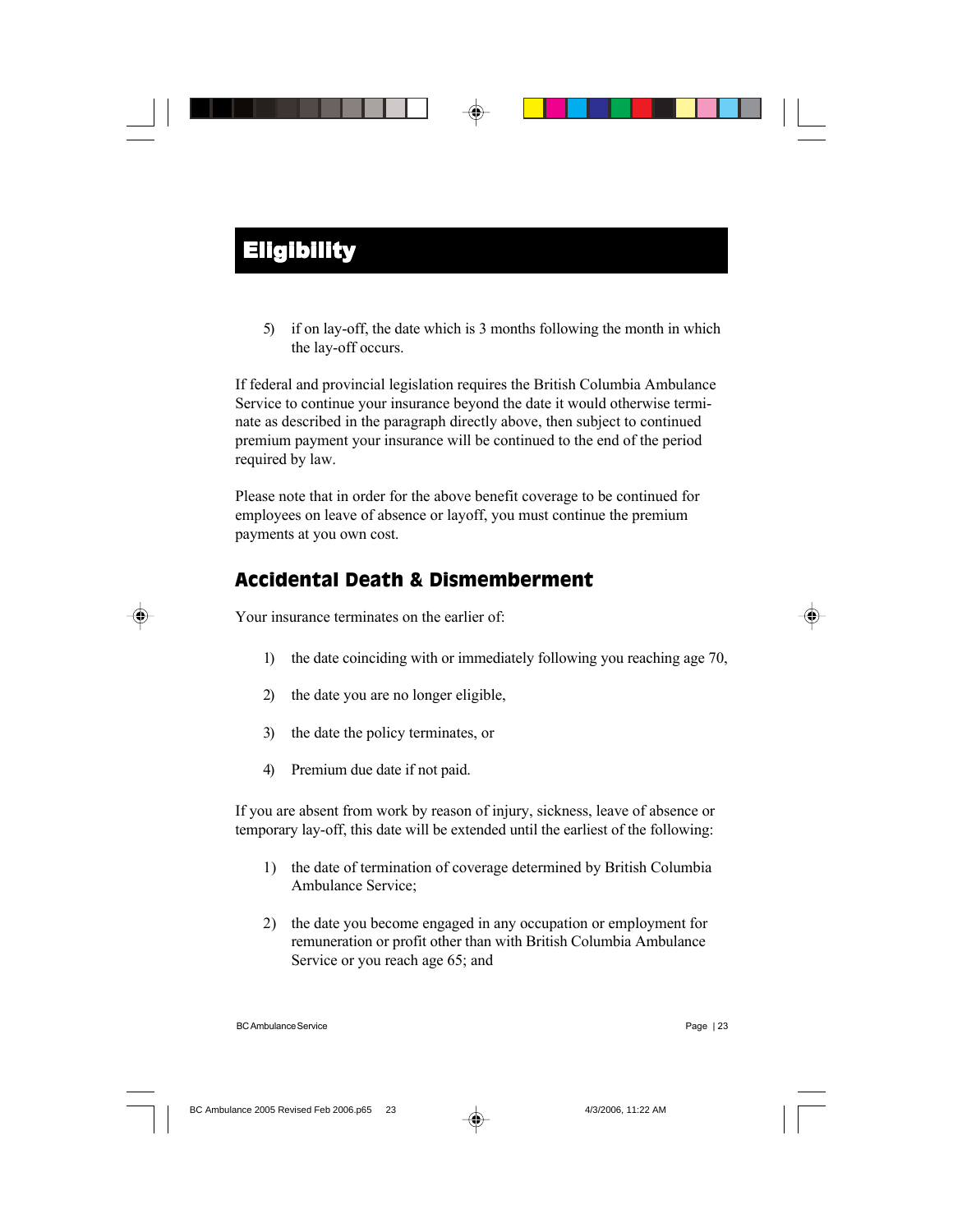3) if on temporary lay-off or approved leave of absence, the first day of the month following a 12 month period.

If federal and provincial legislation requires the British Columbia Ambulance Service to continue your insurance beyond the date it would otherwise terminate as described in the paragraph directly above, then subject to continued premium payment your insurance will be continued to the end of the period required by law.

Please note that in order for the above benefit coverage to be continued for employees on leave of absence or layoff, you must continue the premium payments at your own cost.

## Long Term Disability

Your insurance terminates on the earlier of:

- 1) the date your employment ends;
- 2) the date you are no longer eligible;
- 3) the date you attain your 65th birthday; or
- 4) the date the policy terminates.

If you are absent from work by reason of sickness or injury, leave of absence or temporary lay-off of a scheduled duration, this date will be extended to the earliest of:

- 1) a date determined by British Columbia Ambulance Service;
- 2) 31 days after you first cease to be eligible;
- 3) for disease or injury, 31 days after the number of days of the Elimination Period;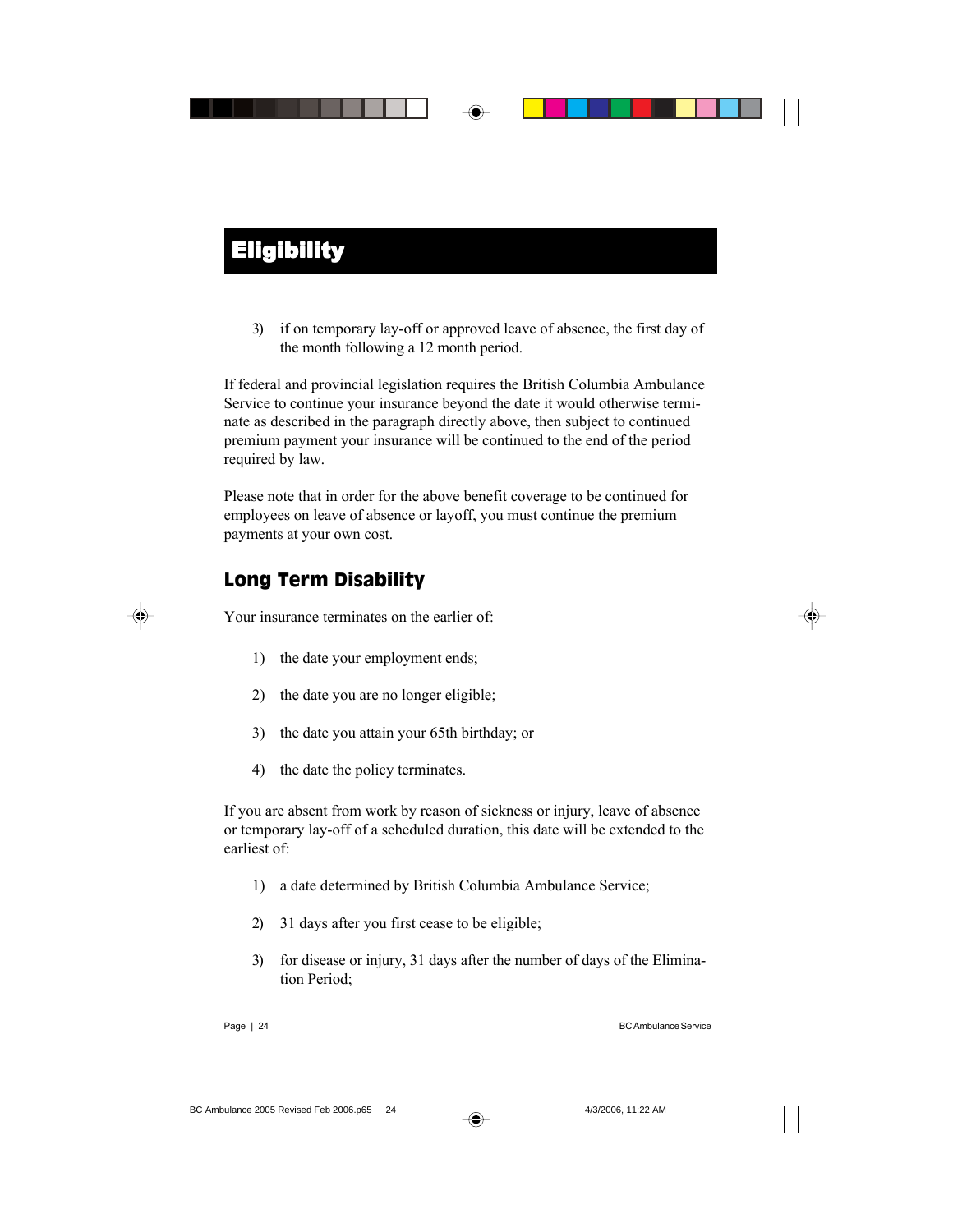- 4) for temporary lay-off, 31 days after the lay-off starts;
- 5) for leave of absence, 6 months after the date the leave starts; or
- 6) the date you start to work in another job more than 20 hours per week, except in an approved rehabilitation program.

If federal and provincial legislation requires the British Columbia Ambulance Service to continue your insurance beyond the date it would otherwise terminate as described in the paragraph directly above, then subject to continued premium payment your insurance will be continued to the end of the period required by law.

Please note that in order for the above benefit coverage to be continued for employees on leave of absence or layoff, you must continue the premium payments at your own cost.

### Extended Health and Dental

Coverage will terminate on the earliest of the following dates:

- 1) the date the policy terminates;
- 2) the date you are no longer eligible;
- 3) the date your coverage terminates under the Government Plan;
- 4) the date you commence active duty in the armed forces of any country, state or international organisation;
- 5) the last day of the month in which your employment terminates;
- 6) the date you retire; or
- 7) the date you die.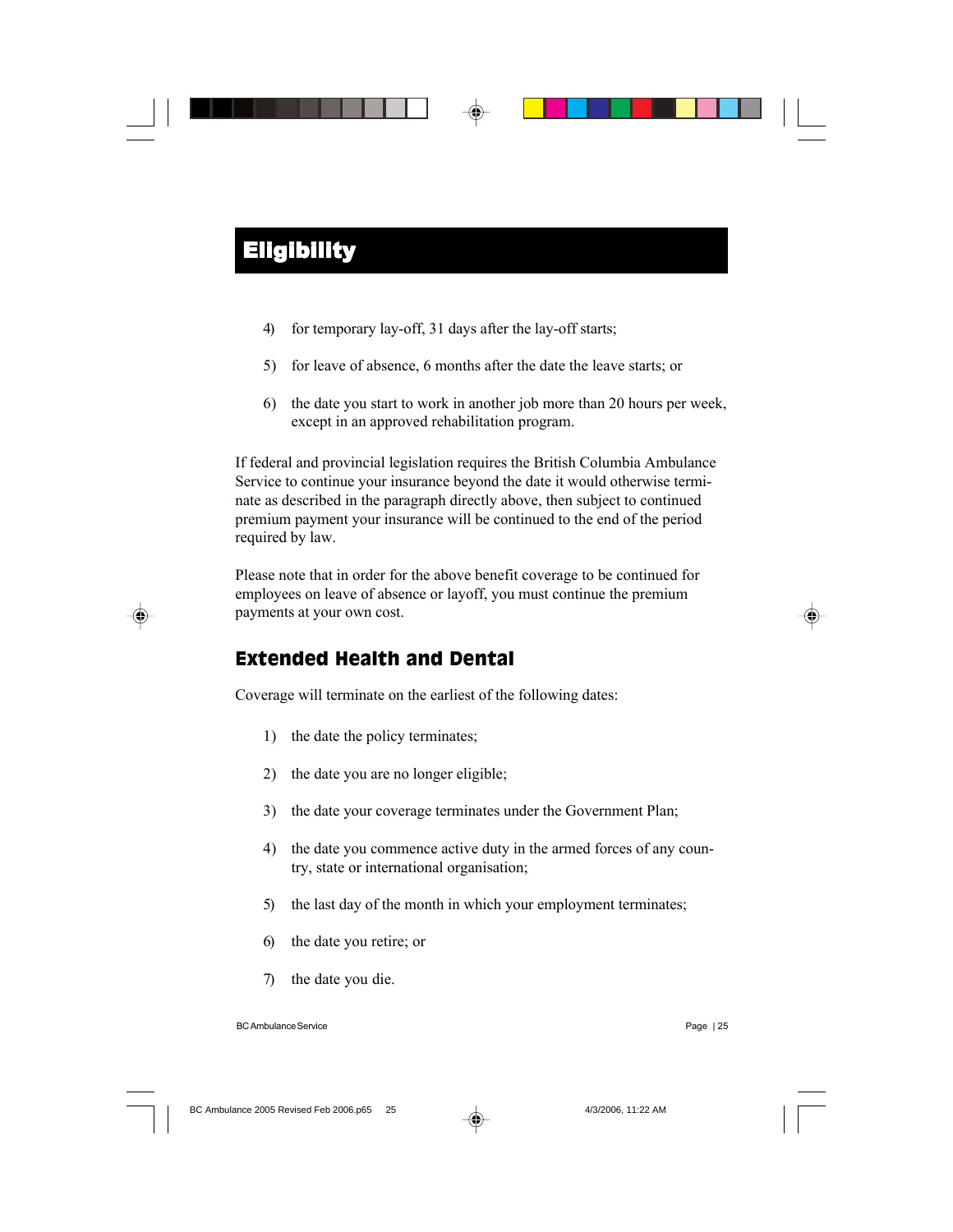Your Dependents' coverage terminates when your insurance terminates or when your Dependent no longer qualifies, whichever is earlier. Coverage for your Dependent will be extended to the last day of the month following the month in which you died.

If you are absent from work by reason of injury, sickness, leave of absence or lay-off, this date will be extended until the earliest of the following:

- 1) the date of termination of coverage determined by British Columbia Ambulance Service;
- 2) the date you become engaged in any occupation or employment for remuneration or profit other than with British Columbia Ambulance Service;
- 3) if on temporary lay-off, the date which is 3 months following the month in which the layoff occurs; and
- 4) if on leave of absence, the date which is 12 months after the date (active) service terminates.

If federal and provincial legislation requires the British Columbia Ambulance Service to continue your insurance beyond the date it would otherwise terminate as described in the paragraph directly above, then subject to continued premium payment your insurance will be continued to the end of the period required by law.

Please note that in order for the above benefit coverage to be continued for employees on leave of absence or layoff, you must continue the premium payments at your own cost.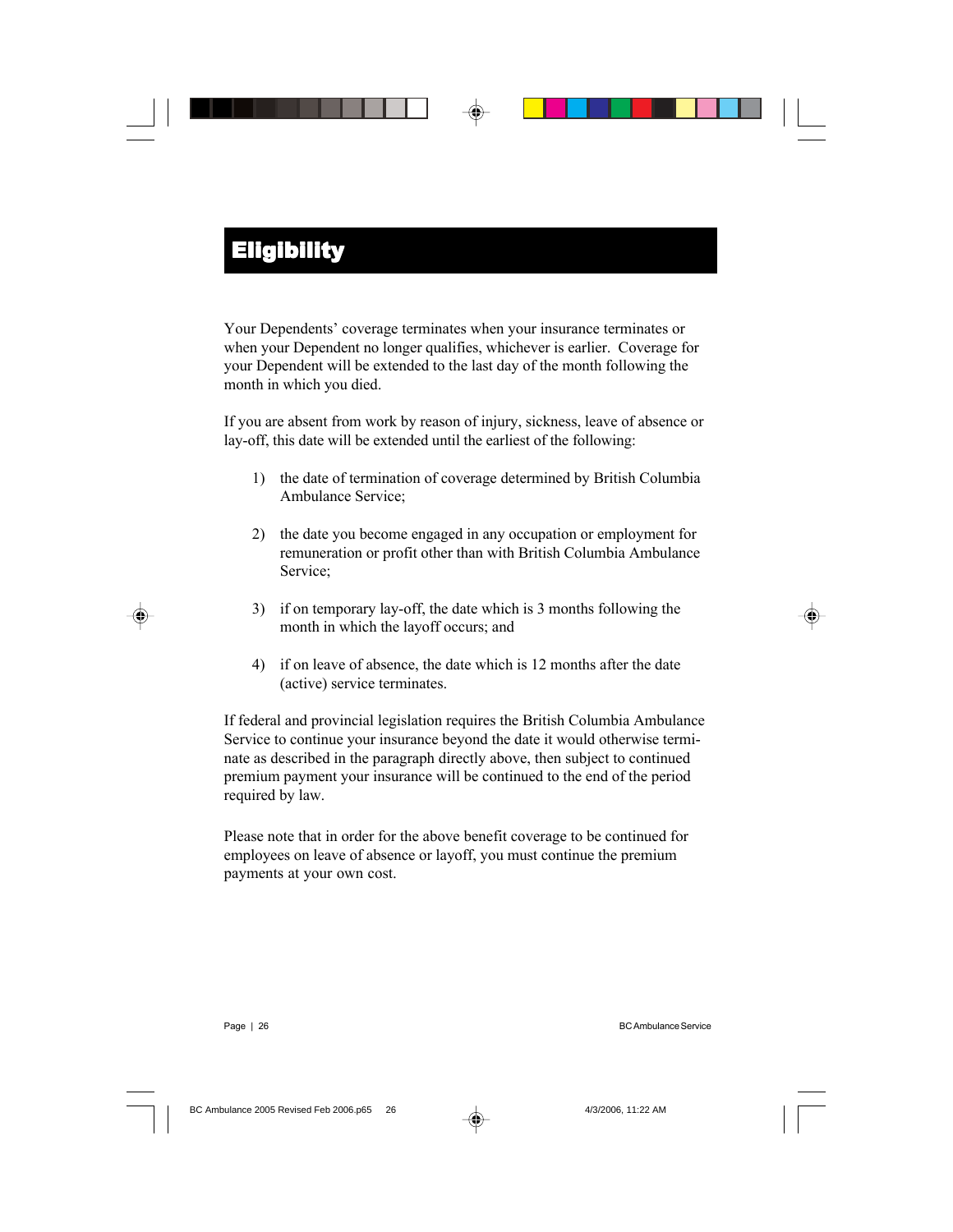### Maternity and Parental Leave

If you are absent from work on maternity or parental leave (as defined by the Employment Standards Act) your employment will be considered continuous. Employer premium contributions will continue to be made in the same manner as if you were not absent. For employee-paid benefits, you must continue to remit premiums in order for coverage to continue.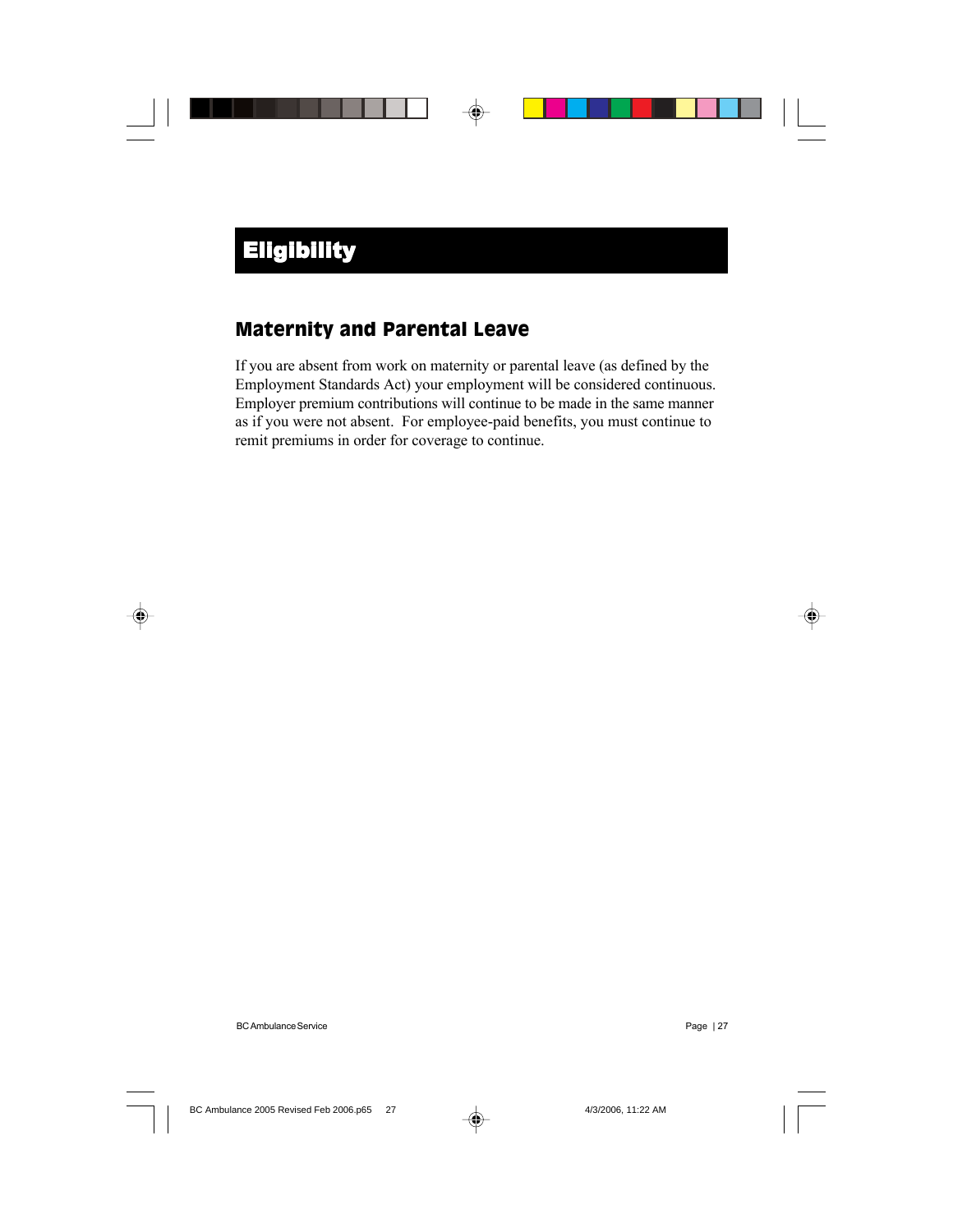You may name a Beneficiary for your life insurance and change that Beneficiary at any time by completing a form available from your HR Administrator. On your death, your HR Administrator will explain the claim requirements to your beneficiary. Your carrier will pay your life insurance benefits to your Beneficiary.

### Basic Life

### Waiver of Premium

If you are under age 65 and have been disabled for 6 months or more, you may be entitled to have your life insurance continued without premium payment until you reach age 65, provided you continue to qualify for long term disability benefits. Your carrier will determine your qualification for waiver of premium benefits. If you believe you may be eligible, contact your HR Administrator for claim forms. You must apply for waiver of premium benefits within 12 months of becoming eligible.

### Funeral Advance Benefit

In the event of your death, a funeral advance benefit of \$8,000 may be available to your named Beneficiary. Your HR Administrator will explain this benefit to your Beneficiary.

The advanced amount of \$8,000 will be deducted from the basic life amount payable upon your death.

Details on how to designate a Beneficiary may be obtained from your HR Administrator.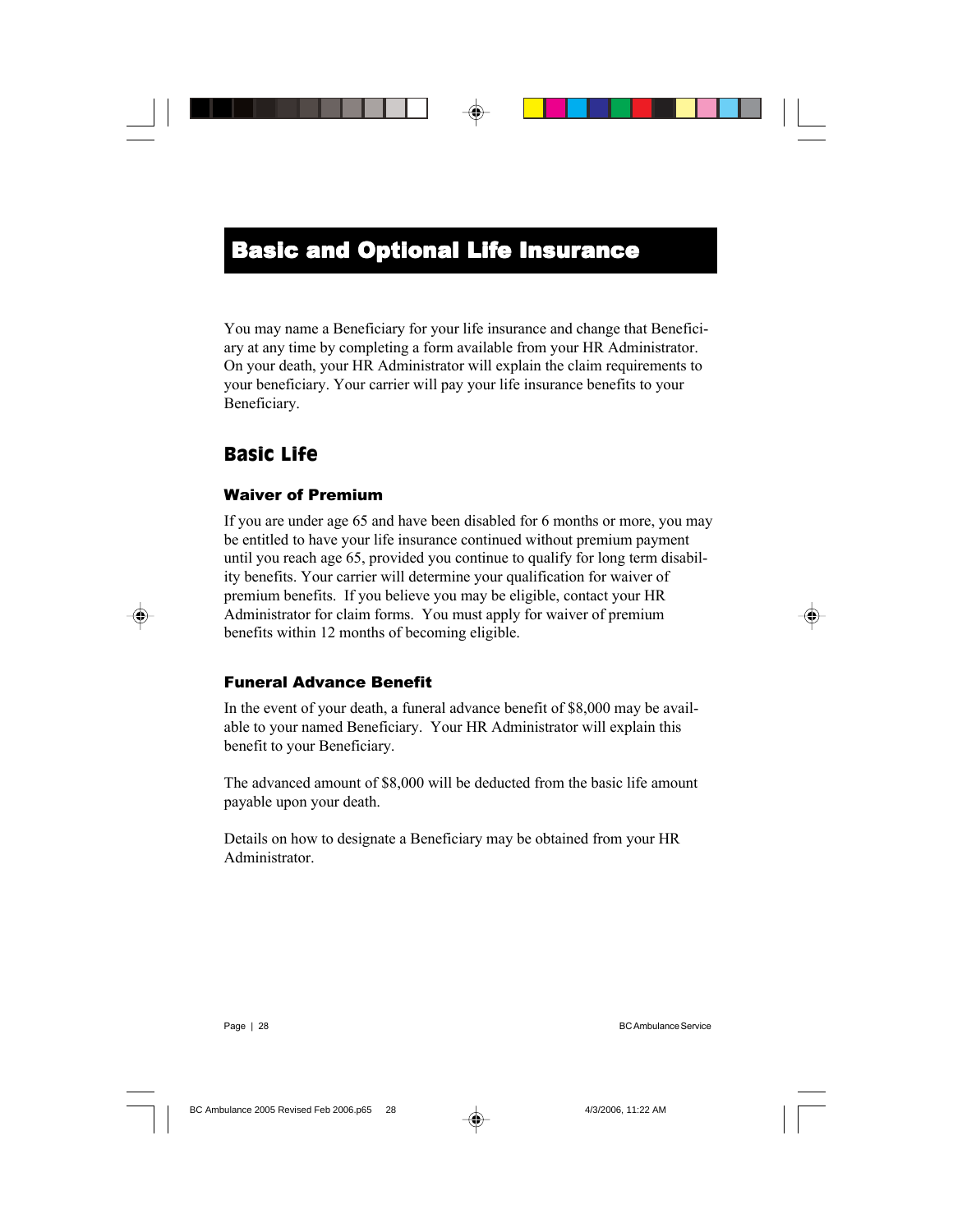#### Advanced Payment Benefit

If you suffer from a terminal illness and have a life expectancy of 24 months or less (as confirmed by the attending Physician), you may be eligible for an advance of your life insurance benefit equal to 50% of your basic life benefit amount to a maximum of \$50,000.

You must contact your HR Administrator who will arrange for the appropriate forms to be completed by you and your attending Physician. Your HR Administrator will then forward the completed forms to your carrier for approval.

Once approved, you must sign a release, which confirms the terms on which the advance is being paid. Interest is calculated from the date of the advance payment to the date of death. The advanced amount, plus interest will reduce the life amount payable upon your death. The advanced payment benefit will be issued when the signed release is returned to your carrier.

#### Conversion

If any or all of your insurance terminates, you may be eligible to apply for an individual conversion policy without providing proof of your insurability. You must apply and pay the first premium no later than 31 days after your group insurance terminates. See your HR Administrator for details.

#### **Exceptions**

- (a) Any addition of, or increase in, insurance when you are not actively at work on the date such insurance would otherwise be effective shall not be effective until the date you return to work.
- (b) If you have been previously insured under this policy and had an individual policy of insurance issued to you pursuant to any Conversion Privilege provision, the amount of your insurance under the Benefit Summary shall be only the amount as determined in this handbook reduced by the amount of such individual policy, whether it subsequently remains in force or not.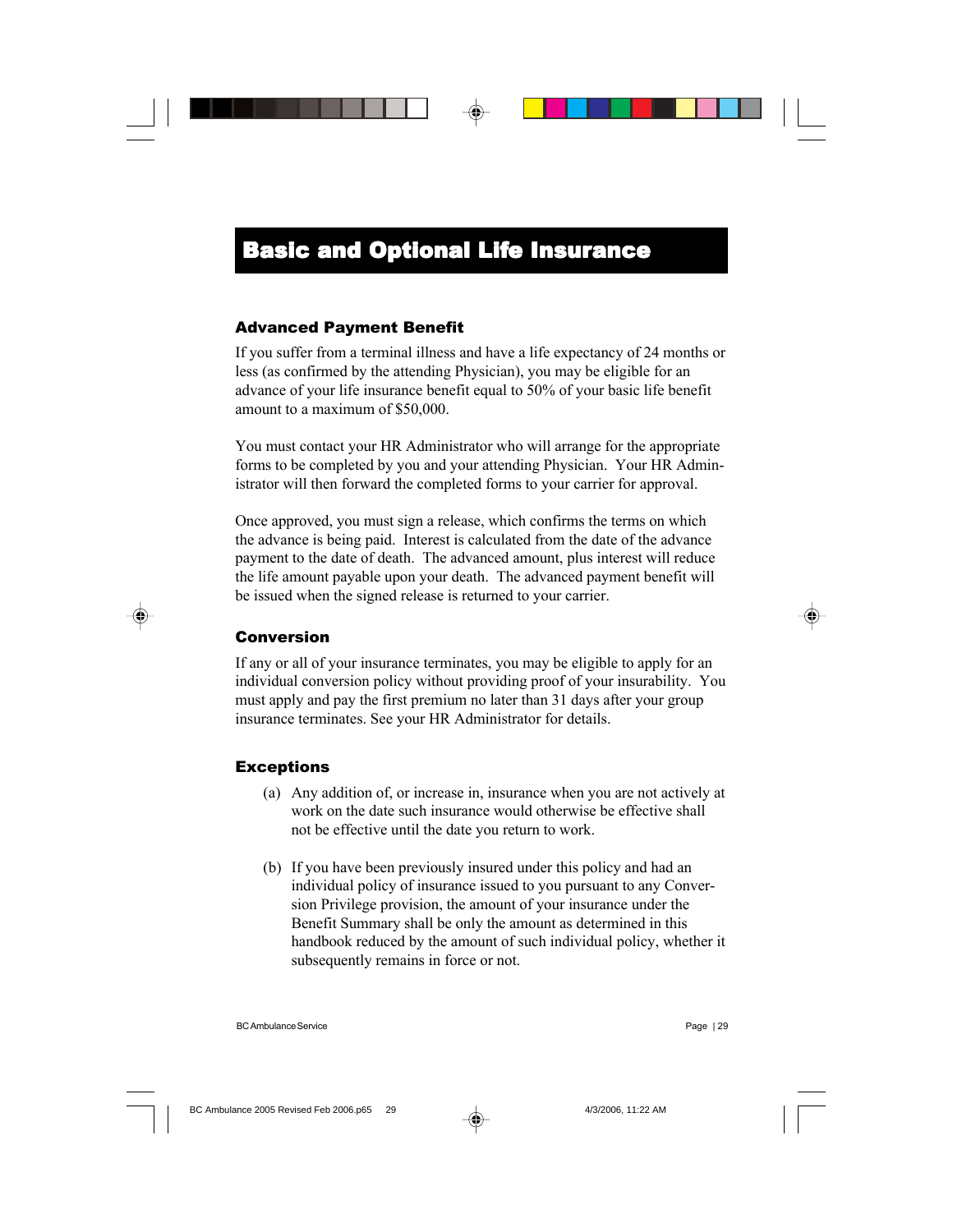### Optional Life

Optional life insurance allows you to choose additional coverage for yourself, your Spouse and your Dependent children. Check the Eligibility and Effective Date of Coverage in the General Provisions section to see if you are eligible for this benefit. See the Benefit Summary for the amount of optional life insurance available.

When you apply for optional life insurance, you and your Spouse must provide proof of your insurability, and your carrier must approve your application. You are not required to provide proof of insurability for your Dependent children.

If you or your Spouse die within two years after applying for optional life insurance, your carrier has the right to verify any medical information you or your Spouse provided. If any inconsistencies are discovered, the claim will be denied and any premiums paid will be refunded.

You may name a Beneficiary for your optional life insurance and change that Beneficiary at any time by completing a form available from your HR Administrator. On your death, your carrier will pay your optional life insurance to your Beneficiary. If your Spouse or child dies you will be paid the amount for which s/ he was insured. Your HR Administrator will explain the claim requirements.

If you are approved for waiver of premium on your basic life insurance, any optional life insurance for yourself and your Dependents will also continue without premium payment as long as your basic life insurance continues but not beyond the date the optional insurance would otherwise terminate.

If your, or your Spouse's, optional life insurance terminates, you or your Spouse may be eligible to apply for an individual conversion policy without providing proof of insurability. You must apply and pay the first premium no later than 31 days after your group insurance terminates. See your HR Administrator for details. Individual conversion policies are not available to Dependent children.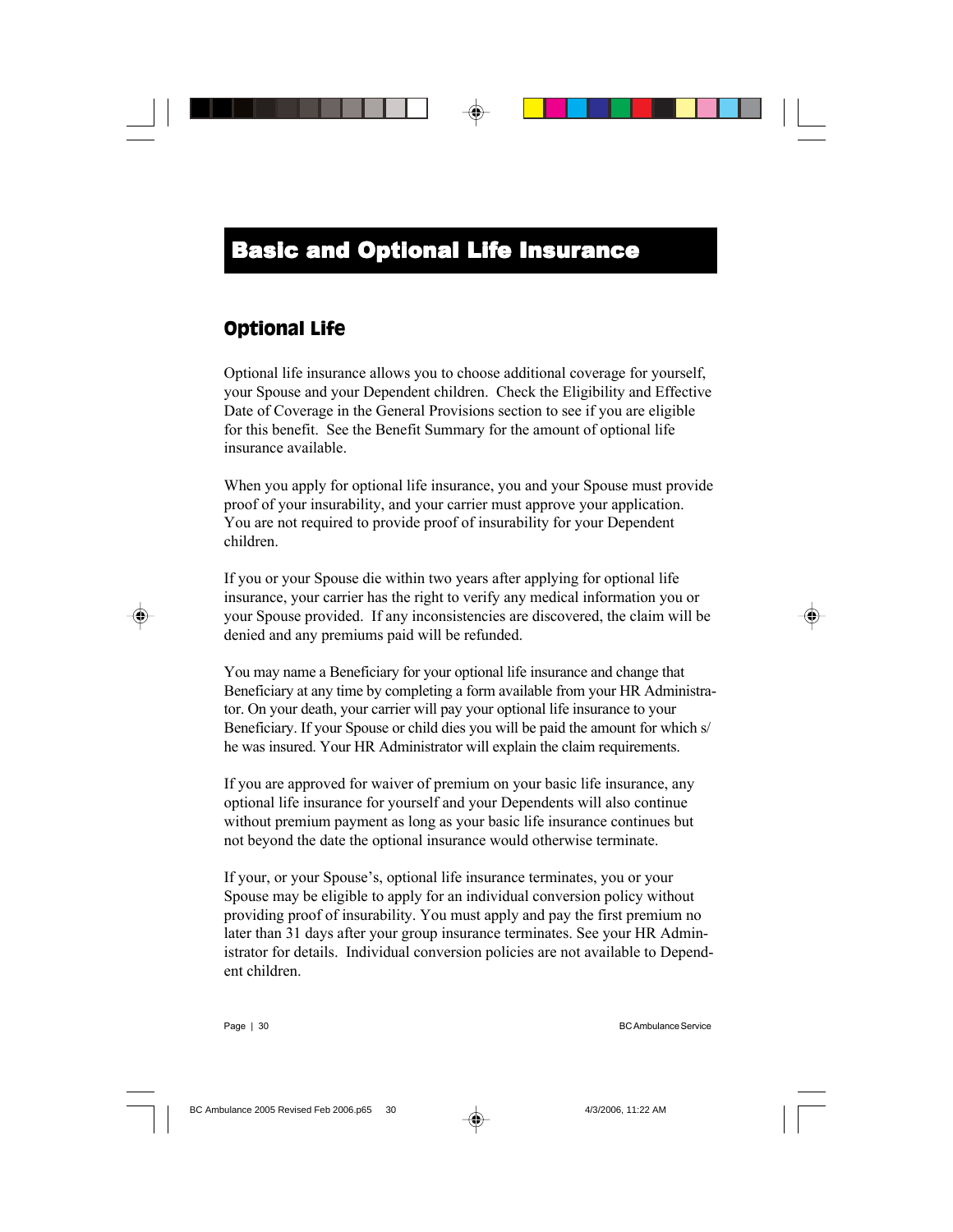Your optional life insurance terminates when you reach age 65. Your Spouse's coverage terminates at the same time, or when s/he reaches age 65, or is no longer your Spouse, whichever comes first. Your child's coverage terminates at the same time, or when s/he no longer meets the definition of a Dependent child.

### Limitations

No benefit is paid for a suicide within the first two years of initial or increased optional life coverage. In such a situation, your carrier refunds the premiums that have been received.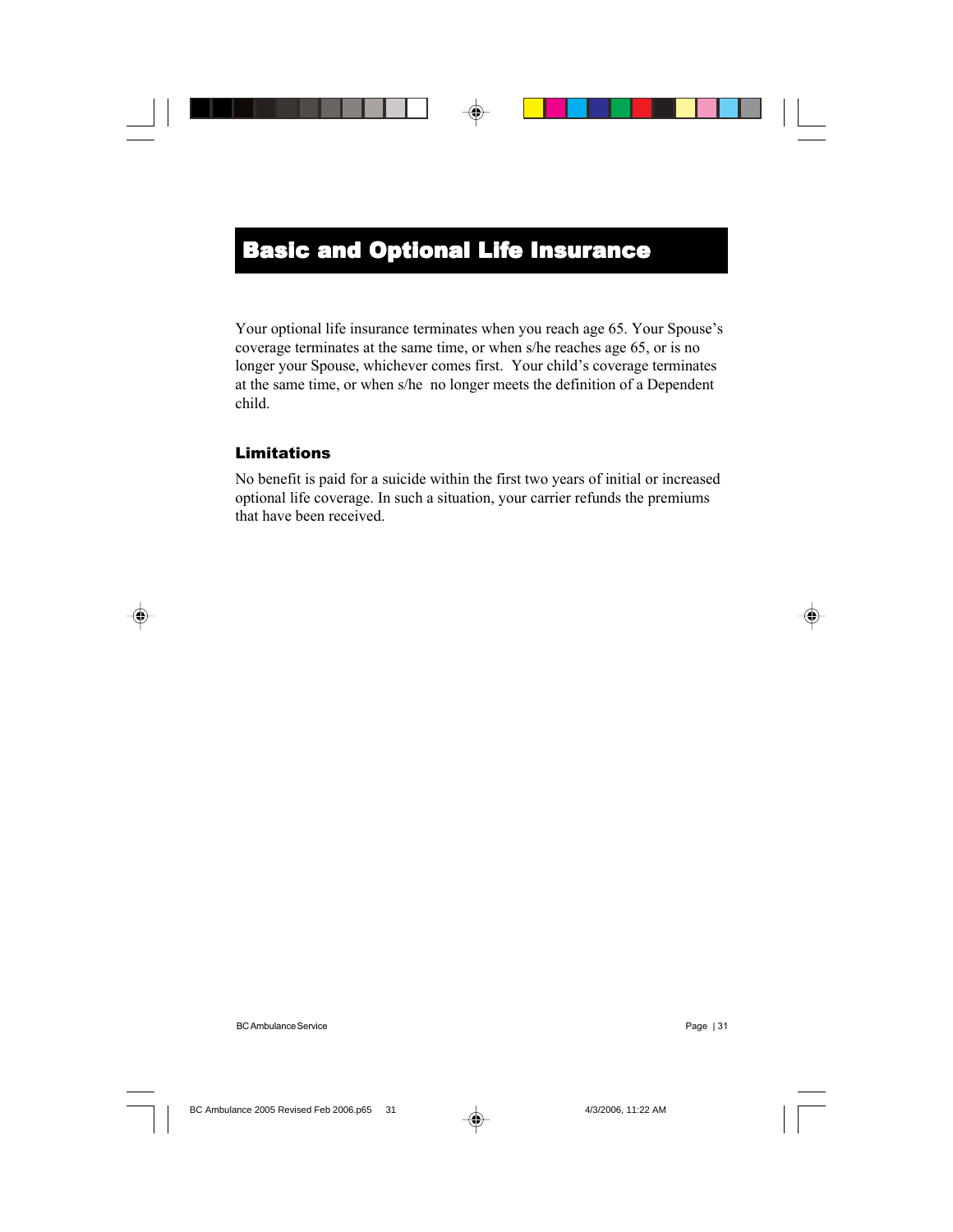### Accidental Death and Dismemberment (AD&D)

The following benefits outlined in this section are in addition to anything that would be received from your other coverage, including WorkSafeBC. If within 12 months of the date of accident, injury results in any of the following losses, the Company will pay for the loss of or permanent total use of:

| Life:                                            | principal sum               |
|--------------------------------------------------|-----------------------------|
| Both hands or both feet:                         | principal sum               |
| Sight of both eyes:                              | principal sum               |
| One hand and one foot:                           | principal sum               |
| One hand and sight of one eye:                   | principal sum               |
| One foot and sight of one eye:                   | principal sum               |
| Speech and hearing in both ears:                 | principal sum               |
| One arm or one leg:                              | $\frac{3}{4}$ principal sum |
| One hand or one foot or sight of one eye:        | $\frac{2}{3}$ principal sum |
| Speech:                                          | $\frac{2}{3}$ principal sum |
| Hearing in both ears:                            | $\frac{2}{3}$ principal sum |
| Thumb and index finger or at least               |                             |
| Four fingers of one hand; or hearing in one ear: | $\frac{1}{3}$ principal sum |
| All toes of one foot:                            | $\frac{1}{4}$ principal sum |
|                                                  |                             |

### Paralysis Benefits:

| Quadriplegia (complete paralysis of upper and lower limbs): | 2x principal sum |
|-------------------------------------------------------------|------------------|
| Paraplegia (complete paralysis of both lower limbs):        | 2x principal sum |
| Hemiplegia (complete paralysis of upper and                 |                  |
| lower limbs of one side of body):                           | 2x principal sum |

The total benefit amount received by an Insured Person as the result of any one accident will not exceed the principal sum (with the exception of Quadriplegia, Paraplegia and Hemiplegia where it will not exceed 2 times the principal sum). With respect to Quadriplegia, Paraplegia and Hemiplegia the Insured Person will receive 1 times the principal sum if loss of life occurs within 90 days after the date of accident.

*Note: Part-time employees who do not qualify for benefits in accordance with Article F16.01 (b) of the collective agreement are covered for occupation related accidents only - while you're working for BC Ambulance Services.*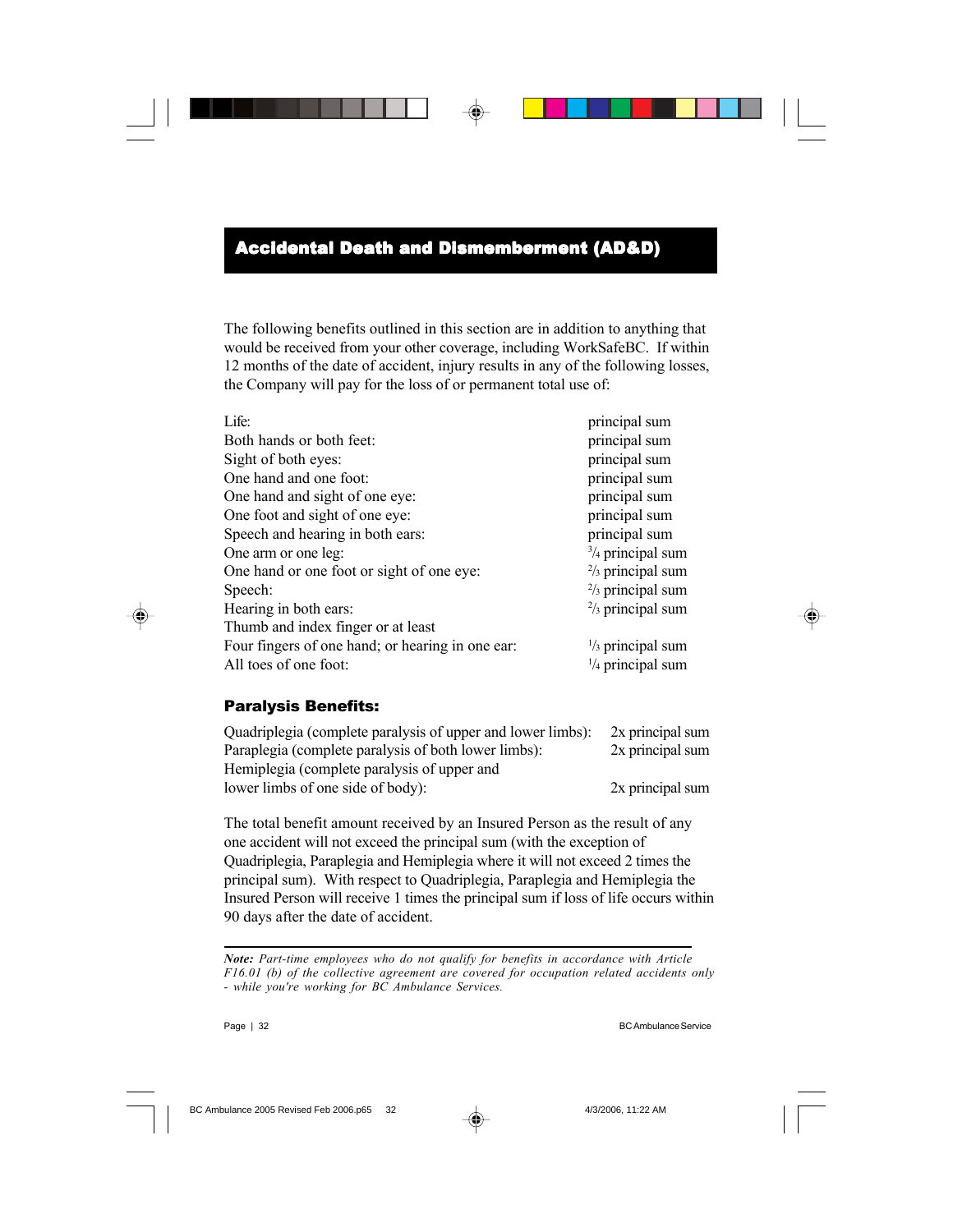### Accidental Death and Dismemberment (AD&D)

#### Ancillary Benefits

There are a number of ancillary benefits included in the AD&D benefit coverage. We have described each below.

#### **Repatriation Benefit**

If you die due to an accident, the carrier will pay the actual expense incurred for the transportation of the body to the city of residence, including the preparation of the body for transportation, subject to \$15,000.

#### **Bereavement Benefit**

The carrier will pay for reasonable and necessary expenses incurred by your spouse and dependent children for up to six sessions of grief counselling, by a Professional Counsellor, subject to a maximum of \$1,000.

#### **Contagious Disease Benefit**

If you become infected by Hepatitis B, Hepatitis C, Tuberculosis, Meningoccal Meningities or Yersinia Pestis that you have been exposed to during the performance of your duties as required by BC Ambulance Service, your beneficiary will receive the principal sum if loss of life occurs within 12 months following your initial exposure to a maximum of \$25,000.

**Critical Disease Benefit** (Only applies to employees with 24hr coverage.) If you are diagnosed by a specialist prior to age 65 with a covered disease while this policy is in force and are totally disabled from the covered disease for at least nine months following the date of diagnosis, the carrier will pay 10% of the principal sum to a maximum of \$50,000.

"Covered Disease" means Acute Poliomyelitis, Acute Rheumatic Fever, Amyotrophic Lateral Sclerosis (ALS), Encephalitis, Huntington's Disease, Meningitis, Necrotizing Fasciitis, Parkinson's Disease, Tuberculosis, Typhoid Fever and Yersinia Pesitis.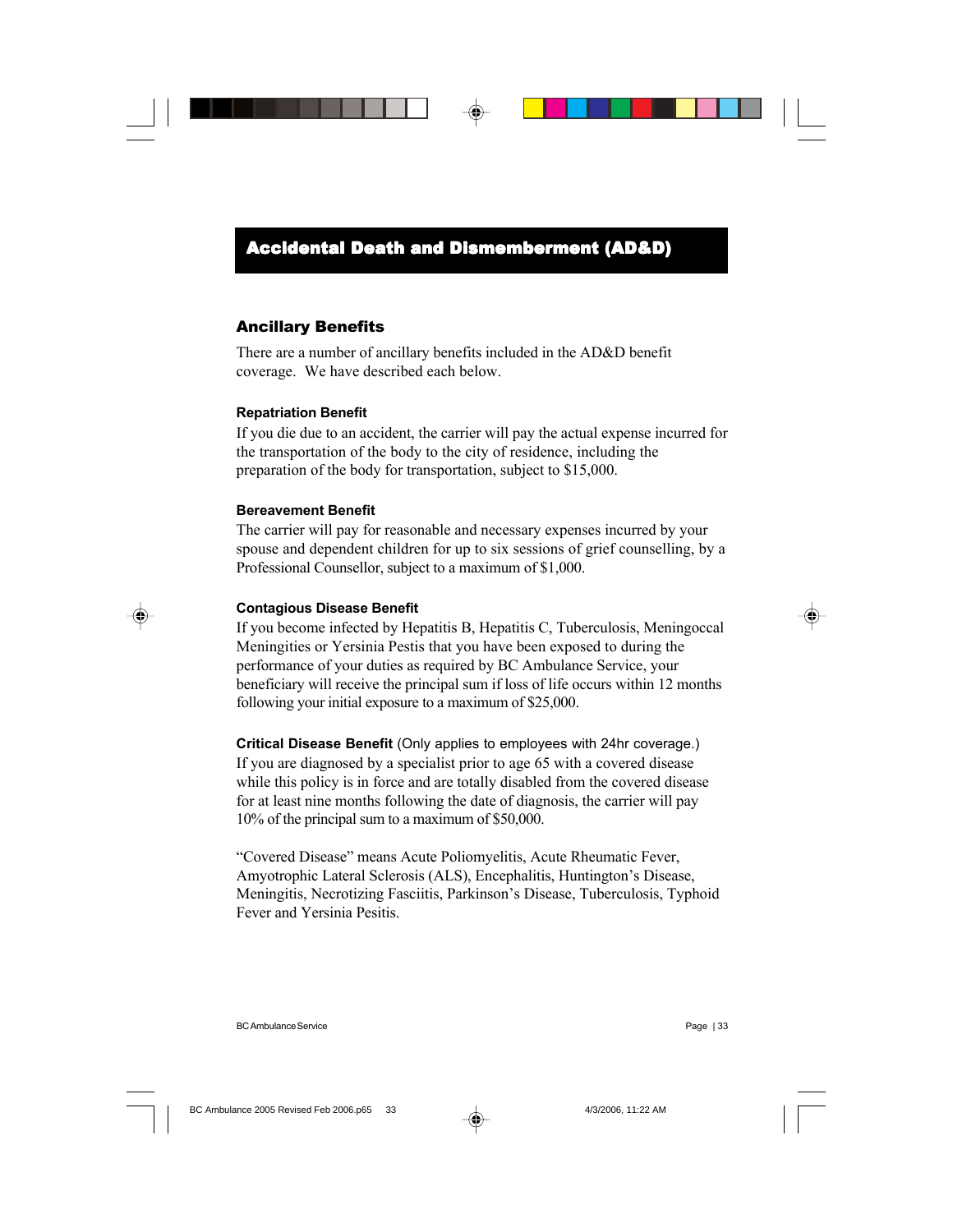#### **Rehabilitation Benefit**

If because of an injury you undergo special training in order to be qualified to engage in a special occupation in which you would not have engaged except for such injury, the carrier pays the reasonable and necessary expense incurred for such training by you within a certain time period of the date of the accident, subject to a maximum of \$15,000.

#### **Family Transportation Benefit**

When, as a result of an AD&D loss you are confined as an inpatient in a hospital located from a certain distance away from a point not less than 150 kilometres from your normal place of residence, the carrier will pay the reasonable expenses actually incurred by all members of your immediate family for hotel accommodation and transportation by the most direct route to you, subject to a maximum of \$15,000.

#### **Home & Vehicle Modification Benefit**

If you sustain a loss that requires the use of a wheelchair to be ambulatory, the carrier pays the cost of alterations to your principal residence and/or the cost of modifications to one of your motor vehicles, when such modifications are approved by licensing authorities where required for the purpose of making them wheelchair accessible to a maximum of \$15,000.

#### **Seat Belt Benefit**

If you sustain an injury which results in a loss payable under the AD&D plan, your principal sum will be increased by 10% to a dollar maximum of \$25,000 if, at the time of the accident, you were driving or riding in a vehicle and wearing a properly fastened seat belt.

#### **Education Benefit**

If you incur an injury and die, the carrier will pay, in addition to all other benefits, up to 5% of the principal sum to a maximum of \$5,000 to your dependent child, who on the date of accident was enrolled as a full-time student in any institution of higher learning beyond the secondary school level (or at the secondary school level but who enrolled as a full-time student in a school for higher learning within 12 months after the date of your death) but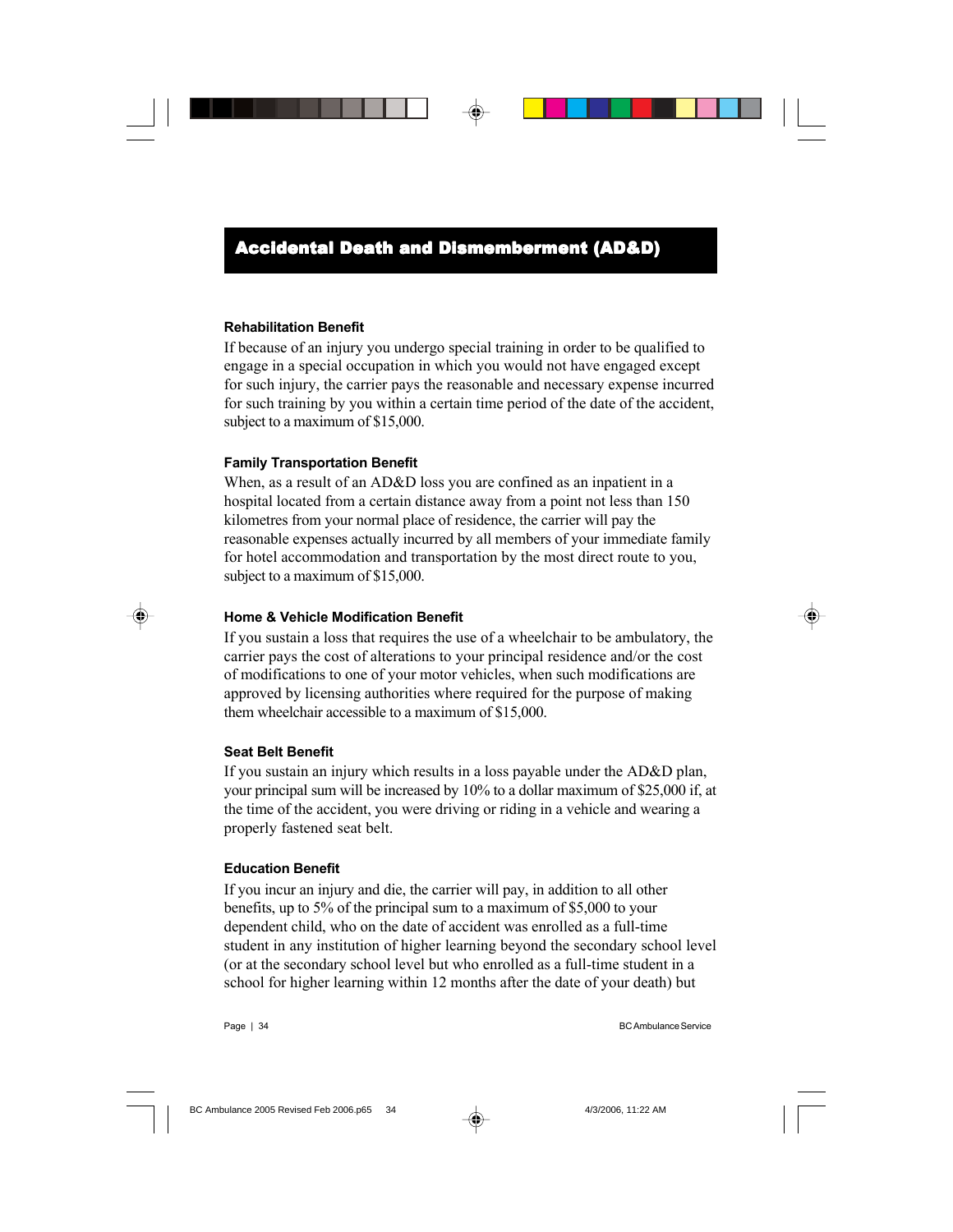not to exceed four consecutive annual payments. If at the time of loss the Insured Person has no dependent children the carrier will pay an additional amount of \$2,500 to the designated beneficiary.

### **Spousal Re-training Benefit**

If you die as the result of an injury, the carrier will pay the reasonable and necessary expenses actually incurred within a certain period from the date of such accident by your spouse who engages in a formal occupational training programme in order to become specifically qualified for active employment in an occupation for which you would not otherwise have sufficient qualifications, not to exceed \$15,000.

### **Day Care Benefit**

If an accidental results in your death within 12 months of the date of accident, the carrier will pay the reasonable and necessary expenses actually incurred, subject to the lesser of \$5,000 or 5% of the principal sum for each of the dependent children under the age of 13 to be enrolled in a legally licensed day care centre, but not to exceed four years which must run consecutively with respect to any one dependent child.

### **Eyeglasses, Contact Lenses and Hearing Aid Benefits**

If as a result of an injury, you require and receive treatment by a physician which results in the purchase of eyeglasses, contact lenses or hearing aids within 12 months of the date of accident the carrier will pay reasonable and necessary expenses actually incurred, subject to a maximum of \$1,000.

## Waiver of Premium

If you are approved for waiver of premium on your basic life insurance, your AD&D coverage will also continue without premium payment as long as your basic life insurance continues until you are no longer considered totally disabled, the policy terminates or you reach age 65.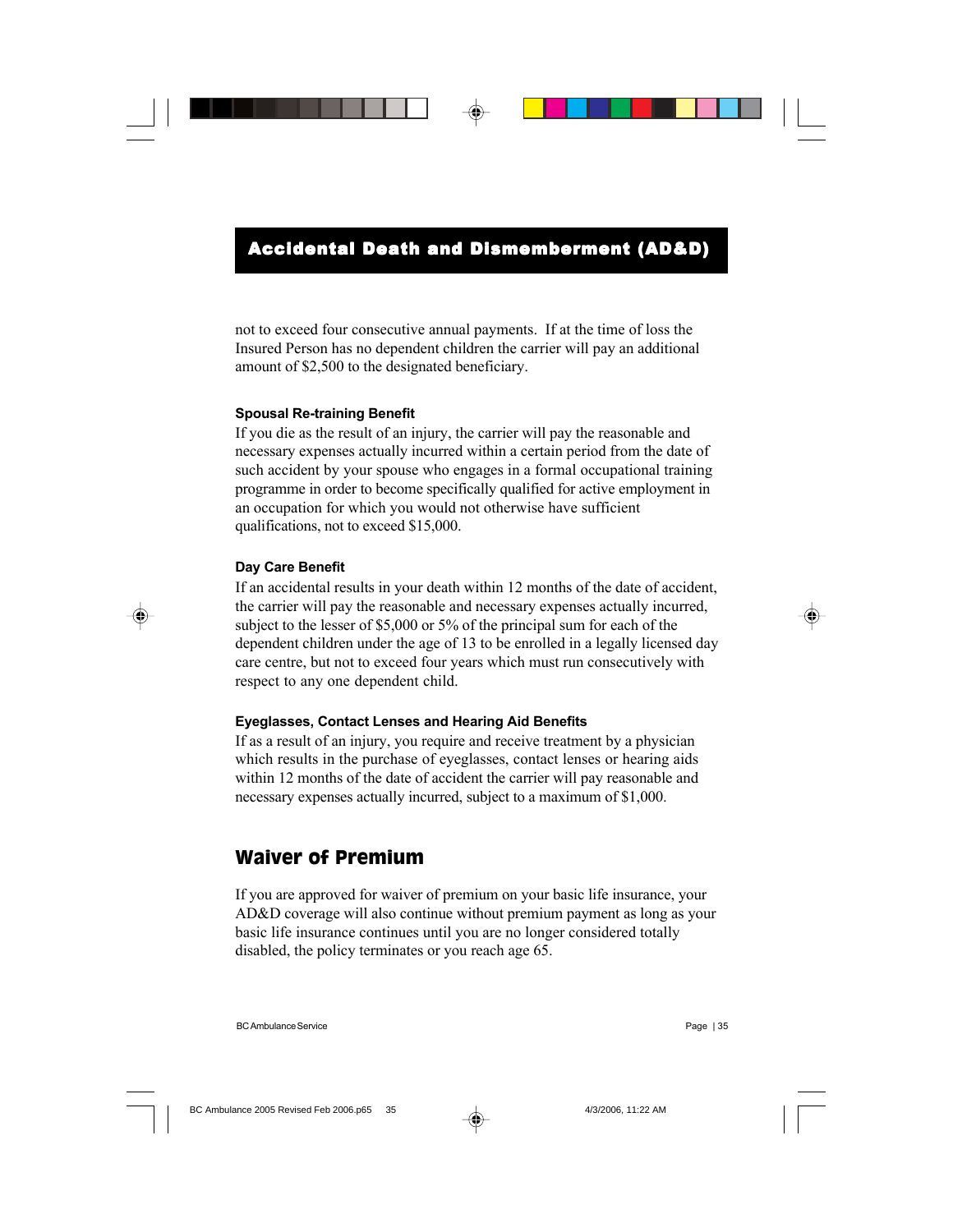## Points to Note About AD&D Insurance

"Loss" means complete loss by severance except that in the case of loss of sight, speech or hearing, it means irrevocable loss.

In the case of loss of use, "loss" means it is permanent, total, irrevocable and continuous for a 12 month period following the date of the accident.

The Principle Sum is the amount of insurance for which you are covered.

AD&D insurance will only be paid for a loss which occurs within 12 months after the accident provided that, for loss of use, such loss continues for at least one year.

### Limitations

No benefits are paid for a loss, fatal or non-fatal resulting from:

- 1) Intentionally self-inflicted injury or suicide while sane or insane;
- 2) Declared or undeclared war, insurrection or voluntary participation in a riot;
- 3) Active, full-time service in the armed forces of any country; or,
- 4) Air travel, ascent or descent, when:
	- you are acting in any capacity as a pilot or member of the crew
	- the aircraft is not properly licensed or the pilot is not properly certified to operate the aircraft.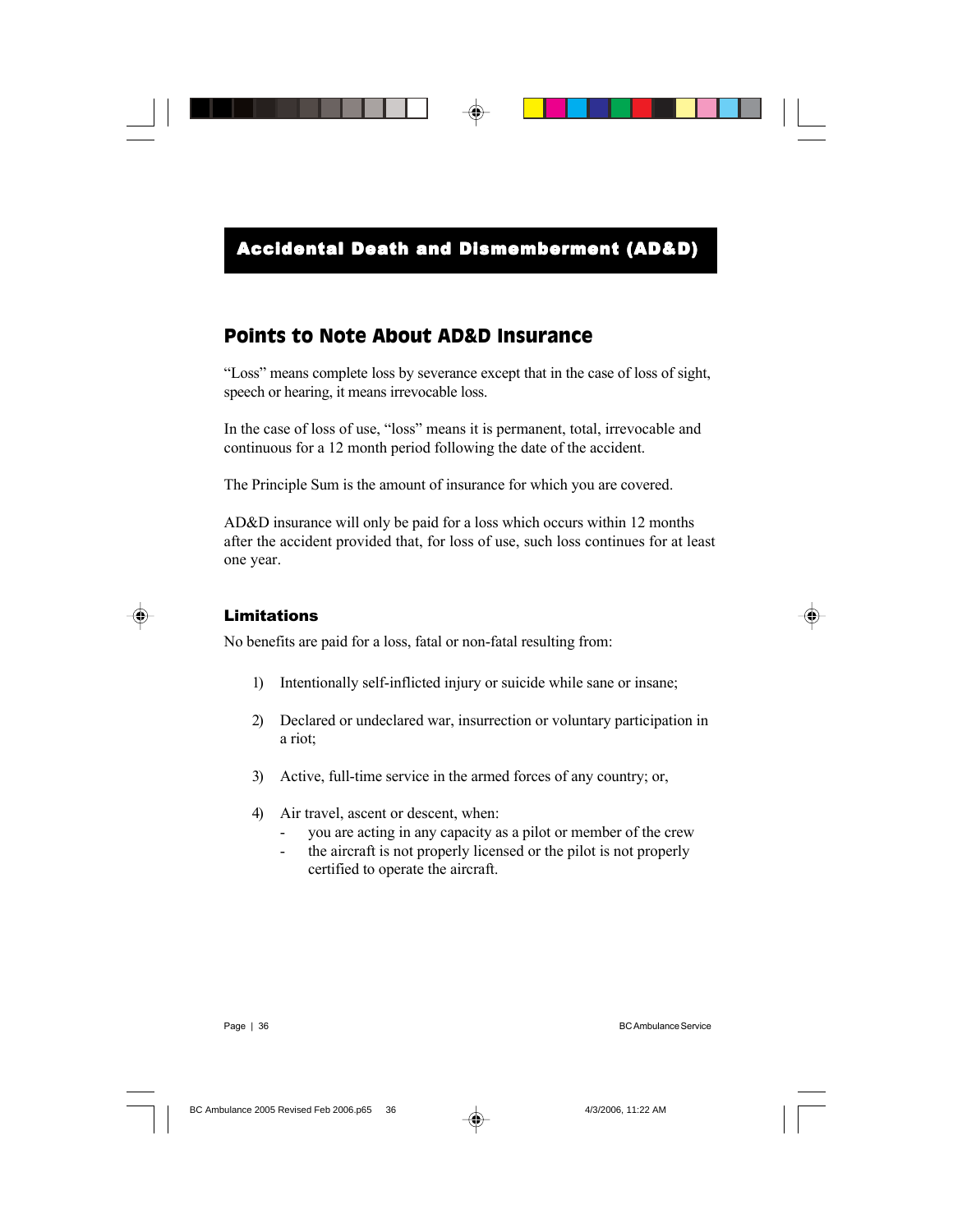## Aviation Accident Insurance Plan

The group aviation accident insurance plan is designed to cover you while you are travelling by aircraft on government business. This insurance is provided in addition to group life coverage, where applicable.

### **Eligibility**

The plan covers you if you are an active full-time or part-time Employee, regardless of your age. No enrolment is necessary; you are automatically covered from your first day of employment. British Columbia Ambulance Service pays the full premium for this benefit.

### Benefit

The insurance provides protection for you while travelling by air on the employer's business, including limited ground travel to and from the airport. Coverage is provided for you according to the schedule in the Benefit Summary.

Any benefit payable under the policy will be paid to the Beneficiary designated under the basic life plan on file at the time of death. If you are not covered by basic life insurance, or no designation has been made, the benefit will be paid to your estate.

### Exception

The policy does not cover you while piloting an aircraft.

### Termination

Coverage under the plan will end when your employment ends.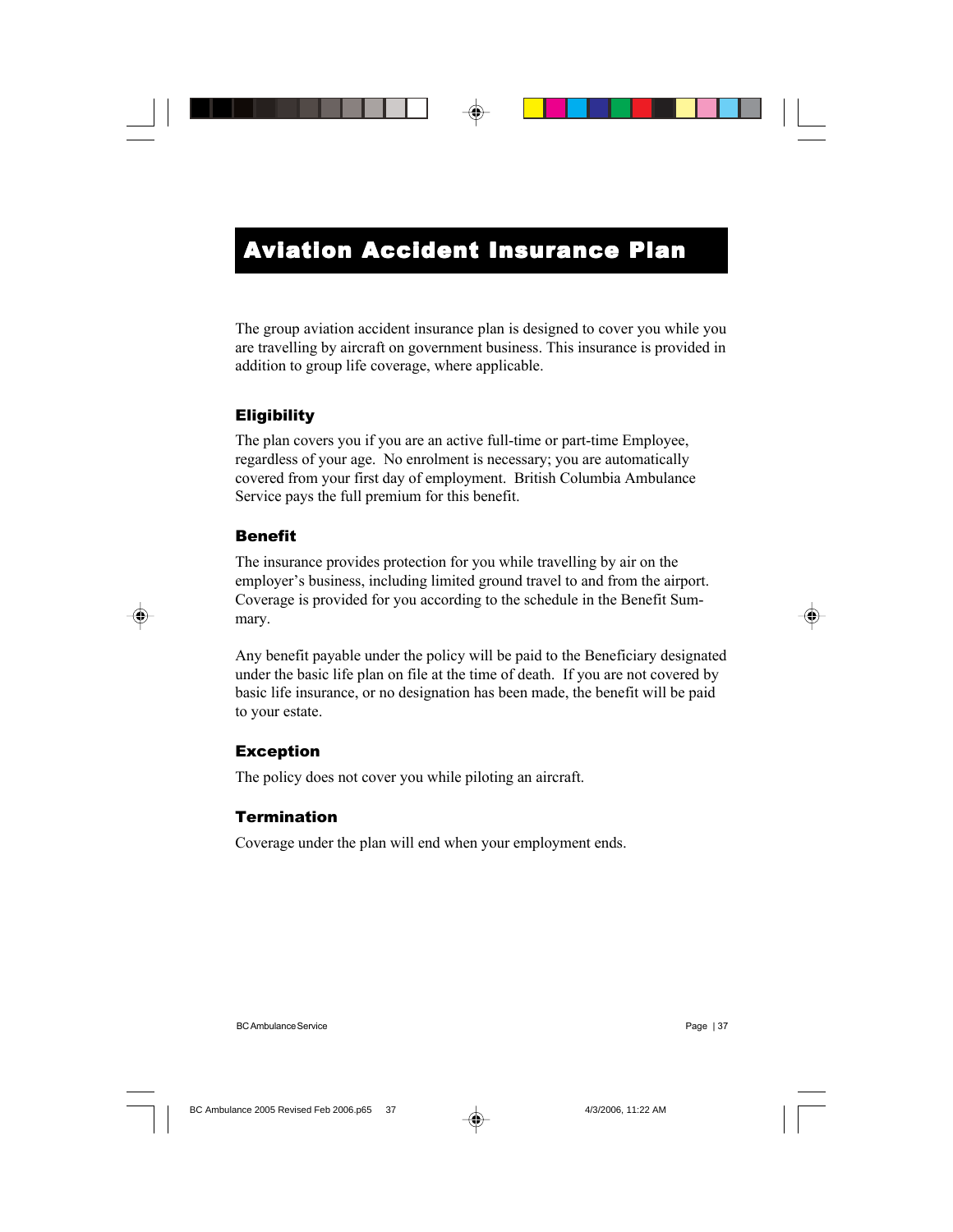## **Short Term Income Insurance Plan**

STIIP provides income protection for the first 182 days of disability. If you are unable to work due to sickness or injury, you will be entitled to an amount equal to 75% of regular salary. This income is taxable.

This plan is administered and paid by the British Columbia Ambulance Service. You will be required to obtain and submit a physician's certification of disability for periods of absence equal to or exceeding four shifts or if there has been a pattern of consistent or frequent absence from work.

For more information, please contact your HR Administrator or refer to your collective agreement, Article 20.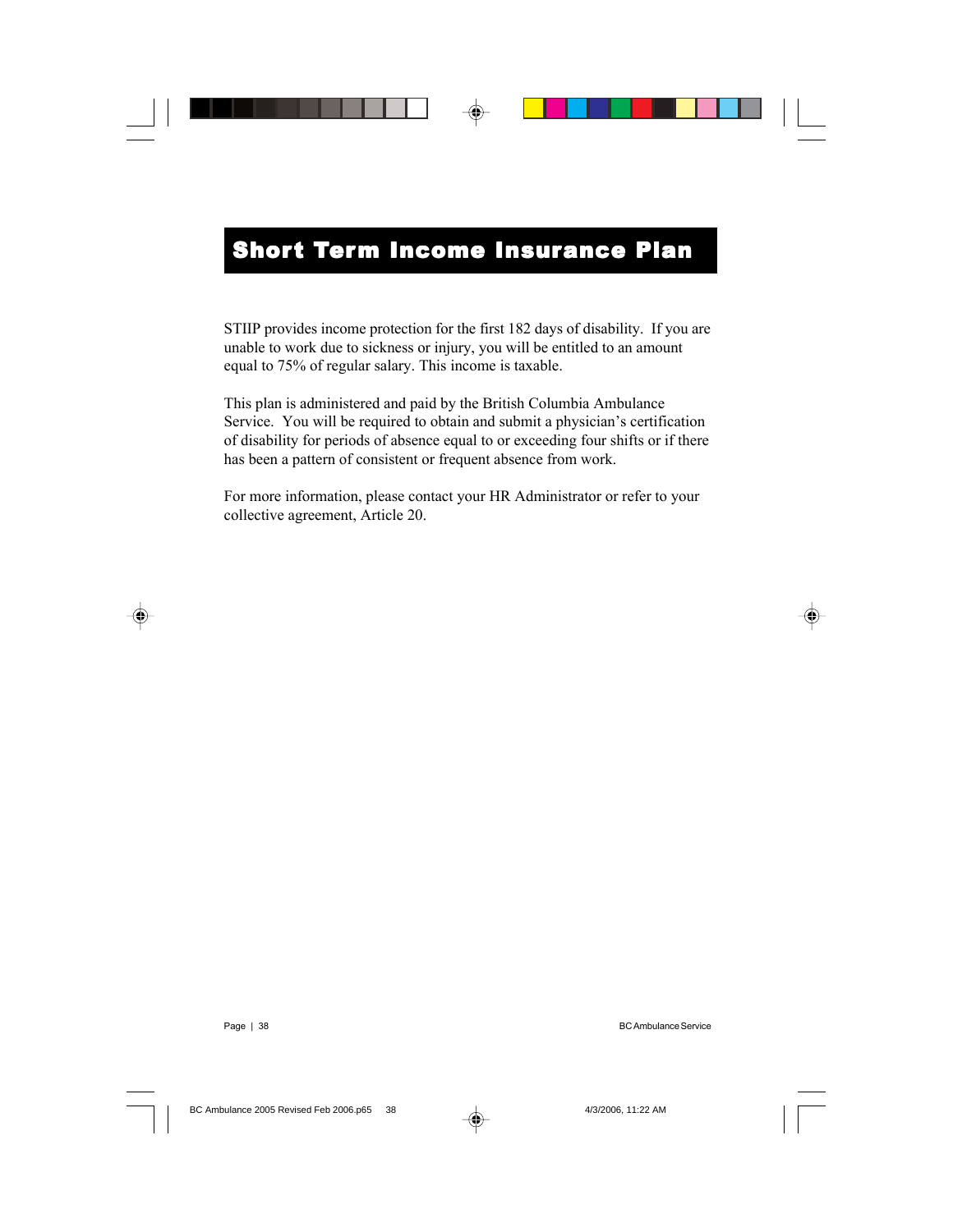### Full Time Employees Only

The plan provides you with regular income to replace income lost because of a lengthy disability due to disease or injury. Benefits begin after the Elimination Period is over and continue until you are no longer disabled as defined by the policy or you reach age 65, whichever comes first. Check the Benefit Summary for the benefit amount and Elimination Period.

If disability is not continuous, the days you are disabled can be accumulated to satisfy the Elimination Period as long as no interruption is longer than 10 shifts and the absences arise from the same disease or injury. If your short term income insurance (STIIP) benefits are still being paid when the Elimination Period ends, the Elimination Period will be extended until the end of the STIIP benefit period, but not later than one year after your disability started.

LTD benefits are payable for the first 24 months following the Elimination Period if disease or injury prevents you from doing your own job. You are not considered disabled if you can perform a combination of duties that regularly took at least 60% of your time to complete.

After 24 months, LTD benefits will continue only if your disability prevents you from being gainfully employed in any job. As outlined in the Definitions section, gainful employment is work you are able to perform, for which you have at least the minimum qualifications, and that provides you with an income of at least 50% of your indexed monthly earnings before you became disabled.

After the Elimination Period, separate periods of disability arising from the same disease or injury are considered to be one period of disability unless they are separated by at least 6 months.

Because the British Columbia Ambulance Service pays the cost of LTD premiums, benefits are taxable.

Your LTD insurance terminates when you reach age 65.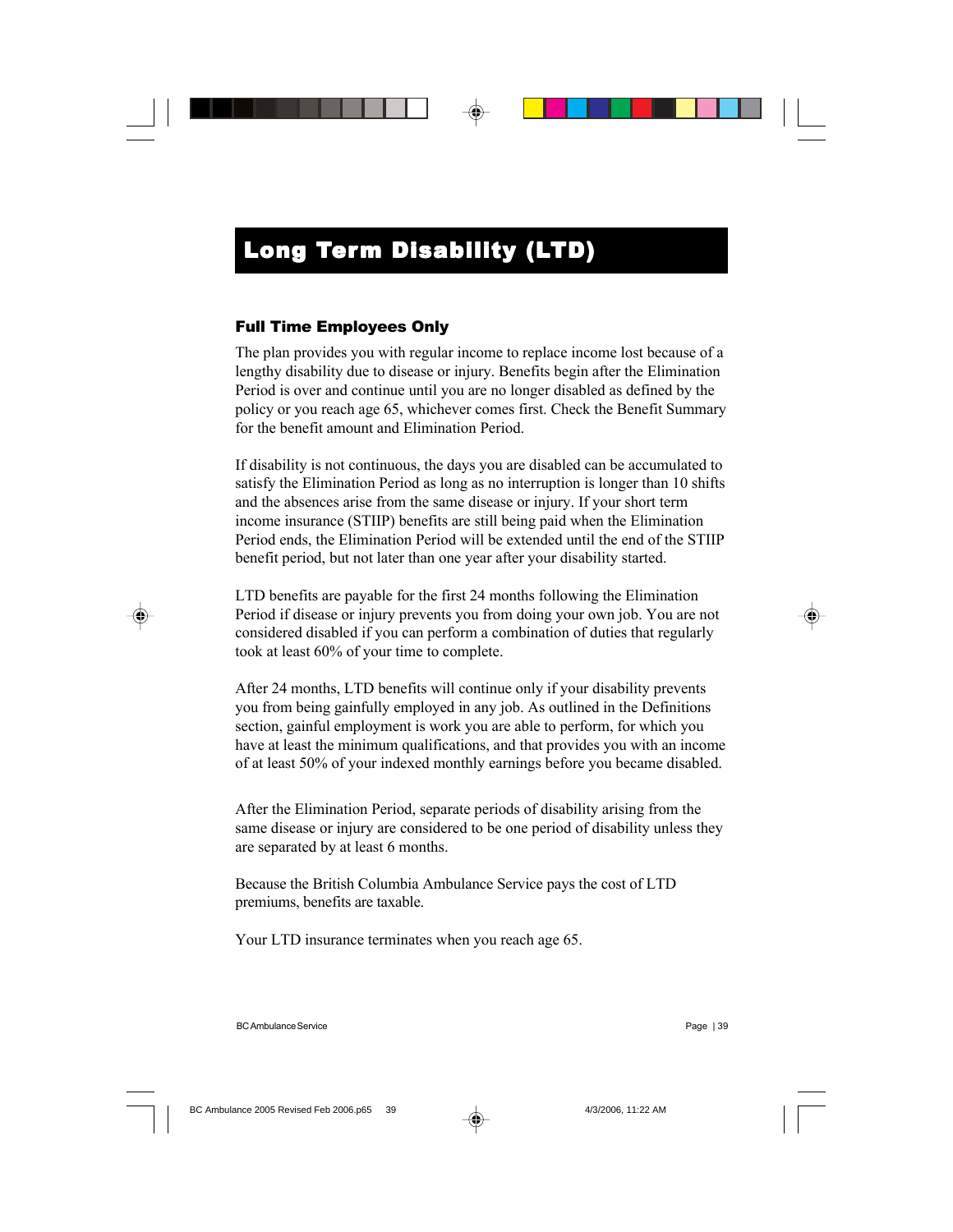### Other Income

Your LTD benefit is reduced by other income you are entitled to receive while you are disabled. Your benefit is first reduced by:

- 1) disability or retirement benefits you are entitled to on your own behalf under the Canada or Quebec Pension Plan;
- 2) benefits under any Workers' Compensation Act or similar law; and
- 3) employment income, disability benefits, or retirement benefits related to any employment except an approved rehabilitation plan or program (termination pay and severance benefits are included as employment income under this provision).

There is a further reduction of your LTD benefit if the total of the income listed above and below exceeds 80% of your monthly earnings before you became disabled. If it does, your benefit is reduced by the excess amount:

- 1) benefits another member of your family is entitled to on the basis of your disability under the Canada or Quebec Pension Plan that are paid directly to you;
- 2) loss of income benefits available through legislation, except for Employment Insurance benefits, which you and any other member of your family are entitled to on the basis of your disability, including automobile insurance benefits where permitted by law; and,
- 3) disability benefits under a plan of insurance available through membership in an association.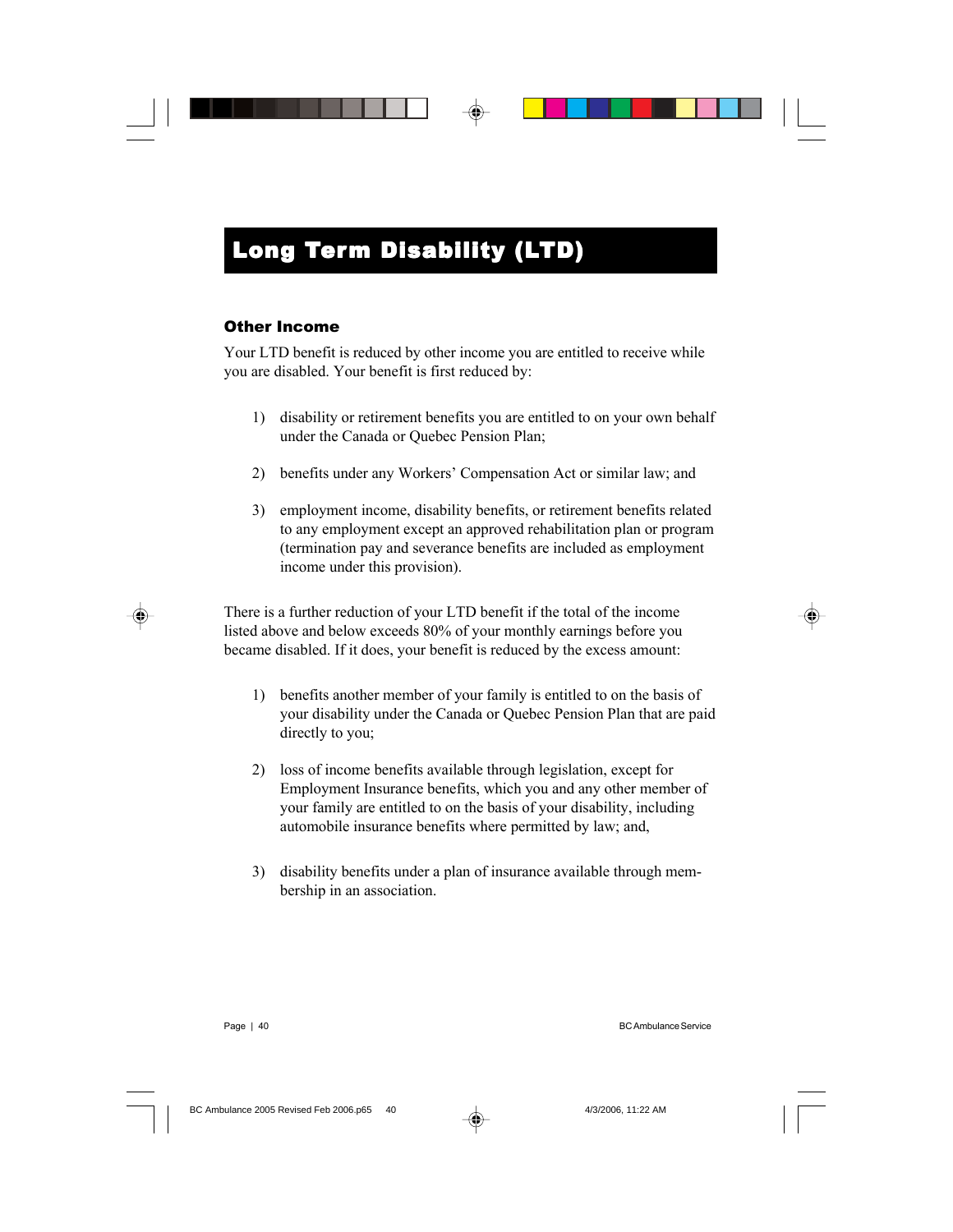### Vocational Rehabilitation - Helping You Return to Work

Vocational Rehabilitation services can help you plan and prepare for your return to work.

Your return may be a gradual re-entry into work or a more comprehensive program requiring the professional expertise of one of the carrier's Rehabilitation Consultants.

The process starts with a rehabilitation plan, developed in close consultation with you, British Columbia Ambulance Service, medical care providers and community agencies.

If a return to your job is not possible, together you, the British Columbia Ambulance Service and the carrier, will explore other options that may include modifying your job (if this can be arranged with your HR Administrator); returning you to a different job; or, after reviewing your transferable skills and only if required, help increase your current skill level to allow you to apply for other work with another employer.

Once the best option is chosen, the carrier will make sure you have the necessary support to make the plan work. The carrier will also help you take advantage of services available through community resources.

You can help by following your rehabilitation plan as closely as you are able, and by letting the carrier know about any changes right away. It's also a good idea for you to keep in touch with British Columbia Ambulance Service. Returning to work will be easier if the British Columbia Ambulance Service is aware of your situation and your interest.

Earnings received from an approved rehabilitation program are not used to reduce your monthly LTD benefit unless those earnings, together with your income from this plan and the income used to reduce your LTD benefit under the Other Income section, would exceed 100% of your pre-disability monthly earnings. If they do, your LTD benefit is reduced by the amount in excess of 100%.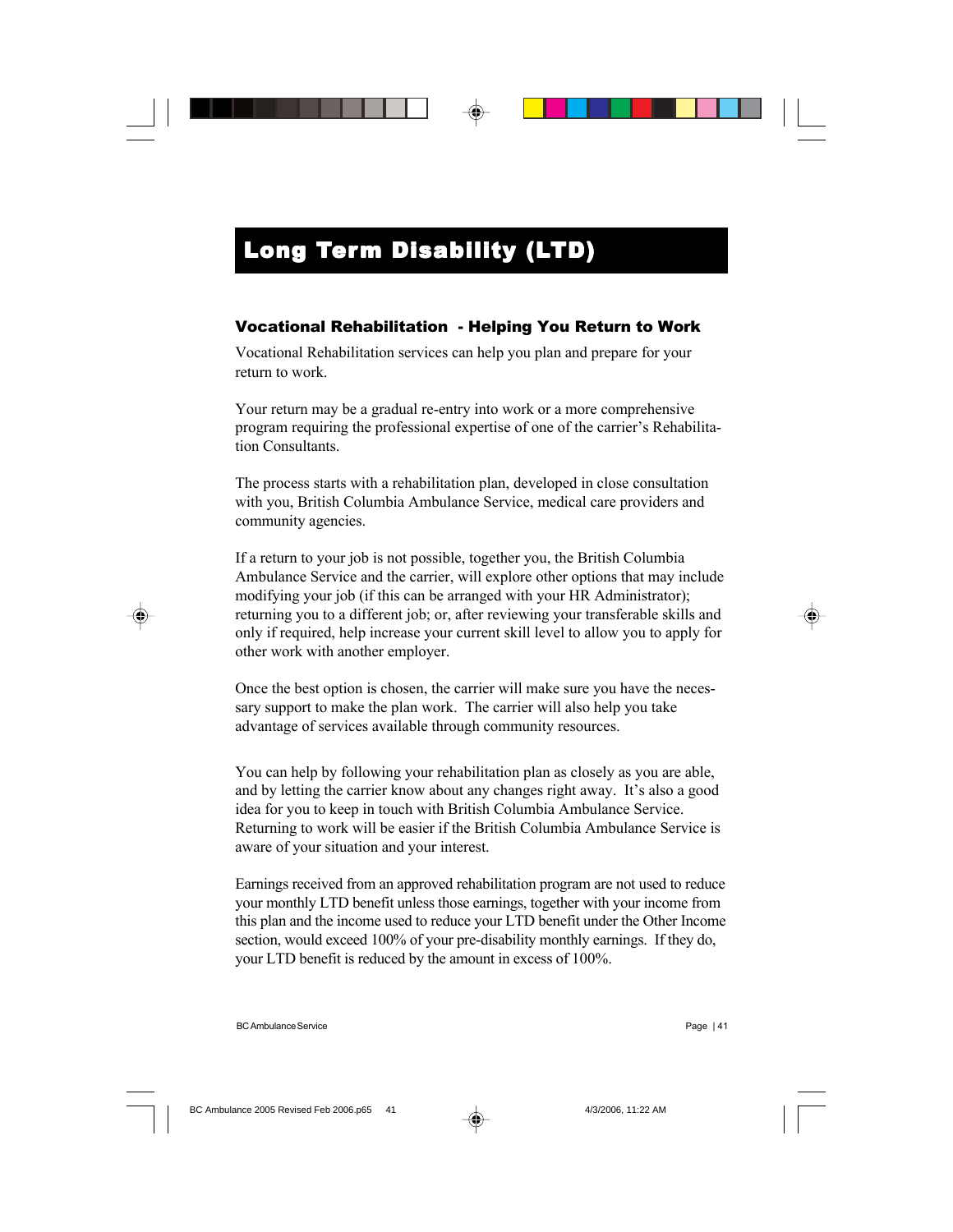### Limitations

No benefits are paid for:

- 1) any period in which you do not participate or co-operate in a prescribed plan of medical treatment appropriate for your condition. Depending on the severity of the condition, you may be required to be under the care of a specialist. If substance abuse contributes to your disability, the treatment program must include participation in a recognized substance withdrawal program;
- 2) the scheduled duration of a lay-off or leave of absence;
- 3) any period after you fail to participate or cooperate in an approved rehabilitation plan or program;
- 4) any 12-month period in which you do not live in Canada for at least 6 months;
- 5) any period of confinement in a prison or similar institution; or
- 6) disability arising from war, insurrection, or voluntary participation in a riot.

### Conversion Privilege

If you change employers and you are under age 60, you may apply for an individual LTD policy without any medical tests. You must apply and pay the first premium no later than 31 days after you start your new job, and you must start your new job no later than 6 months after you leave your present one. See your HR Administrator for details.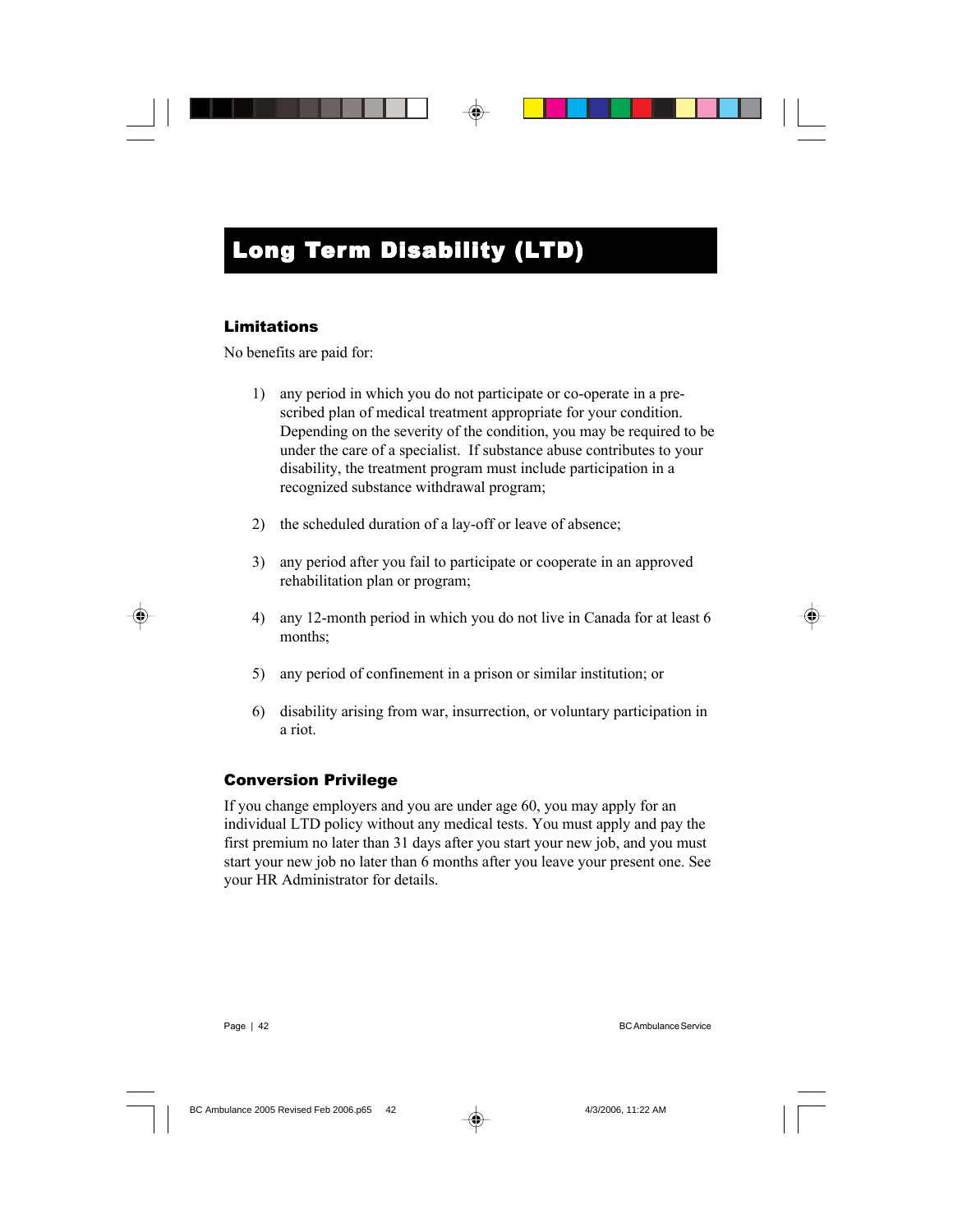The extended health plan is designed to help you pay for specified services and supplies incurred by you and your Dependents, when not provided under a Government Plan or by a tax-supported agency.

## Eligible Expense Definition

Eligible Expense means a charge for any service and/or supply included in this booklet as a benefit that:

- 1) in your carrier's assessment is a Customary Charge medically necessary for health care and maintenance;
- 2) was ordered or referred by a Physician or Dentist, unless otherwise specified in the benefit description;
- 3) is not a cost normally paid (in whole or part) or provided by a Government Plan or any other provider of health coverage; and
- 4) is incurred while your coverage is valid. An expense is "incurred" on the date the service is provided or the supply is received.

It does not include any payment to a pharmacy or a Practitioner (demanded or received by balanced billing, extra billing, or extra charging) which represents an amount in excess of the schedule of costs prescribed by the Government Plan.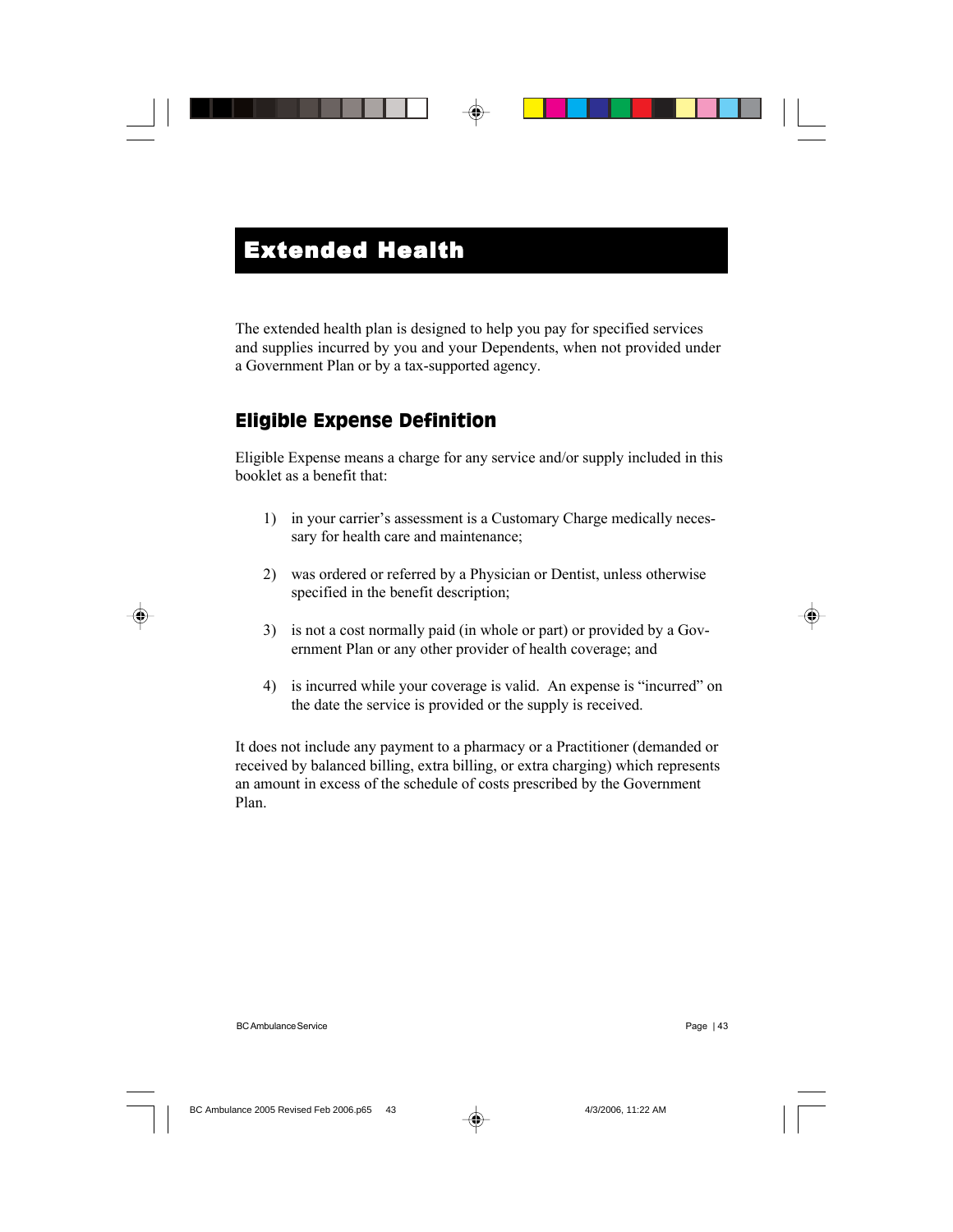## In-Province Eligible Expenses

Your extended health plan covers reasonable and customary charges for the following services and supplies when medically necessary, and prescribed, ordered, or referred by a Physician. Unless otherwise indicated, the maximums included here are on a per person basis.

#### **1) Hospital:**

The additional charge for semi-private or private room accommodation in a Hospital or the extended care unit of a hospital and the coinsurance charge of the extended care unit of a Hospital. Charges for rental of a telephone, television, or similar equipment are not covered.

#### **2) Emergency ambulance services:**

- a) charges for licensed ambulance service to and from the nearest Canadian Hospital equipped to provide the type of care essential to the patient
- b) air transport will be covered when time is critical and the patient's physical condition prevents the use of another means of transport
- c) emergency transport from one Hospital to another, only when the original Hospital has inadequate facilities
- d) charges for an attendant when medically necessary.

#### **3) Private duty nurse:**

Private duty care by a Registered Nurse for a person with an Acute condition in a Hospital in a patient's province of residence to a maximum of 720 hours of such services in a Calendar Year. Requires referral from a Physician.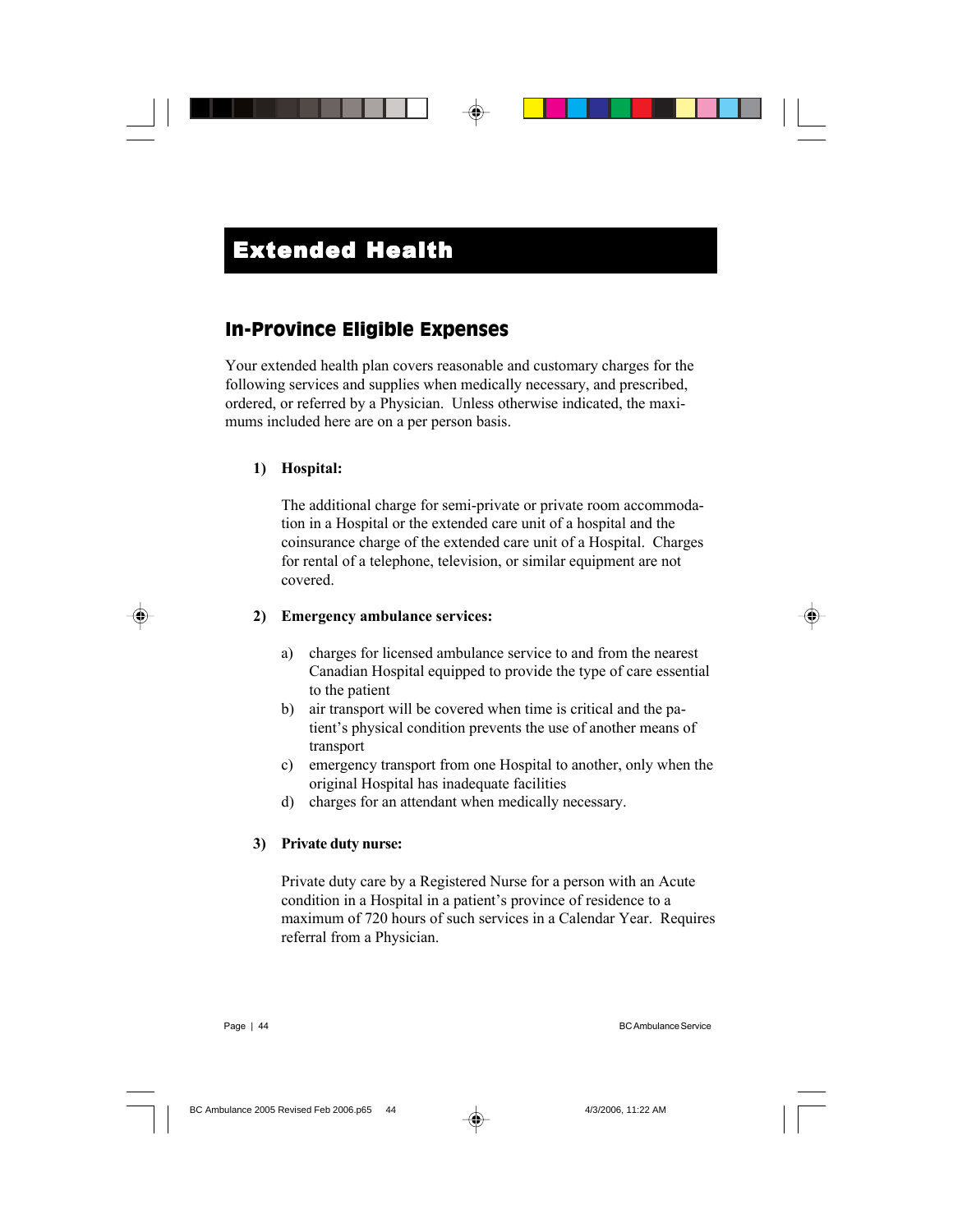#### **4) Drugs:**

Drugs and medicines dispensed by a licensed pharmacist or a Physician, in a quantity your carrier considers reasonable including:

- a) drugs and medicines which legally require a prescription from a Physician or Dentist;
- b) insulin preparations for diabetics;
- c) vitamin B12 for the treatment of pernicious anemia; and
- d) allergy serums when administered by a Physician.

### **5) Practitioners:**

Professional services of the following practitioners subject to the plan's reimbursement percentage and to the maximum amounts indicated per calendar year, but excluding x-rays, appliances and tray fees. Only the services of a private duty nurse require referral by a physician.

| a)  | acupuncturist                    | \$200 per family |
|-----|----------------------------------|------------------|
| b). | chiropractor/naturopath combined | \$250            |
| c)  | psychologist                     | \$100            |
|     | d) physiotherapist/masseuse      | no Calendar      |
|     |                                  | Year limit       |
| e)  | podiatrist                       | \$500            |
| f)  | speech language pathologist      | \$100            |
|     |                                  |                  |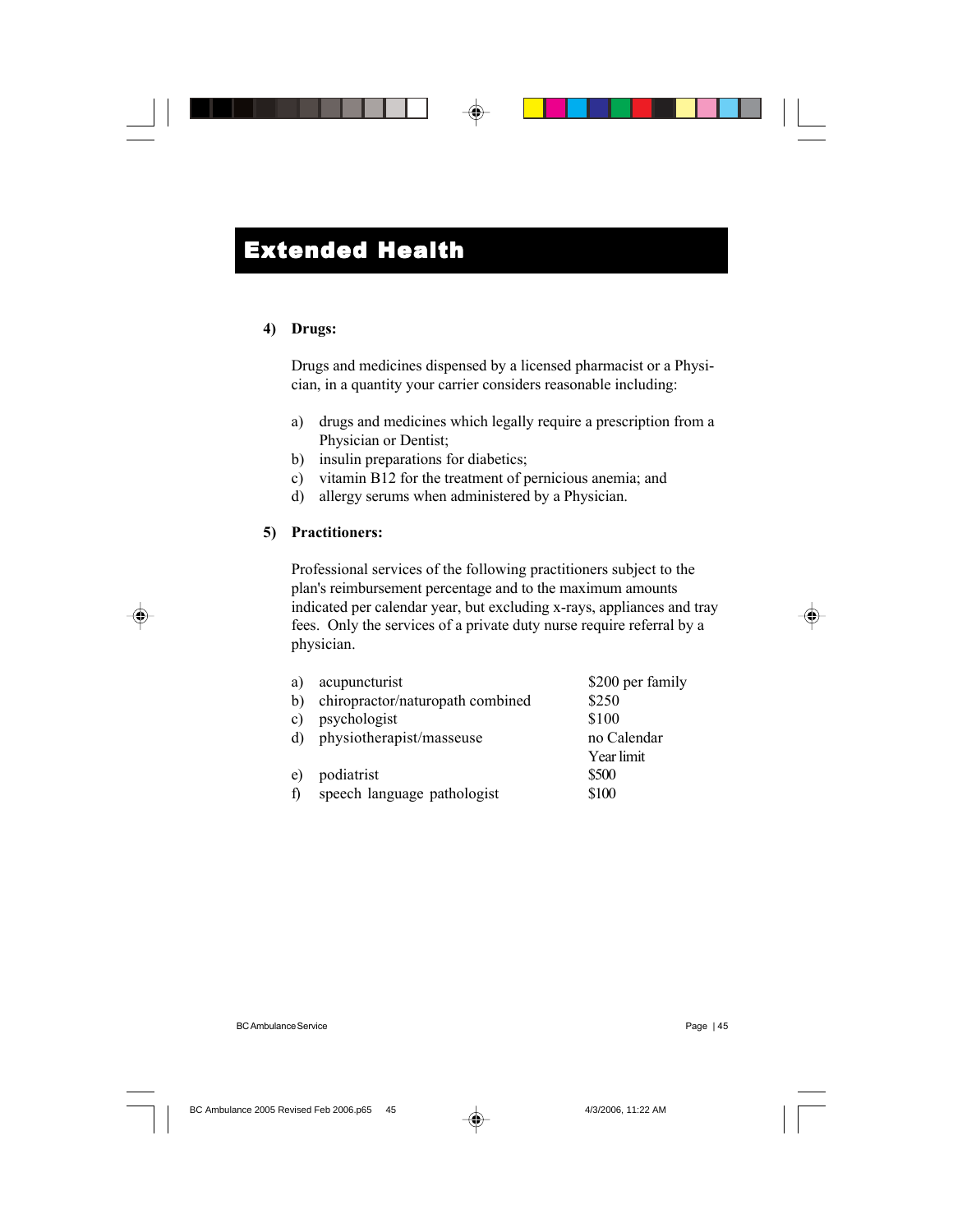#### **6) Dental accident:**

Treatment by a Dentist, which is required, performed, and completed within 52 weeks after an Accidental injury which occurred while covered under this plan, for the repair or replacement of natural teeth. Payment will be based on your carrier's Fee schedule. No payment will be made for temporary, duplicate, or incomplete procedures or for correcting unsuccessful procedures.

#### **7) Vision care:**

Charges for the purchase of corrective lenses and frames or contact lenses to a maximum of \$150 per adult in a 24 consecutive month period and \$150 per Dependent child in a 12 consecutive month period.

Charges for safety goggles and sunglasses (plain or prescription) are not covered.

### **8) Medical aids and supplies:**

Charges for the following services and supplies:

- a) testing supplies, needles, and syringes for diabetics;
- b) oxygen, blood, and blood plasma;
- c) ostomy and ileostomy supplies;
- d) walkers, canes and cane tips, crutches, splints, casts, collars, and trusses, but not elastic or foam supports;
- e) rigid support braces and permanent prostheses (artificial eyes, limbs, larynxes, and mastectomy forms). Myoelectrical limbs are excluded, but your carrier will pay the equivalent of a standard prostheses;
- f) stump socks to a maximum of \$200 per Calendar Year;
- g) mastectomy brassieres to a maximum of \$500 per Calendar Year;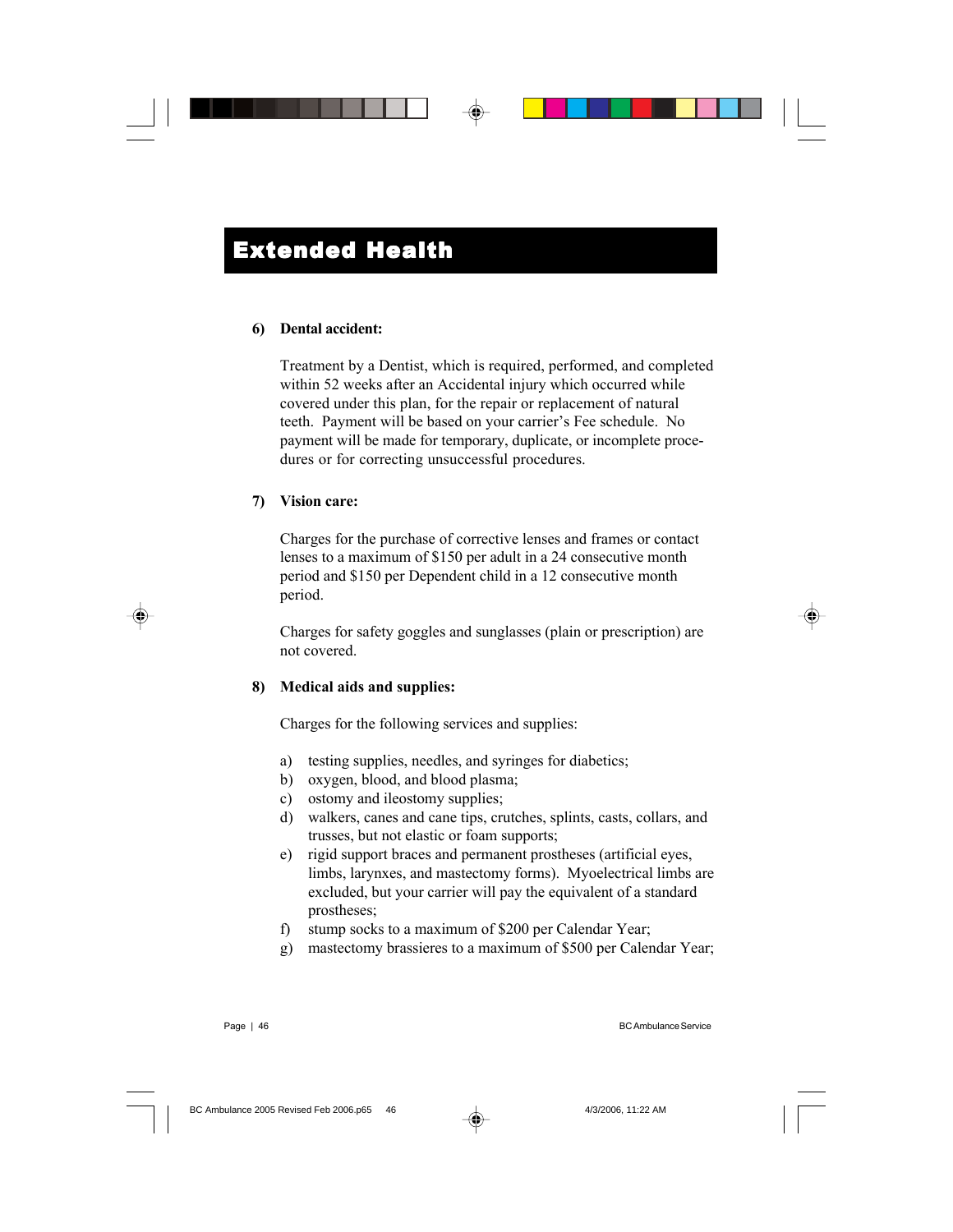- h) wigs and hairpieces required as a result of medical treatment or injury to a maximum of \$200 in a 2 Calendar Year period;
- i) when prescribed by a Physician or podiatrist, for congenital or post-traumatic foot problems, custom fitted orthopedic shoes (including repairs) and modifications to stock item footwear to a maximum in a Calendar Year of \$400 for an adult and \$200 for a Dependent child; and,
- j) hearing aids and repairs to a maximum of \$700 in a 4 Calendar Year period for an adult and \$700 in a 2 Calendar Year period for a Dependent child . Batteries, recharging devices, and other such accessories are not covered. Replacements will be covered only when the hearing aid cannot be repaired satisfactorily.

### **9) Standard durable medical equipment:**

- a) Preauthorization is required from your carrier for expenses in excess of \$5,000
- b) Charges for standard durable medical equipment when rented from a medical supplier. If unavailable on a rental basis, or required for a long-term disability, purchase of these items from a provider may be considered.
- c) Repairs to purchased items. Your carrier will replace the item when it can no longer be made functional. Your carrier may request trade-in or return of replaced equipment.
- d) Reimbursement on rental equipment will be made monthly and will in no case exceed the total purchase price of similar equipment.
- e) Standard durable equipment includes:
	- i) manual wheelchairs, manual type hospital beds, and necessary accessories – electric wheelchairs and hospital beds will be covered only when the patient is incapable of operating a manual wheelchair, otherwise your carrier will pay the manual equivalent;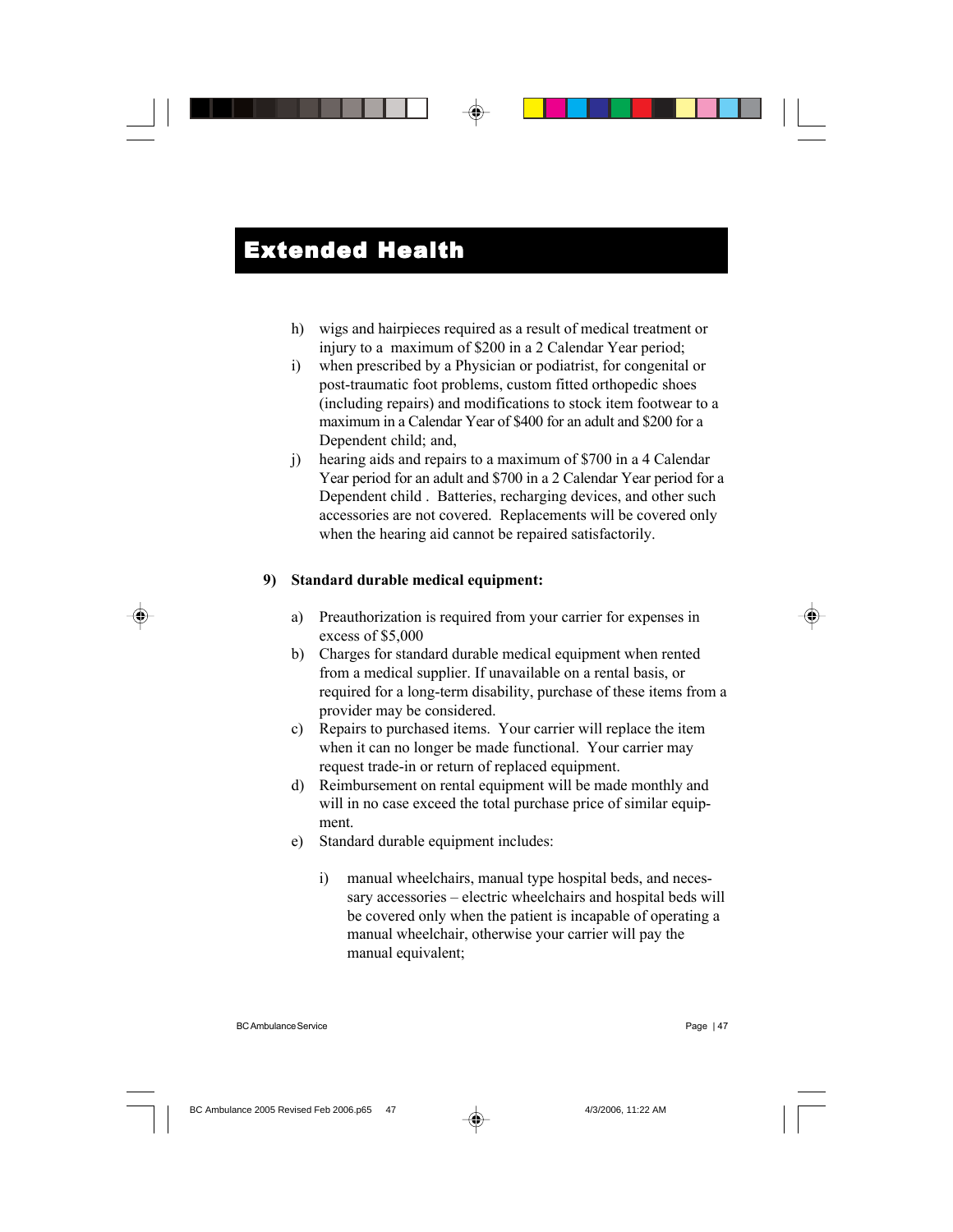- ii) medical monitors including heart and blood glucose monitors, and cardiac screeners;
- iii) bi-osteogen systems (when recommended by an orthopedic surgeon) and growth guidance systems;
- iv) breathing machines and appliances including respirators, compressors, percussors, suction pumps, oxygen cylinders, masks, and regulators;
- v) insulin infusion pumps for diabetics when basic methods are not feasible;
- vi) transcutaneous electric nerve stimulators (TENS) when prescribed for intractable pain; and,
- vii) transcutaneous electric muscle stimulators (TEMS) required when, due to an injury or illness, all muscle tone has been lost.

### Out-of-Province Non-Emergency Eligible Expenses

Your carrier will cover you (and your Dependents) for non-emergency Eligible Expenses incurred while travelling outside your province of residence subject to the Deductible, in-province reimbursement percentage, and maximums. Your carrier will not reimburse any expenses payable or provided under a government plan.

## Out-of-Province Emergency Eligible Expenses

While travelling outside your province of residence, benefits are payable for the following expenses incurred IN AN EMERGENCY ONLY and when ordered by the attending Physician. Non-emergency continuing care, testing, treatment, and surgery, and amounts covered by any government plan and/or any other provider of health coverage are not eligible.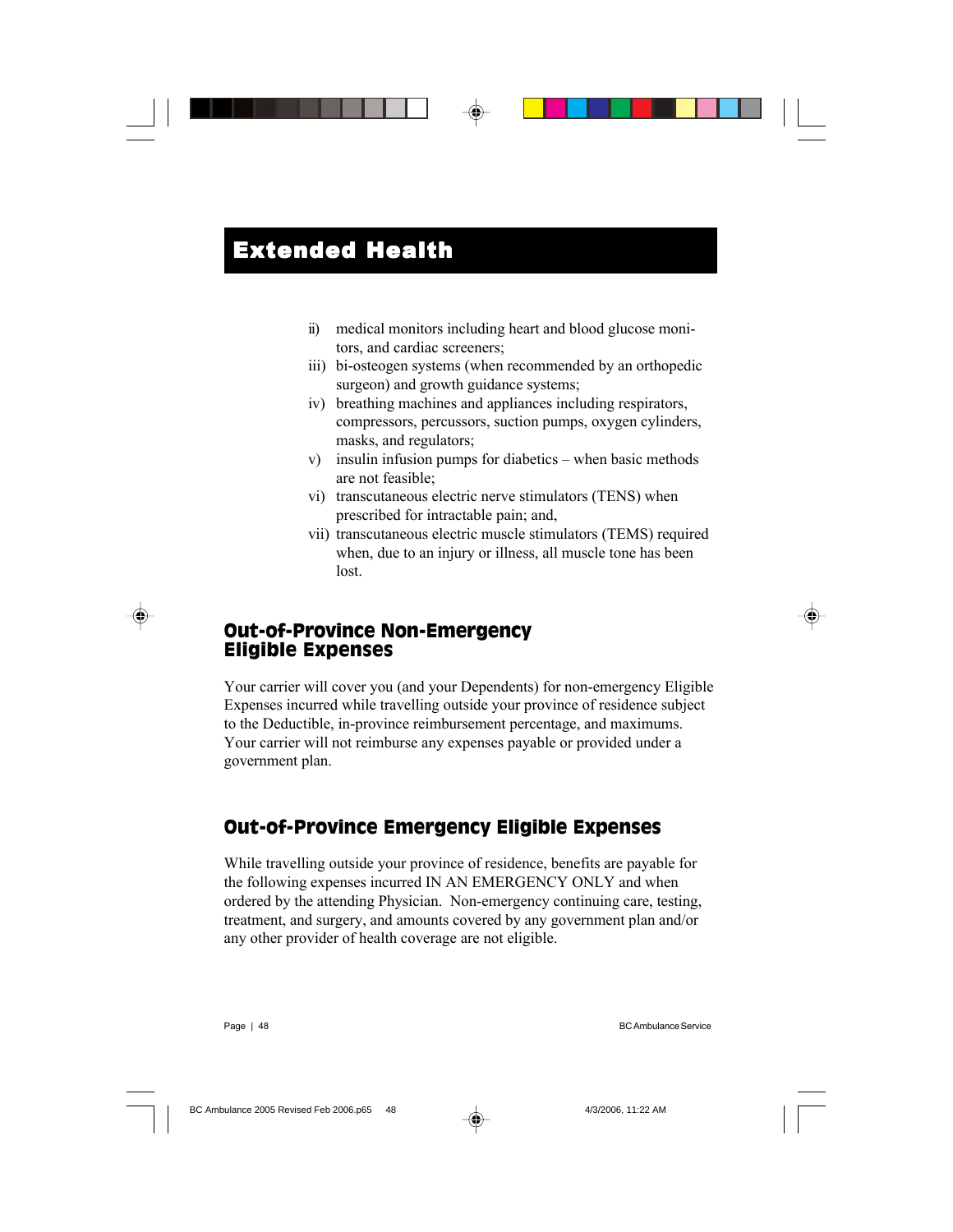- 1) Local ambulance services when immediate transportation is required to the nearest hospital equipped to provide the treatment essential to the patient.
- 2) The Hospital room charge and charges for services and supplies when confined as a patient or treated in a Hospital, to a maximum of 90 days. If reasonably possible, your carrier should be notified within 5 days of the patient's admission to hospital. When the patient's condition has stabilized, your carrier has the right, with the approval of the attending Physician, to move the patient by licensed ambulance service to the hospital nearest the patient's home which is equipped and has space available to provide further medical treatment. Where transportation would endanger the patient's health, the 90 day limit may be extended.
- 3) Services of a Physician and laboratory and x-ray services.
- 4) Prescription drugs in sufficient quantity to alleviate an Acute medical condition.
- 5) Other emergency services and/or supplies, if your carrier would have covered them inside your province of residence.

### Emergency Travel Assistance

In emergencies which occur while you (and your Dependents) are travelling, Medi-assist will coordinate the following services:

- 1) locate the nearest appropriate medical care;
- 2) obtain consultative and advisory services and supervision of medical care by qualified licensed Physicians;
- 3) investigate, arrange and coordinate medical evacuations and related transportation needs;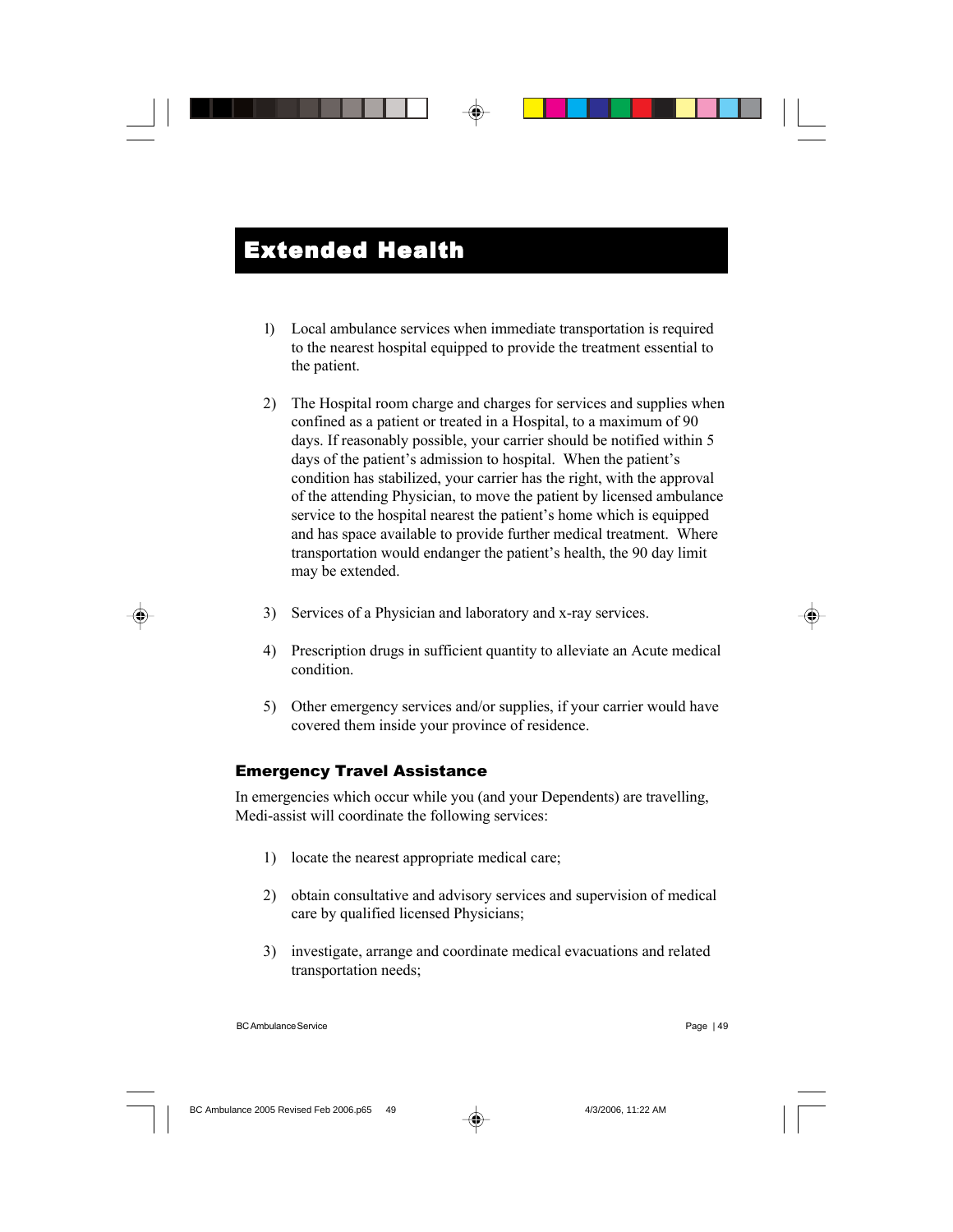- 4) arrange and coordinate the repatriation of remains; and,
- 5) replace lost or stolen passports, locate qualified legal assistance and local interpreters, and other incidental aid you and/or your Dependent may require when in distress.

Your carrier's worldwide emergency Medi-assist card provides instant information on how to contact Medi-assist. Call the nearest Medi-assist emergency access number listed on your card. If necessary, call collect or contact the local telephone operator for help in placing your call to Medi-assist. Have your extended health ID number and Medi-assist group number ready for personal identification – both numbers are required.

## Exclusions

The following are not included as Eligible Expenses under your extended health plan:

- 1) except as specifically included as a benefit: dentures or dental treatments, surgical lens implants, or examinations, for the prescription or fitting of any of these: x-rays, hospital coinsurance, vitamin preparations, contraceptives, fertility drugs, erectile dysfunction drugs, medications used to treat or replace an addiction or habituation, support stockings, orthotics, arch supports, and professional services of Physicians or any person who renders a professional health service in the patient's province of residence;
- 2) general anaesthetic, medications used to prevent baldness or promote hair growth, food and mineral replacements or supplements, Human Growth Hormone injections, drugs not approved for sale and distribution in Canada, and medications available without a prescription;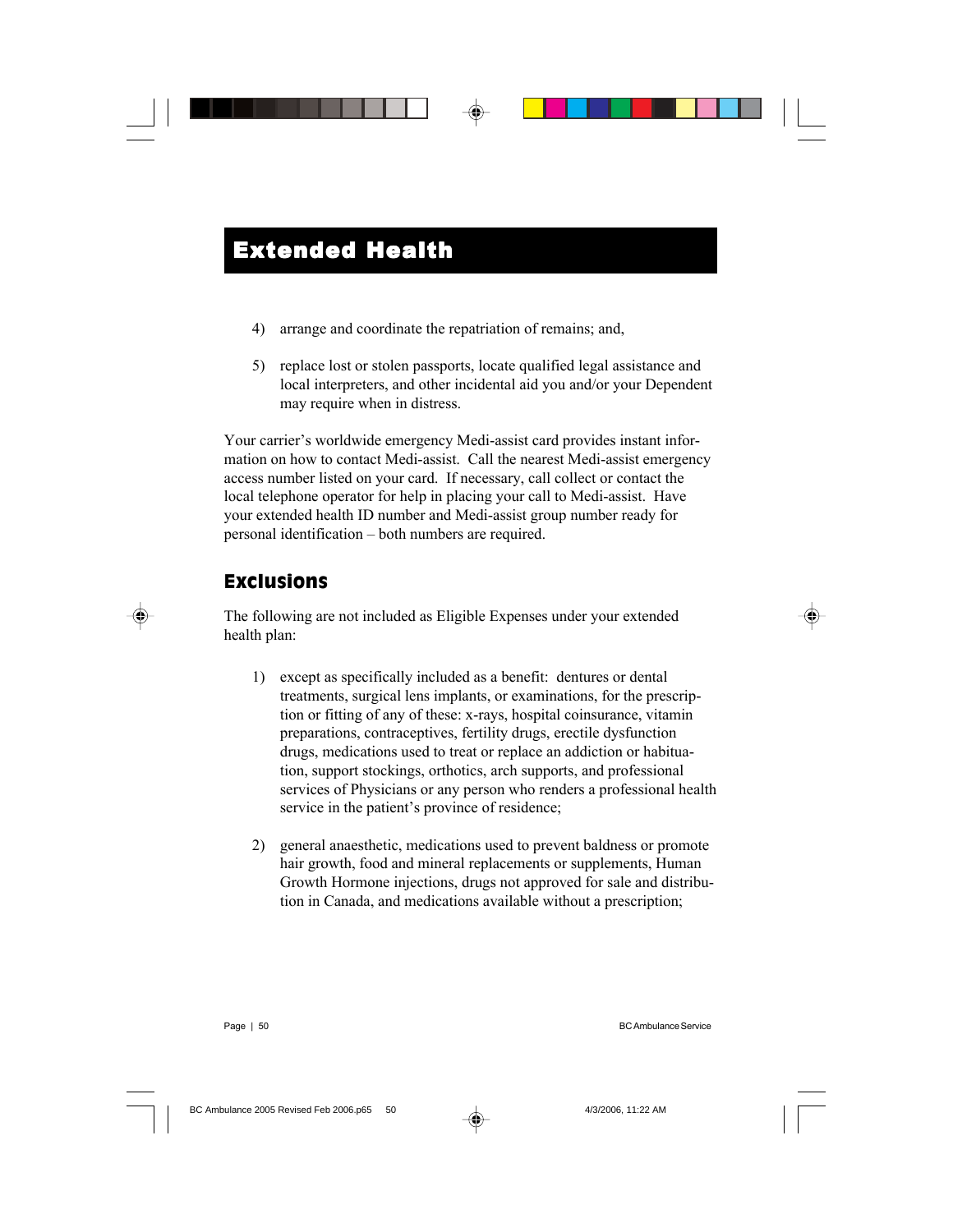- 3) any drug, vaccine, item or service classified as preventive treatment or administered for preventive purposes, and which is not specifically required for treatment of an illness or injury;
- 4) allergy testing unless rendered by a naturopath;
- 5) personal comfort items, items purchased for athletic use, air humidifiers and purifiers, services of Victorian Order of Nurses or graduate or licensed practical nurses, services of religious or spiritual healers, occupational therapy, services and supplies for cosmetic purposes, public ward accommodation, rest cures;
- 6) charges for completion of forms or written reports, communication costs, delivery and mailing or handling charges, interest or late payment charges, non-sharable or capital costs levied by local hospitals, or charges for translating documents into English;
- 7) any payment to a pharmacy, a Practitioner, or a Physician (demanded or received by balanced billing, extra billing or extra charging) which represents an amount in excess of the schedule of costs prescribed by the government plan;
- 8) that portion of a claim normally covered by the government plan which has been refused on the basis that the claim was not submitted within the government plan's time limits;
- 9) expenses incurred, outside your province of residence, due to elective treatment and/or diagnostic procedures, or complications related to such treatment;
- 10) expenses incurred, outside your province of residence, due to therapeutic abortion, childbirth, or complications of pregnancy occurring within 2 months of the expected delivery date;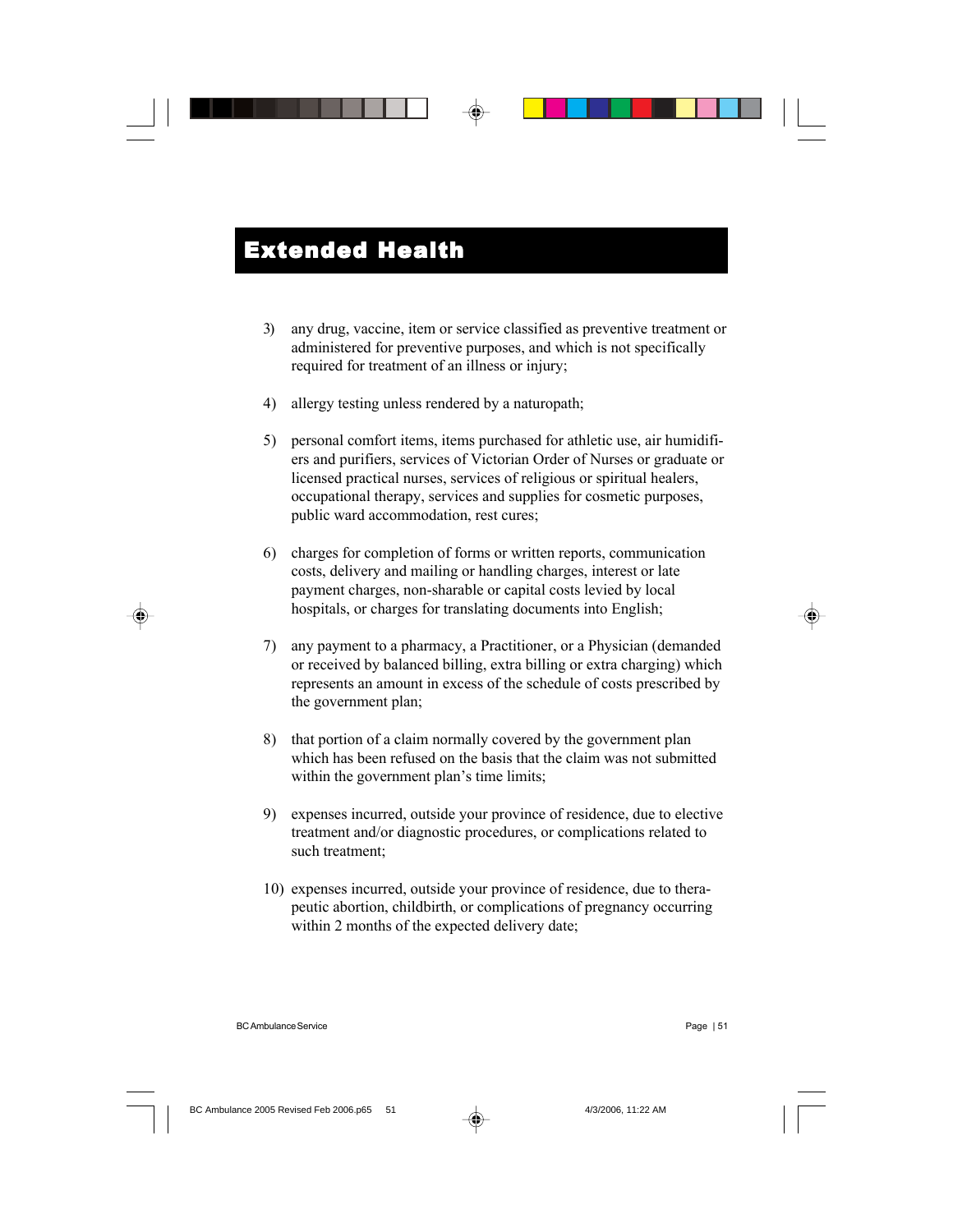- 11) charges incurred outside your province of residence for continuous or routine medical care normally covered by the government plan in your province of residence;
- 12) transportation charges incurred for elective treatment and/or diagnostic procedures or for health or health examinations of any kind;
- 13) expenses of a Dependent hospitalised at the time of enrolment;
- 14) services performed by a Physician who is related to or resident with you or your Spouse;
- 15) fees for ambulance services when an ambulance is called but not used;
- 16) ambulance charges for work related illness or injury assessed by the Workers' Compensation Board to be your employer's responsibility; or
- 17) any other item not specifically included as a benefit.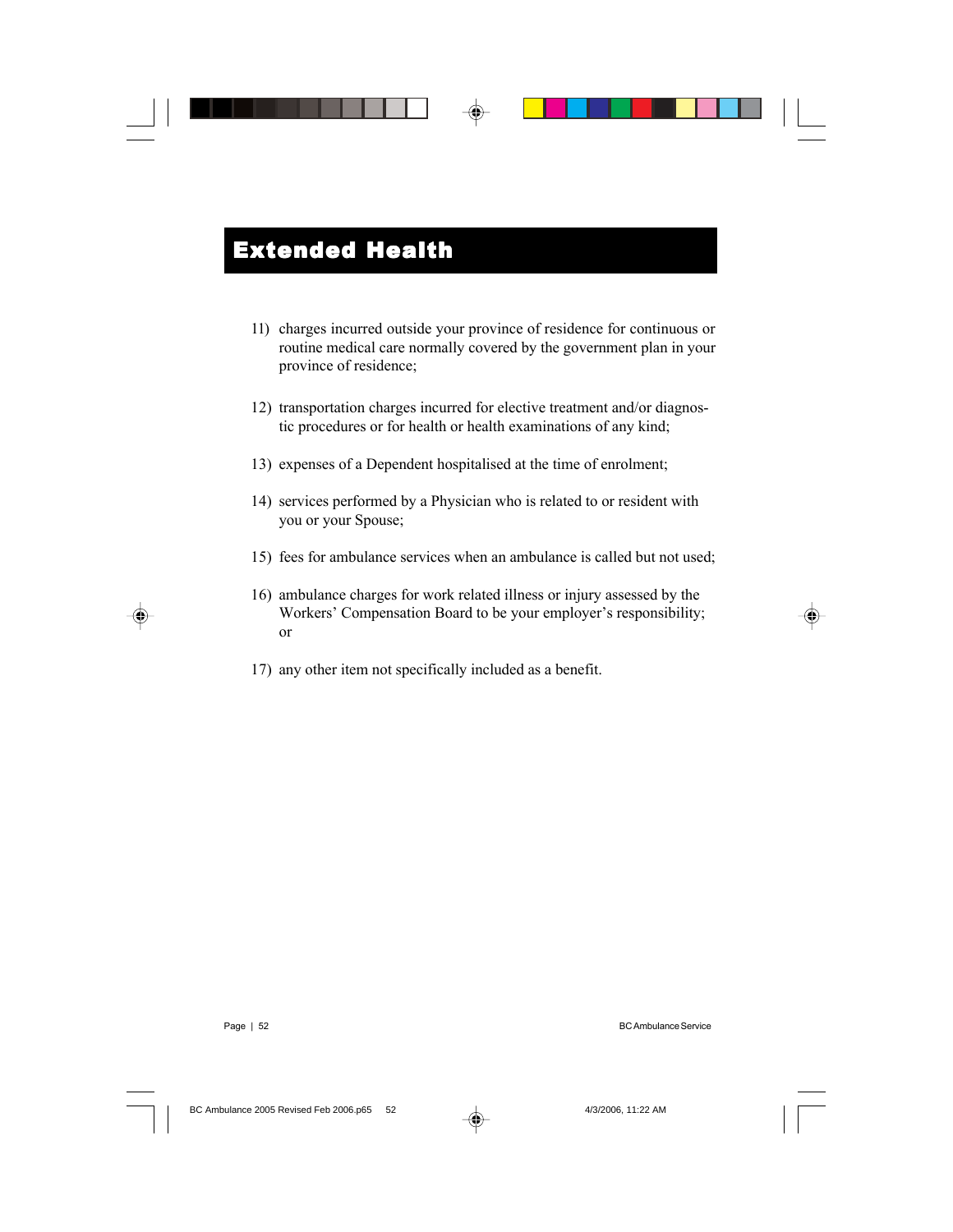### Conversion to an Individual Plan

Should your group coverage terminate for any reason, you may purchase an individual plan from Pacific Blue Cross if you live in British Columbia, or an individual plan offered by your local Blue Cross organization if you live elsewhere in Canada.

To convert coverage you must ensure that your application and full payment is received by Blue Cross within 60 days of the date your group plan terminates. Coverage will become effective immediately after your group coverage terminates.

If you qualify for one of the carrier's individual plans under the conversion option, Pacific Blue Cross we will waive the pre-existing condition contained in the individual plan.

Call Pacific Blue Cross' Individual Products Department at (604) 419-2200 for an application form.

If you are converting to an individual plan offered by Blue Cross, contact your local Blue Cross organization for full details before your group coverage terminates.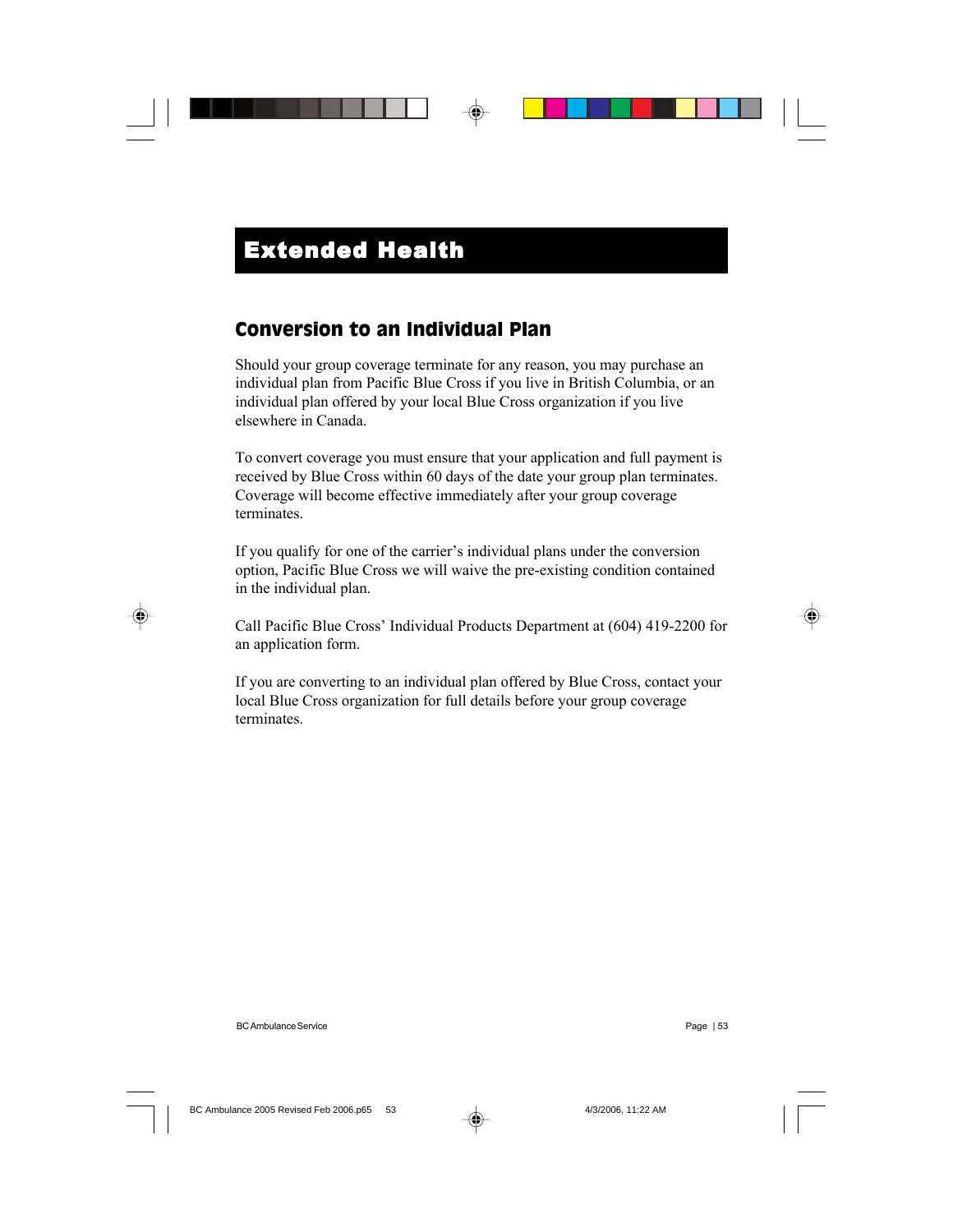Your carrier pays benefits based on dental services, financial limits and treatment frequencies in the Fee schedule, except as otherwise specified in this dental plan.

## Fee Schedule/Fee Guide

Your carrier applies the reimbursement percentage shown in the Benefit Summary to the fees shown in the Fee Schedule/Fee Guide as follows:

- 1) for services performed in British Columbia or outside Canada the fees in the Fee Schedule.
- 2) for services performed in Canada but outside British Columbia the fees in the Fee Guide in the province / territory of service.
- 3) for services performed outside Canada if your province of residence is not British Columbia – the fees in the Fee Guide in your province/ territory of residence.

Fees in excess of the amount shown in the applicable Fee Schedule / Fee Guide will be your responsibility.

## Plan A – Basic Preventive & Restorative Services

Plan A covers services for the care and maintenance of teeth, including procedures to restore teeth to natural or normal function. Eligible Expenses per person include, but are not limited to, the basic services shown below.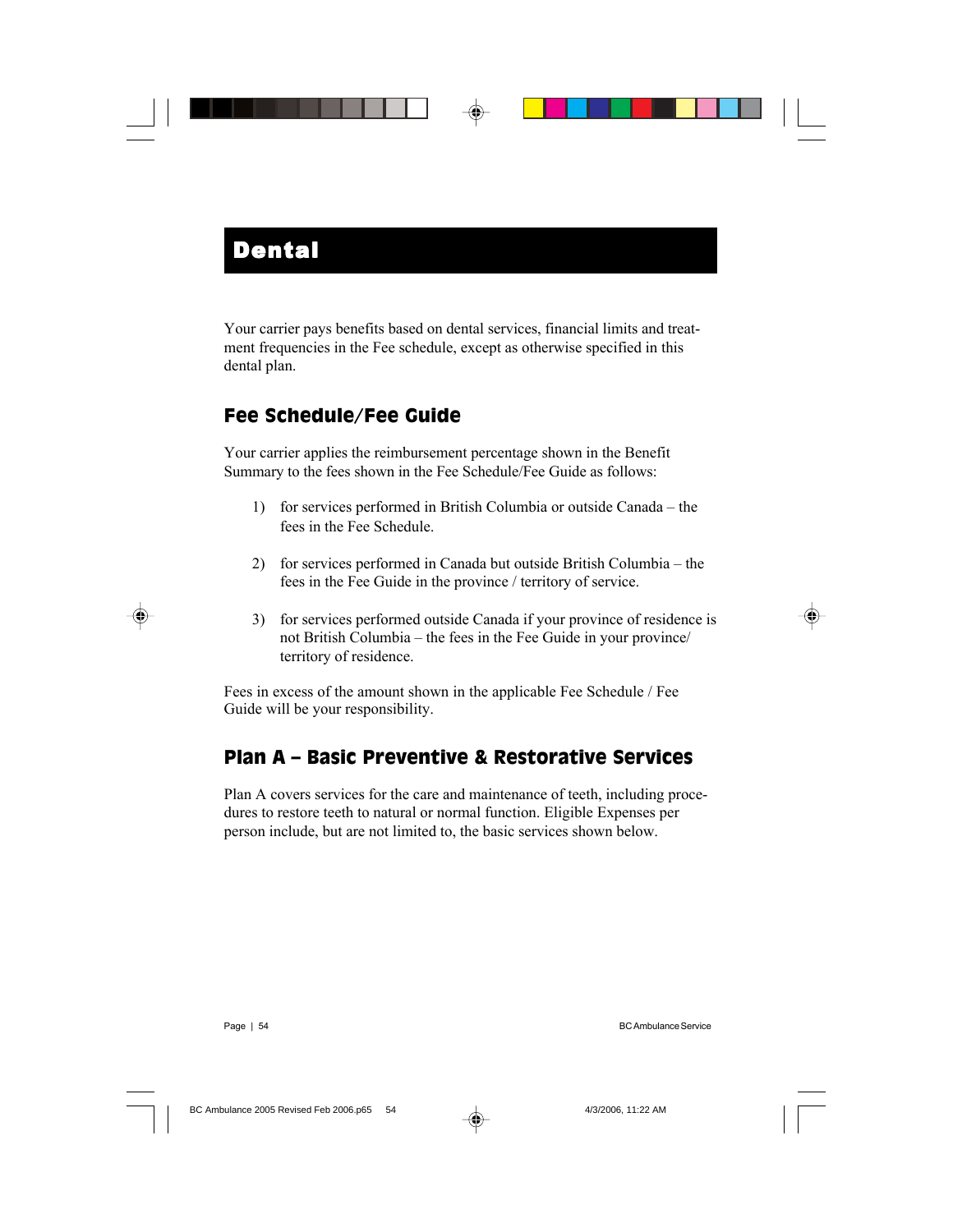### Diagnostic services

- a) examinations:
	- i) complete 1 per lifetime by a general practitioner and 1 per lifetime by a specialist;
	- ii) recall once every 9 months for adults, twice per calendar year for Dependent children under 19 years;
	- iii) specific provided your carrier has not paid for any other exam by the same Dentist in the past 60 days; and,
	- iv) consultations (as a separate appointment) 2 per calendar year.
- b) x-rays:
	- i) diagnostic;
	- ii) panoramic 1 per 5 year period; and,
	- iii) complete mouth series 1 per 3 year period.
- c) diagnostic models 1 set per calender year

*Note: all x-rays combined shall not exceed the dollar limit for a complete mouth series*

### Preventive services:

- a) scaling, root planing, and gingival curettage a combined yearly limit shown in your carrier's Fee schedule;
- b) polishing once every 9 months for adults, twice per calendar year for Dependent children under 19 years;
- c) topical application of fluoride once every 9 months for adults, twice per calendar year for Dependent children under 19 years;
- d) fixed space maintainers; and,
- e) preventive restorative resins and pit and fissure sealants combined limit of 1 per tooth in a 2 year period - no age limit.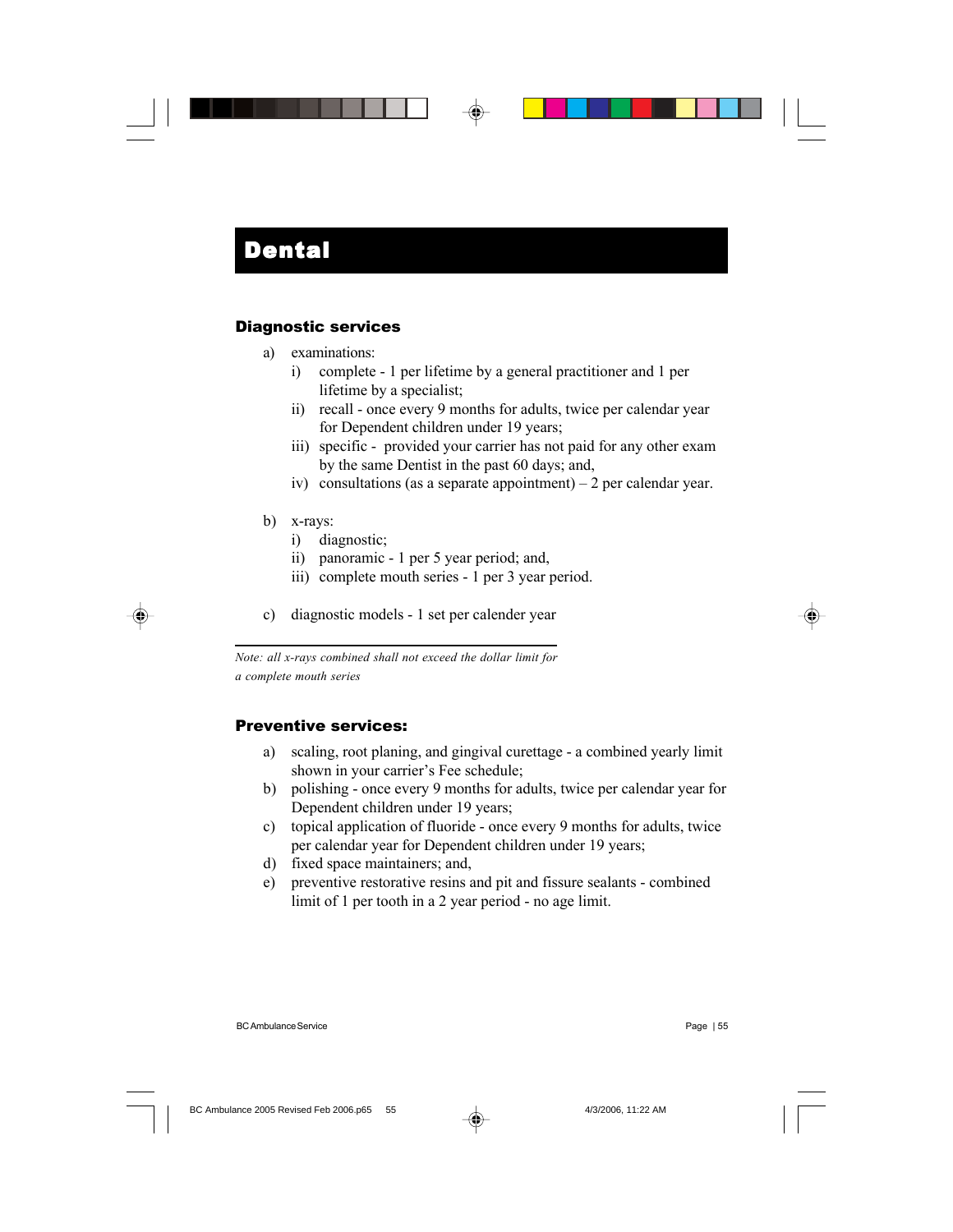### Restorative services:

- a) fillings to restore tooth surfaces broken down as a result of decay limited to a dollar amount equal to a 5 surface filling per tooth in a 2 year period:
- b) amalgam (silver coloured) fillings
- c) composite (tooth coloured fillings on permanent front (anterior and bicuspid) teeth only – on permanent posterior (molar) teeth and all primary teeth, your carrier pays the bonded amalgam rate for composite fillings;
- d) stainless steel crowns on primary and permanent teeth once per tooth in a 2 year period; and,
- e) inlays and onlays only 1 inlay, onlay, or another major restorative service on the same tooth will be covered in a 5 year period. Where other material would suffice, you will be responsible for the difference between the cost of the chosen material and the cost of alternative material.

### Endodontics:

For the treatment of diseases of the pulp chamber and pulp canal including, but not limited to root canals - 1 per tooth per lifetime.

### Periodontics:

For the treatment of diseases of the soft tissue (gum) and bone surrounding and supporting the teeth, excluding bone and tissue grafts, but including the following:

- a) occlusal adjustment and recontouring a combined yearly limit shown in your carrier's Fee schedule;
- b) root planing, scaling, and gingival curettage a combined yearly limit shown in your carrier's Fee schedule;
- c) osseous surgery  $-1$  per sextant in a 5 year period; and,
- d) bruxing guards 2 appliances in a 5 year period (no benefit is payable for the replacement of lost, broken, or stolen bruxing guards).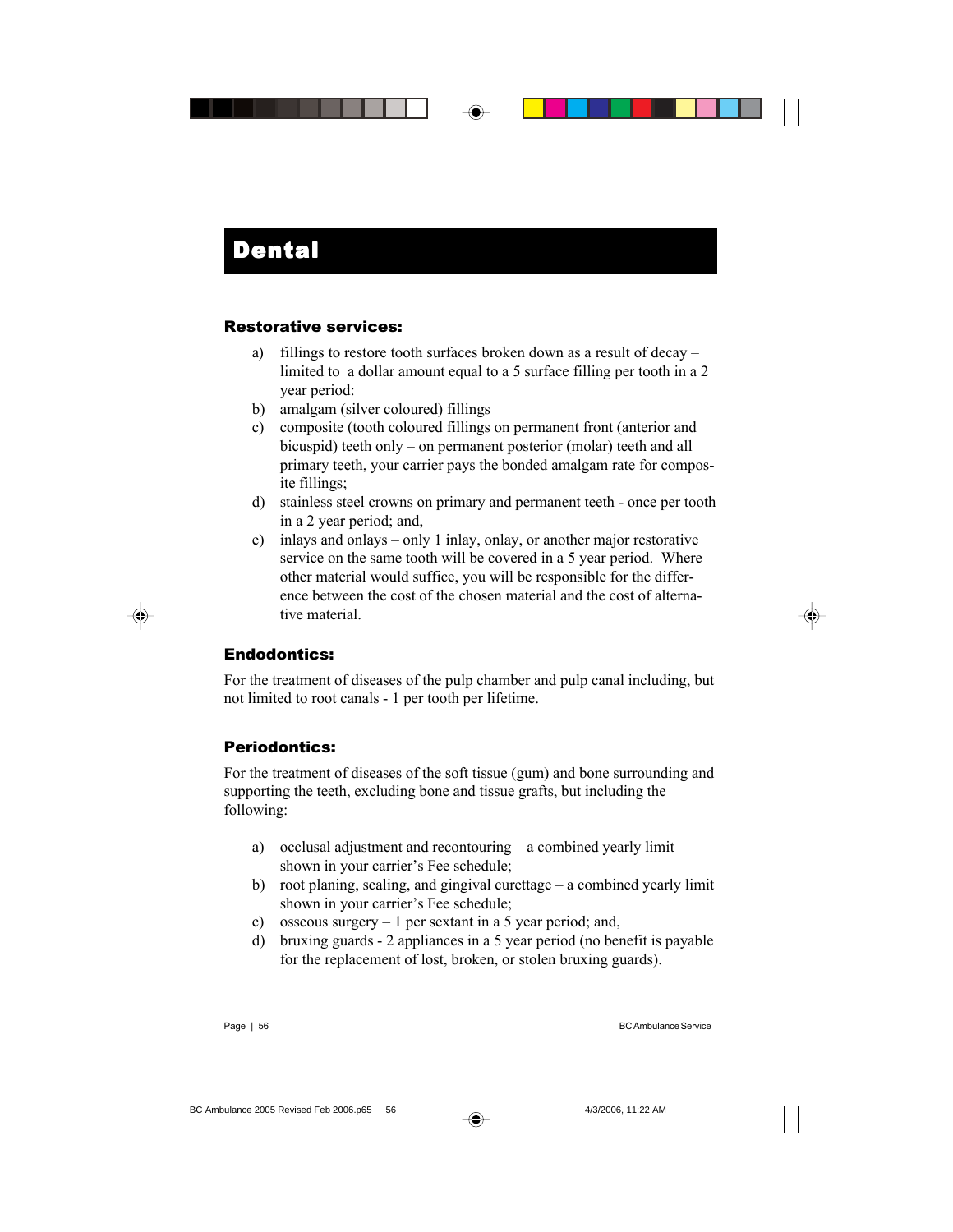### Prosthetic repairs:

- a) removal, repairs, and recementation of fixed appliances;
- b) rebase and reline of removable appliances a combined limit of 1 per upper and 1 per lower prosthesis in a 2 year period;
- c) tissue conditioning 2 per upper and 2 per lower prosthesis in a 5 year period; and,
- d) gold foil only when used to repair existing gold restorations.

### Surgical services:

- a) extractions;
- b) other routine oral surgical procedures; and,
- c) anesthesia in conjunction with surgery shall not exceed the dollar limit shown in your carrier's Fee Schedule.

### Plan B – Major Restorative Services

You are eligible for Plan B services when your Dentist recommends replacement of your missing teeth, or reconstruction of your teeth (where basic restorative methods cannot be used satisfactorily).

Mounted x-rays and/or diagnostic casts may be required for your carrier's approval.

Plan B services include, but are not limited to, the following:

#### **1) Prosthodontic services:**

- a) removable
	- i) complete upper and lower dentures;
	- ii) partial upper and lower dentures; and
- b) fixed bridges.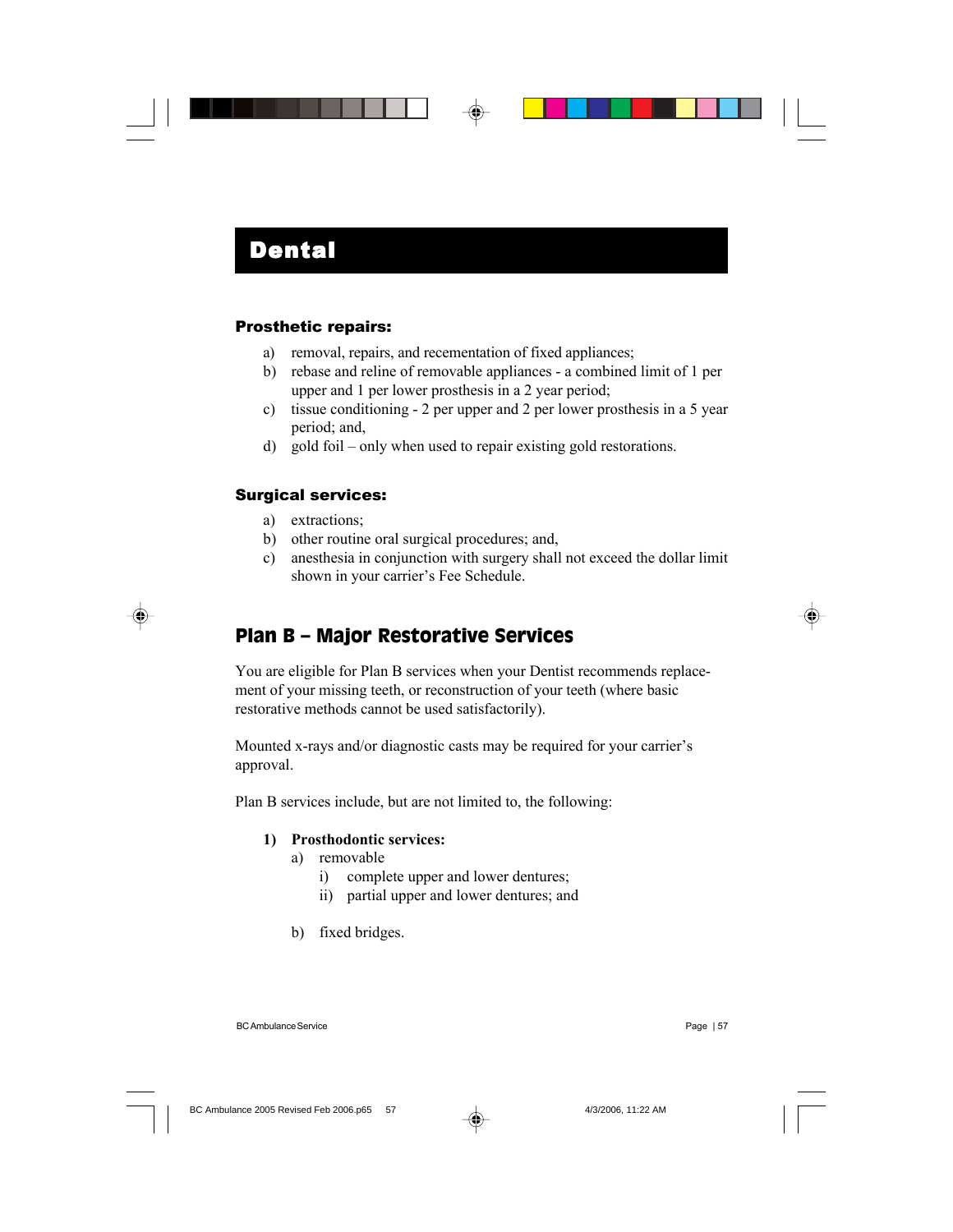#### **2) Restorative services:**

- a) veneers;
- b) crowns and related services; and
- c) inlays and onlays involved in bridgework.

#### Limitations

- 1) Only 1 inlay, onlay, or another major restorative service on the same tooth will be covered in a 5 year period.
- 2) Crowns and fixed bridges on permanent posterior (molar) teeth are limited to the cost of the gold restoration.
- 3) Only 1 upper and 1 lower denture (complete or partial) is eligible in a 5 year period.
- 4) No benefit is payable for the replacement of lost, broken, or stolen dentures. Broken dentures may be repaired under Plan A.
- 5) Veneers, crowns, bridges, inlays, and onlays are subject to the conditions outlined in your carrier's Fee Schedule. Where other material would suffice, you will be responsible for the difference between the cost of the chosen material and the cost of alternative material.

### Plan C – Orthodontics

### **Benefits are payable for orthodontic services performed after you have been covered under this dental plan for 6 consecutive months.**

If your coverage terminates, and if your carrier has started benefit payments prior to your termination date, benefits will continue to be paid up to, but not exceeding, the amount that would have been paid in the 12 month period immediately following the termination date.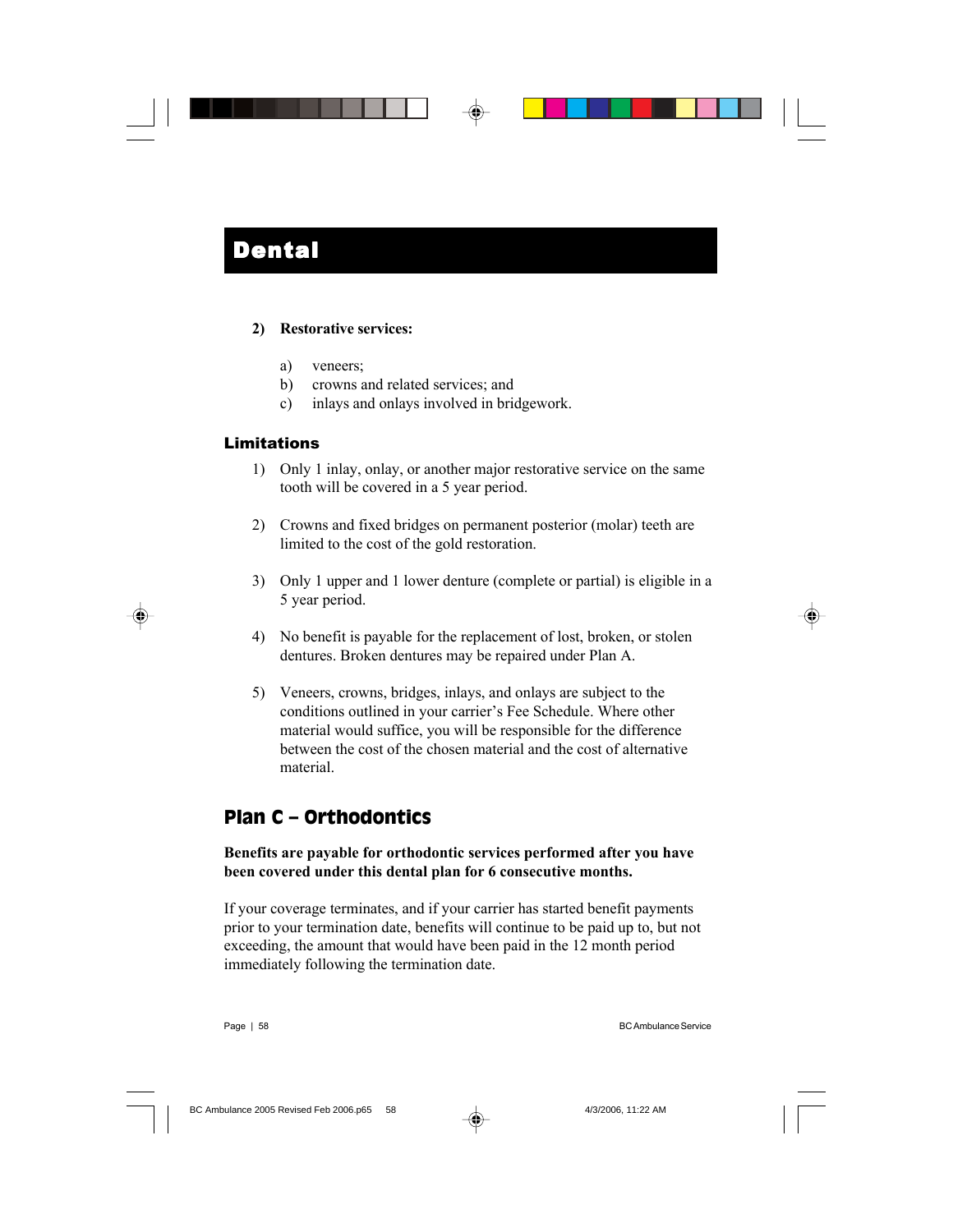### **Limitations**

- 1) The lifetime benefit maximum under Plan C is shown in the Benefit Summary.
- 2) No benefit is payable for the replacement or repair of appliances which are lost or stolen.
- 3) Services done for the correction of temporomandibular joint (TMJ) dysfunction are not covered.

### Emergency Treatment Outside Your Province of Residence

You are entitled to the services of a Dentist if, while travelling or on vacation outside your province of residence, you require emergency dental care. You will be reimbursed according to your carrier's Fee schedule.

### **Exclusions**

The following are not Eligible Expenses under your dental plan:

- 1) items not listed in your carrier's Fee Schedule and fees in excess of those listed in the Fee schedule;
- 2) any item not specifically included as a benefit;
- 3) charges for broken appointments, oral hygiene or nutritional instruction, completion of forms, written reports, communication costs, or charges for translating documents into English;
- 4) procedures performed for congenital malformations or for purely cosmetic reasons;
- 5) charges for drugs, pantographic tracings, and grafts;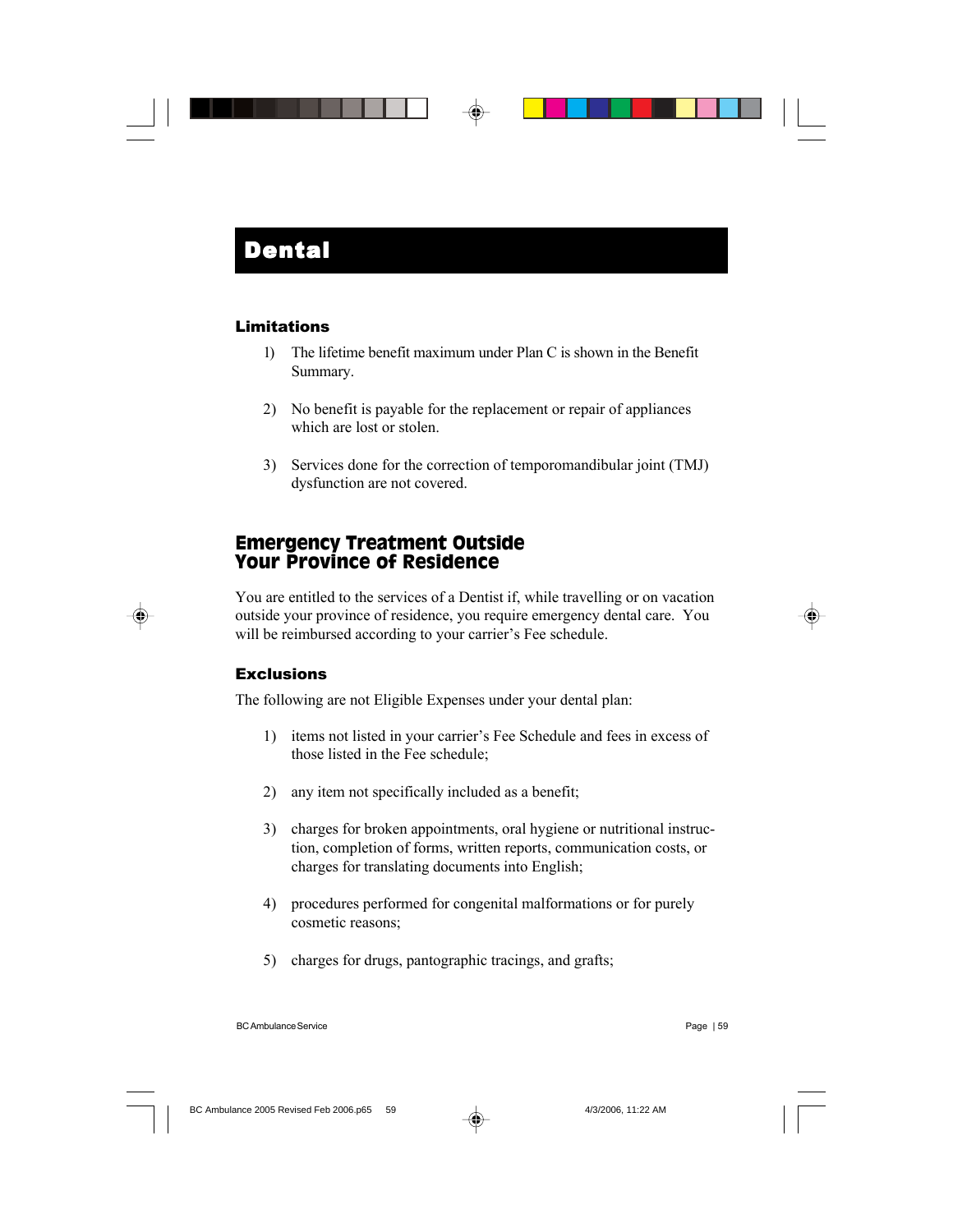- 6) charges for implants and/or services performed in conjunction with implants, except as indicated in your carrier's Fee schedule;
- 7) anaesthesia not done in conjunction with surgery, and charges for facilities, equipment, and supplies;
- 8) charges for services related to the functioning or structure of the jaw, jaw muscles, or temporomandibular joint;
- 9) incomplete or temporary procedures;
- 10) recent duplication of services by the same or different Dentist;
- 11) any extra procedure which would normally be included in the basic service performed;
- 12) services or items which would not normally be provided, or for which no charge would be made, in the absence of dental benefits; or
- 13) travel expenses incurred to obtain dental treatment.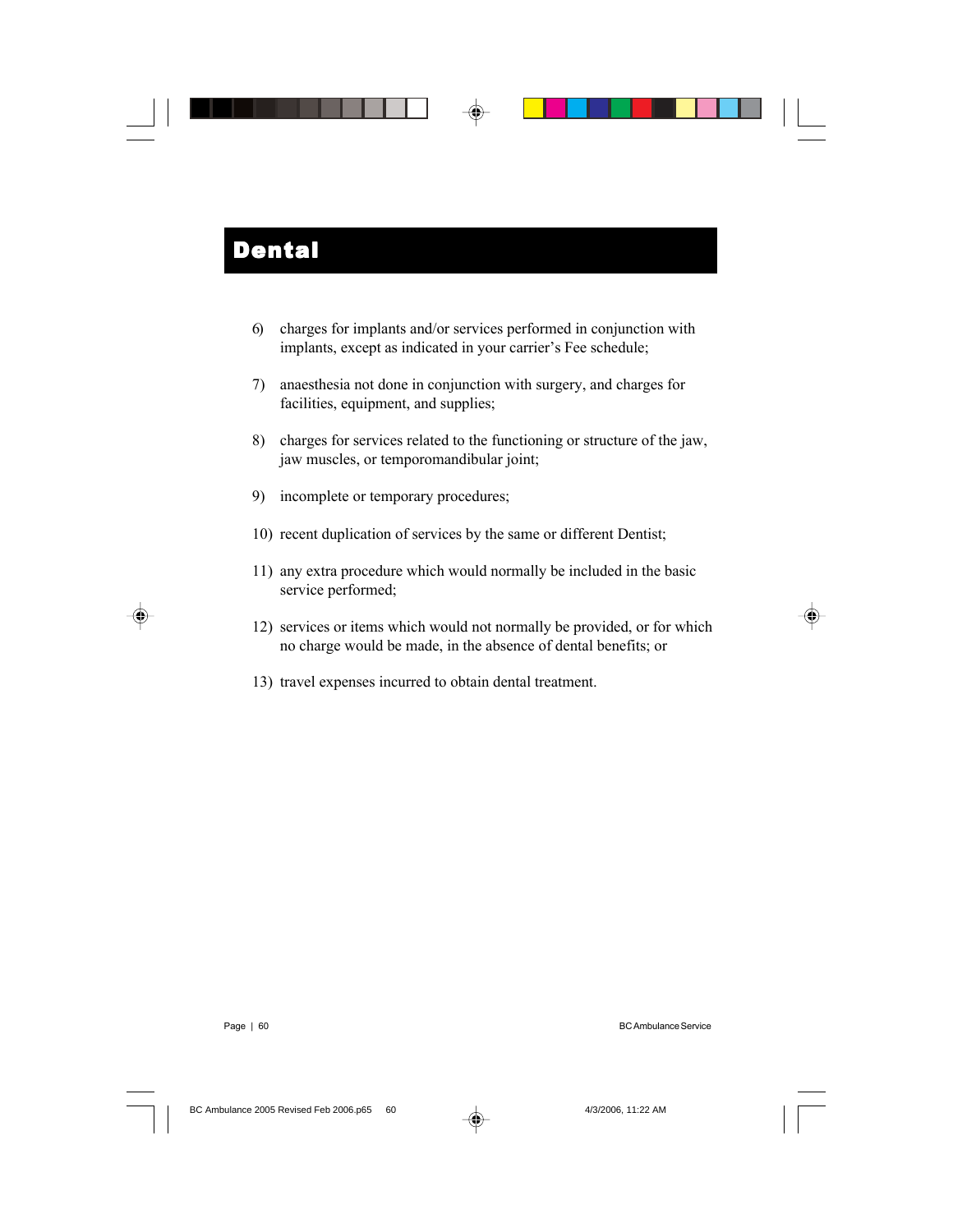### Medical Services Plan (MSP)

MSP insures medically required services provided by general practitioners, specialists and supplementary health care practitioners, laboratory services and diagnostic procedures in British Columbia.

You are eligible for coverage if you are a resident of British Columbia. A resident is a person who meets all of the following conditions:

- 1) must be a citizen of Canada or be lawfully admitted to Canada for permanent residence;
- 2) must make his or her home in British Columbia;
- 3) must be physically present in British Columbia at least 6 months in a calendar year; and,
- 4) Dependents of MSP beneficiaries are eligible for coverage if they are residents of BC.

MSP coverage is funded in part through monthly premiums paid by subscribers. The British Columbia Ambulance Service pays the premiums for your MSP coverage.

MSP provides the following benefits:

- 1) medically required services provided by a physician enroled within MSP;
- 2) maternity care provided by a physician or midwife;
- 3) diagnostic services, including x-rays and laboratory services, provided at approved diagnostic facilities, when ordered by a registered physician, podiatrist, dental surgeon or oral surgeon;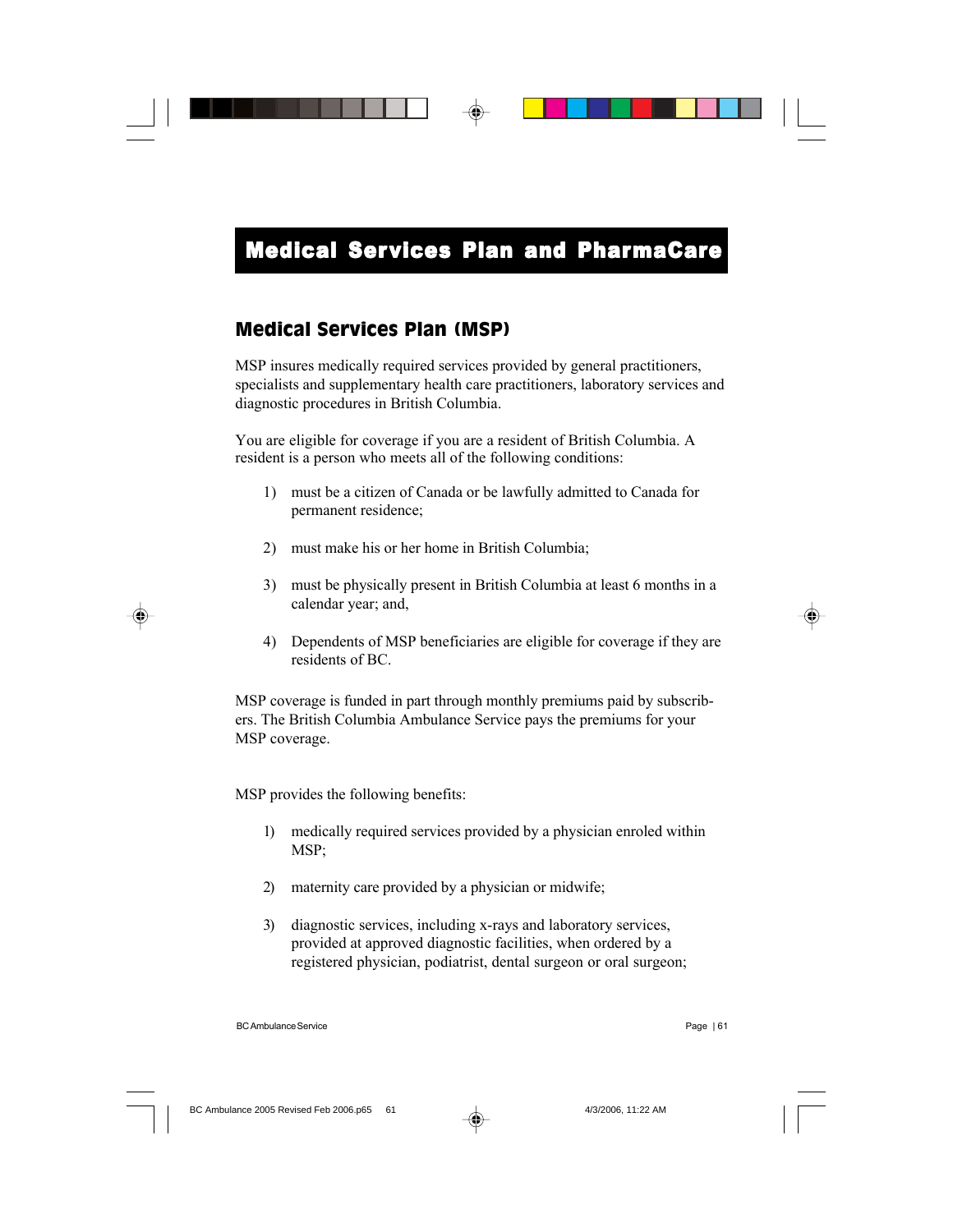- 4) dental and oral surgery, when medically required to be performed in hospital; and
- 5) orthodontic services related to severe congenital facial abnormalities (contact MSP for further information about this benefit).
- 6) medically required eye examinations
- 7) surgical podiatry

The following health care services are only provided for residents receiving premium assistance. MSP pays \$23 per visit for a combined annual limit of 10 visits each calendar year:

- 1) services of a chiropractor;
- 2) services of a physical therapist;
- 3) services of a naturopath;
- 4) services of a registered massage therapist, when referred by physician; and
- 5) services for non-surgical podiatry.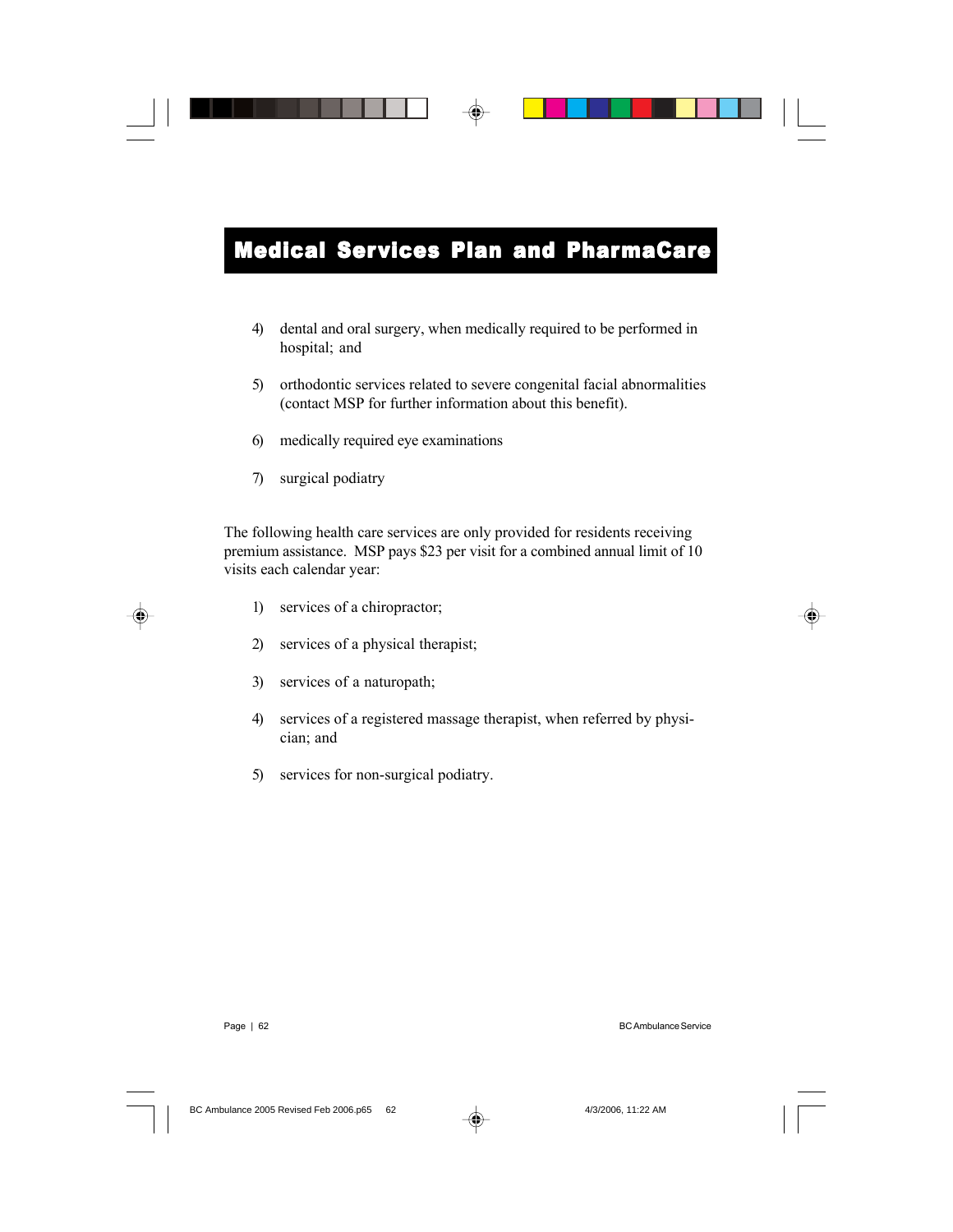The Medical Services Plan does not provide coverage for the following:

- 1) services that are not deemed to be medically required, such as cosmetic surgery;
- 2) dental services, except as outlined under benefits;
- 3) eyeglasses, hearing aids, and other equipment or appliances;
- 4) annual or routine examinations where there is no medical requirement;
- 5) routine eye examinations for persons 19 to 64 years of age;
- 6) services of counsellors or psychologists; or
- 7) medical examinations, certificates or tests required for:
	- a) driving a motor vehicle
	- b) employment
	- c) life insurance
	- d) school or university
	- e) recreational and sporting activities
	- f) immigration purposes

*Note: Hospital and ambulance services and prescription drugs are administered under other Ministry of Health programs.*

For more information on MSP, refer to the following website:

#### **www.healthservices.gov.bc.ca/msp/**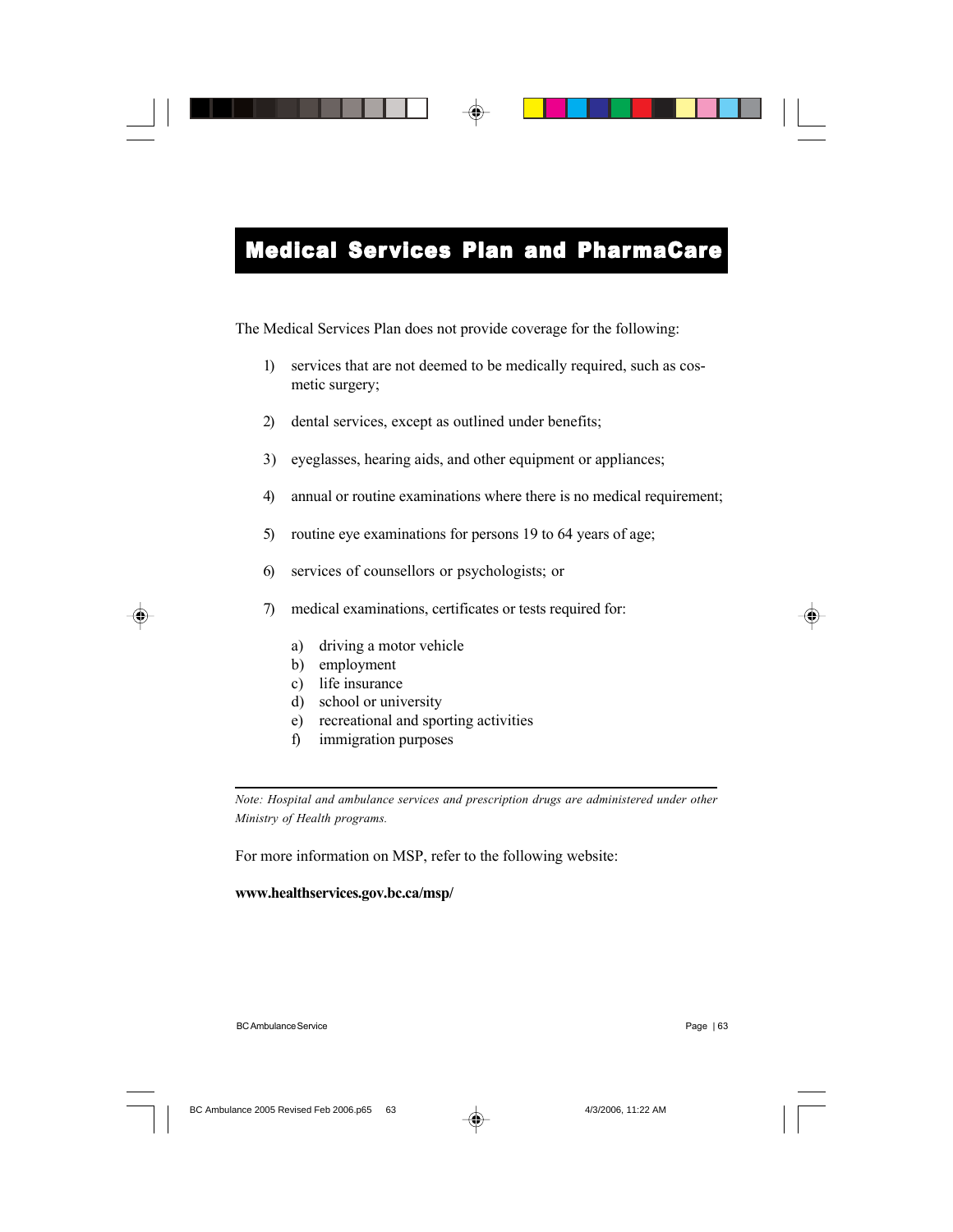### PharmaCare

PharmaCare is the province's drug insurance program that assists British Columbia residents in paying for eligible prescription drugs and designated medical supplies. For hospital inpatients, drugs are an expense of the hospital system. Once the patient is discharged, PharmaCare becomes the responsible agency, within the terms of established eligibility requirements. As drug therapy is an essential part of many people's medical care, PharmaCare is an integral component of the health system, which serves British Columbians.

### What does PharmaCare cover?

- 1) Eligible drugs prescribed by your physician, surgeon, dentist, midwife, nurse practitioner or podiatrist.
- 2) Insulin, needles, and syringes for diabetics.
- 3) Certain ostomy supplies.
- 4) Designated permanent prosthetic appliances and children's orthotic devices (braces). (Note: These benefits require prior approval. Please ask your medical supplier for an application form.)

In the cases of medical necessity, consideration may be given for coverage (according to individual plan guidelines) of some non-benefit medications, or to provide full benefits for those drugs previously identified as not being eligible as full benefits, or to those patients who are unable to use the low-cost alternative or reference drug product.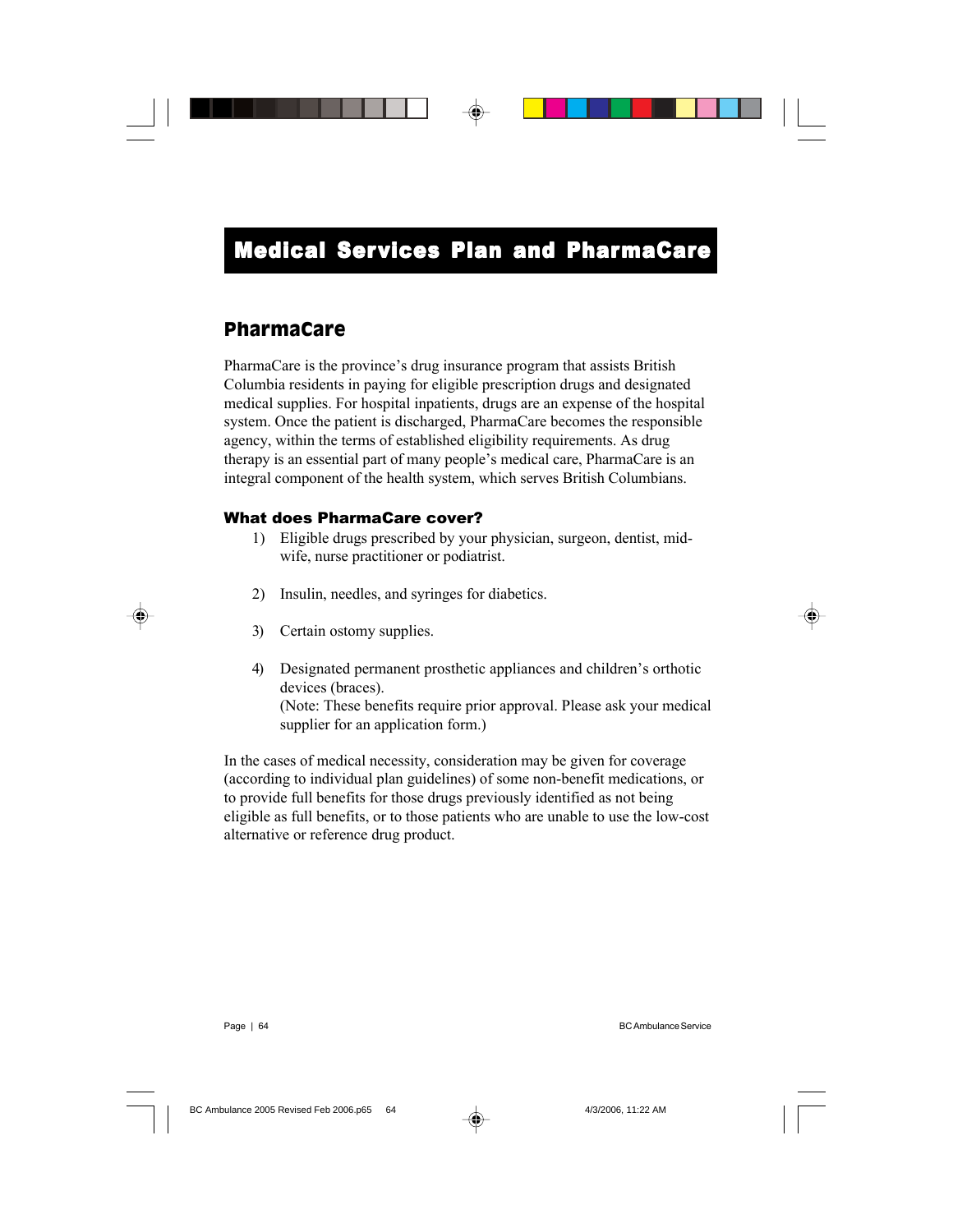Effective May 1, 2003, the PharmaCare deductible is determined based on net family income as outlined below:

#### Family annual deductible (as approximate percentage of net family income)

| If born in 1940 or later |            |  |  |  |  |
|--------------------------|------------|--|--|--|--|
| <i>Income</i>            | Deductible |  |  |  |  |
| $<$ \$15,000             | None       |  |  |  |  |
| $$15,000 - $30,000$      | $2\%$      |  |  |  |  |
| \$30,000 and up          | 3%         |  |  |  |  |

 **If born in 1939 or earlier** *Income Deductible*  $\leq$ \$33,000 None \$33,000 - \$50,000 1% \$50,000 and up 2%

#### PharmaCare reimbursement (after deductible reached)

#### **If born in 1940 or later**

- . **70%** of eligible expenses paid by PharmaCare after deductible satisfied
- . **100%**of eligible expenses paid by PharmaCare after out-of-pocket maximum reached

#### **If born in 1939 or earlier**

- . **75%** of eligible expenses paid by PharmaCare after deductible satisfied
- . **100%**of eligible expenses paid by PharmaCare after out-of-pocket maximum reached

#### Annual out-of-pocket maximum (as percentage of net family income)

| If born in 1940 or later |            |  | If born in 1939 or earlier |            |  |
|--------------------------|------------|--|----------------------------|------------|--|
| Income                   | Deductible |  | <i>Income</i>              | Deductible |  |
| $<$ \$15,000             | $2\%$      |  | $<$ \$33,000               | 125%       |  |
| $$15,000 - $30,000$      | 3%         |  | $$33,000 - $50,000$        | $2\%$      |  |
| \$30,000 and up          | $4\%$      |  | \$50,000 and up            | 3%         |  |
|                          |            |  |                            |            |  |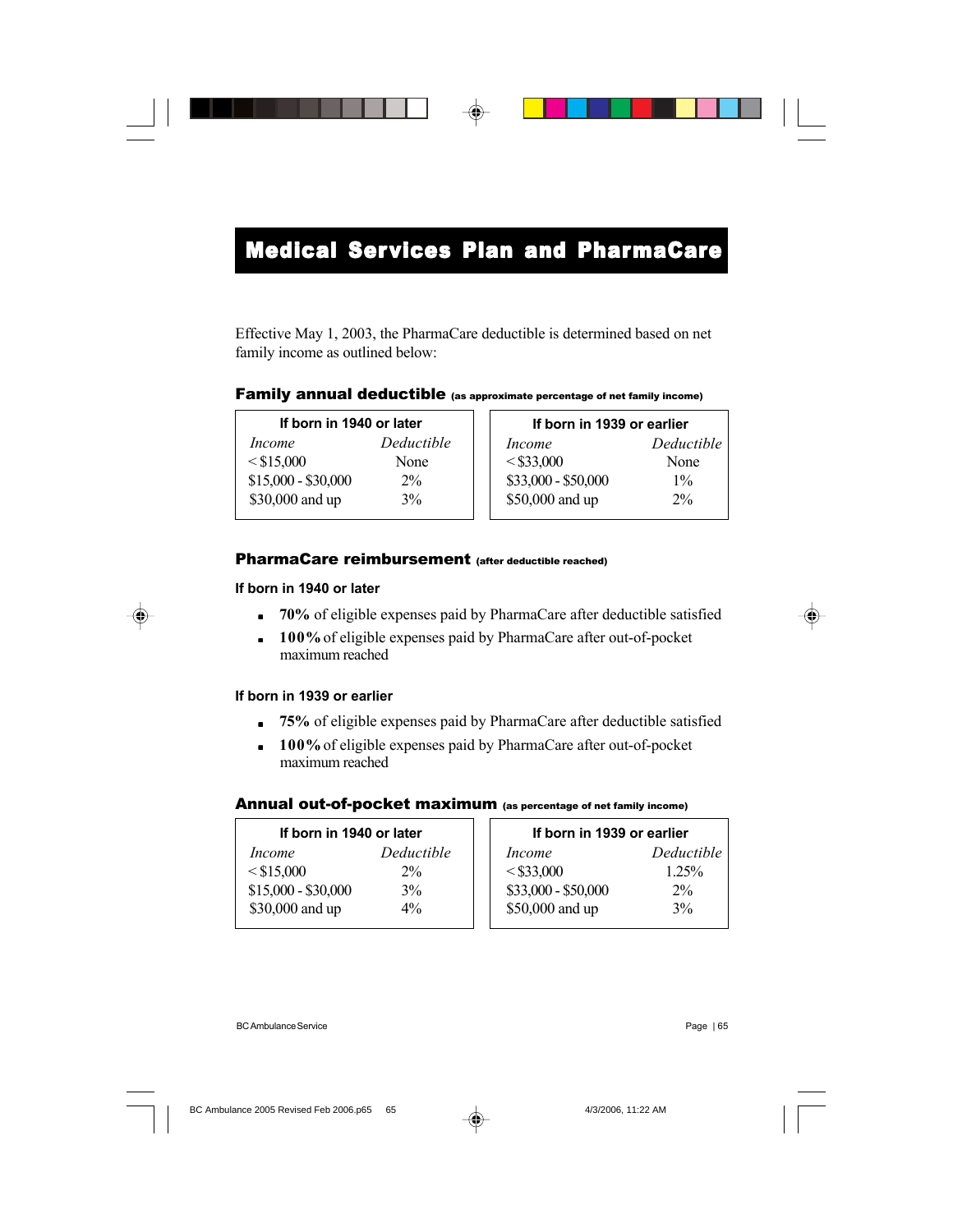The income based deductible means that all BC residents must register for PharmaCare in order to be assigned the correct deductible level. Registration is one-time only. If you have done so already, you can register by telephone or on-line:

- The toll-free number in BC is 1 (800) 663-7100 (available 8:00 am to 8:00 pm on weekdays; 8:00 am to 4:00 pm on Saturdays)
- The website address is https://pharmacare.moh.hnet.bc.ca to complete the on-line registration form

If you do not register, our extended health carrier, Pacific Blue Cross will remind you to register under PharmaCare once you and/or your family incur PharmaCare eligible drug expenses of \$1,000 in a calendar year. If you still do not register, Pacific Blue Cross will not reimburse you for any PharmaCare expenses in excess of \$1,750 until you provide proof of registration under PharmaCare.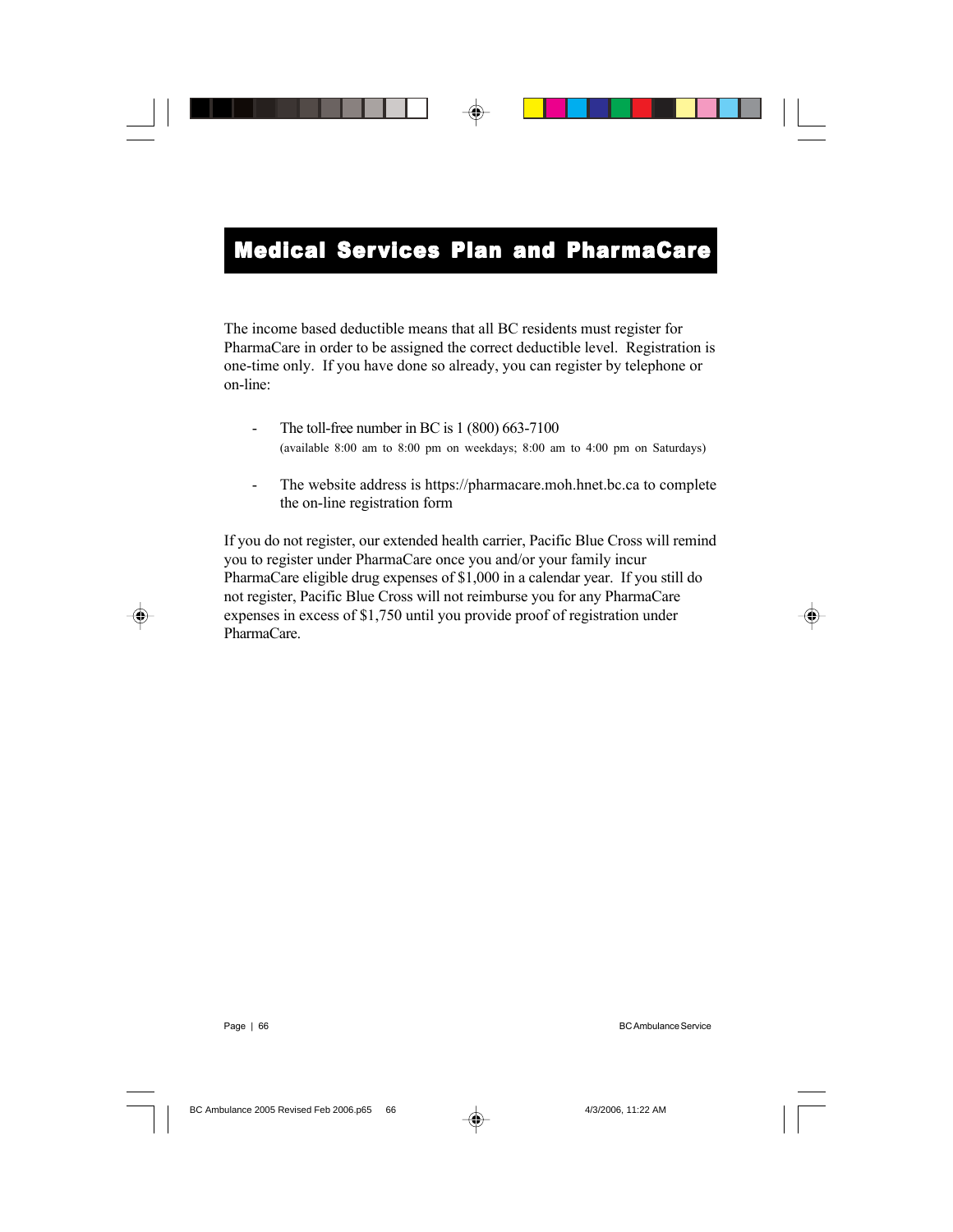# Employee Assistance Program

The Employee Assistance Program (EAP) allows you to access confidential, professional counselling services through Warren Shepell Consultants to help you cope with personal or family concerns.

The Program offers:

- Company-paid, confidential, short-term counselling: The EAP provides counselling for personal, family, legal, or financial concerns.
- Immediate response to your concern: You have toll-free phone access 24 hours a day, 7 days a week.
- Referrals to longer-term assistance: EAP counselors can refer you to other agencies or specialists. You are responsible for any costs if you decide to hire a specialist.

The usual operation of the Employee Assistance Program:

1. Call Warren Shepell Consultants at one of their 24-hour, toll-free numbers:

> English language service: 1 (800) 387-4765 French language service: 1 (800) 361-5676

- 2. After listening to your concern, an EAP counsellor evaluates your situation and provides support and advice.
- 3. If necessary, your counsellor refers you to another professional resource. This may be a psychologist, a financial adviser, a legal specialist, or another professional counsellor.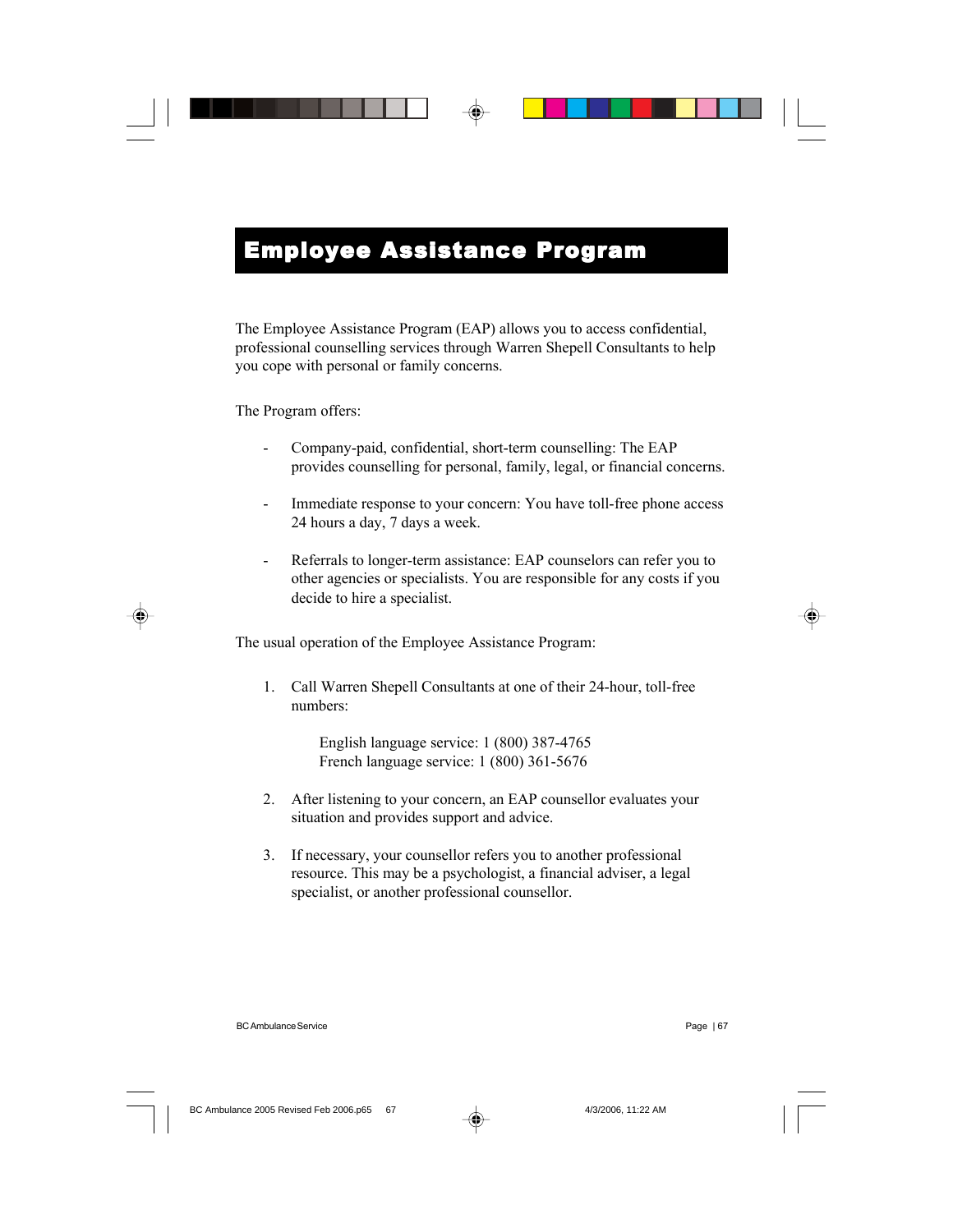## How to Make a Claim

## Life

On your death, your HR Administrator will explain the claim requirements to your beneficiary. Your carrier will pay your life insurance benefits to your Beneficiary.

## Optional Life

If your Spouse or child dies you will be paid the amount for which he or she was insured. Your HR Administrator will explain the claim requirements.

### Accidental Death and Dismemberment & Aviation Air Travel

To claim benefits for yourself, ask your HR Administrator for a claim form. Complete it and return it to your HR Administrator.

If you die accidentally, your HR Administrator will explain the claim requirements to your Beneficiary.

Claims should be submitted as soon as possible, but no later than 12 months after the loss.

## Short Term Income Insurance Plan (STIIP)

To claim benefits for yourself, please refer to your Policy and Procedures Manual. A doctor's certificate will be required for illnesses or injuries attaining or exceeding four shifts in duration and may be required where it appears that a pattern of consistent or frequent absence from work is developing.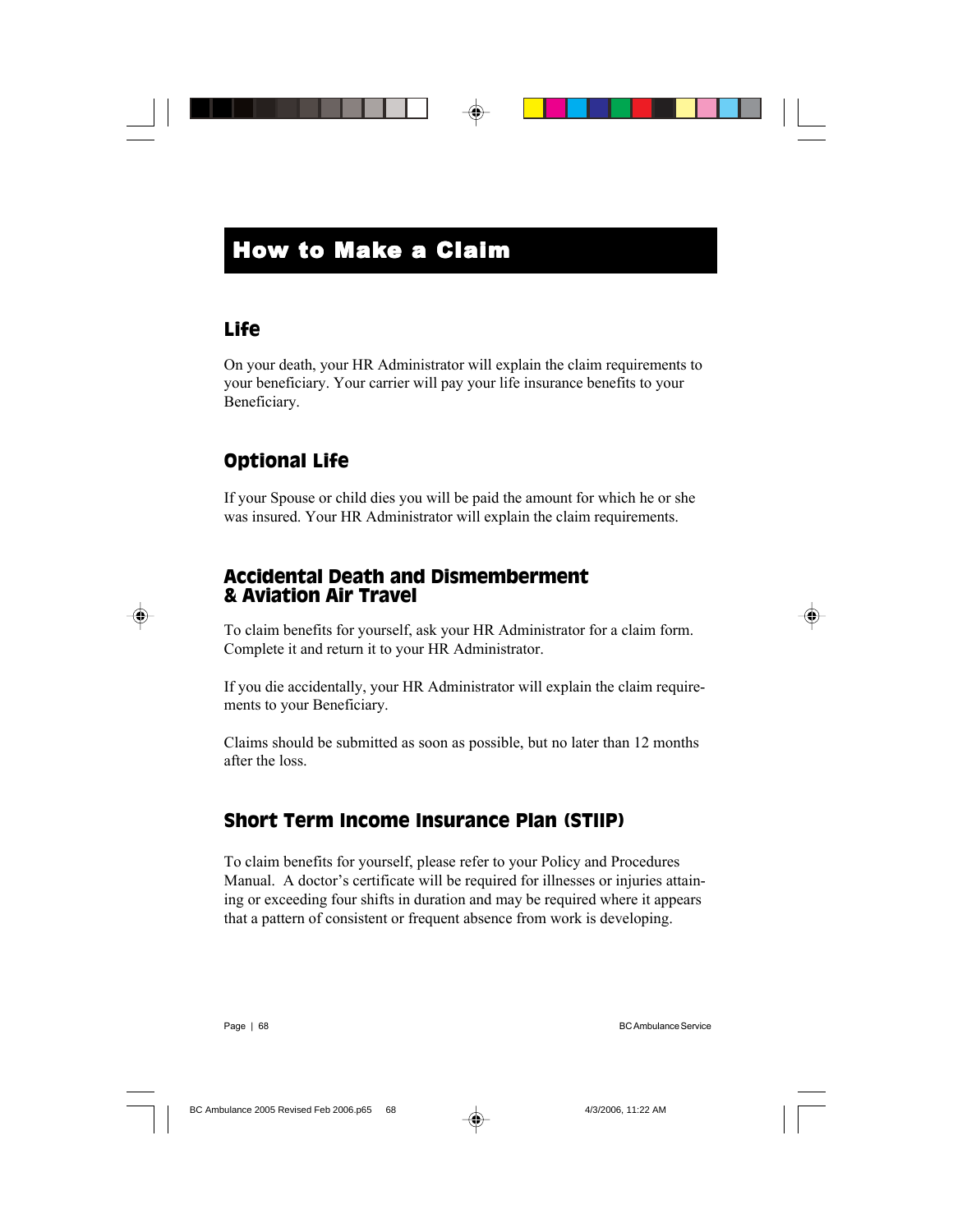# How to Make a Claim

## Long Term Disability

Obtain an Employee Claim Submission Guide from your HR Administrator and follow the guide's instructions. Your HR Administrator should be able to help you with any questions you may have.

From time to time, other forms will be sent to you for completion. Fill them in and return them promptly to your HR Administrator or the carrier's disability office.

## Extended Health

Accumulate receipts and when reasonable reimbursement is due, submit a claim as follows:

- Obtain a claim form from your HR Administrator.
- Follow the instructions on the claim form. To avoid delay in claims payment, please include original receipts and all other requested information with your claim. (Photocopies of receipts are acceptable only when accompanied by a claims payment statement from another carrier).
- Your carrier suggests you submit claims within 90 days from the date the expense was incurred. However, you must submit the claim form by December 31st of the year following the calendar year in which the expense being claimed was incurred. If not, your claim will not be paid under any circumstances. Example: Your carrier must receive your receipts for 2005 before December 31, 2006.

Because your carrier does not return receipts after the claim is processed, your carrier suggests that you keep a photocopy of the receipts that you submit to them. Your carrier will send you a remittance statement for your records each time you submit a claim.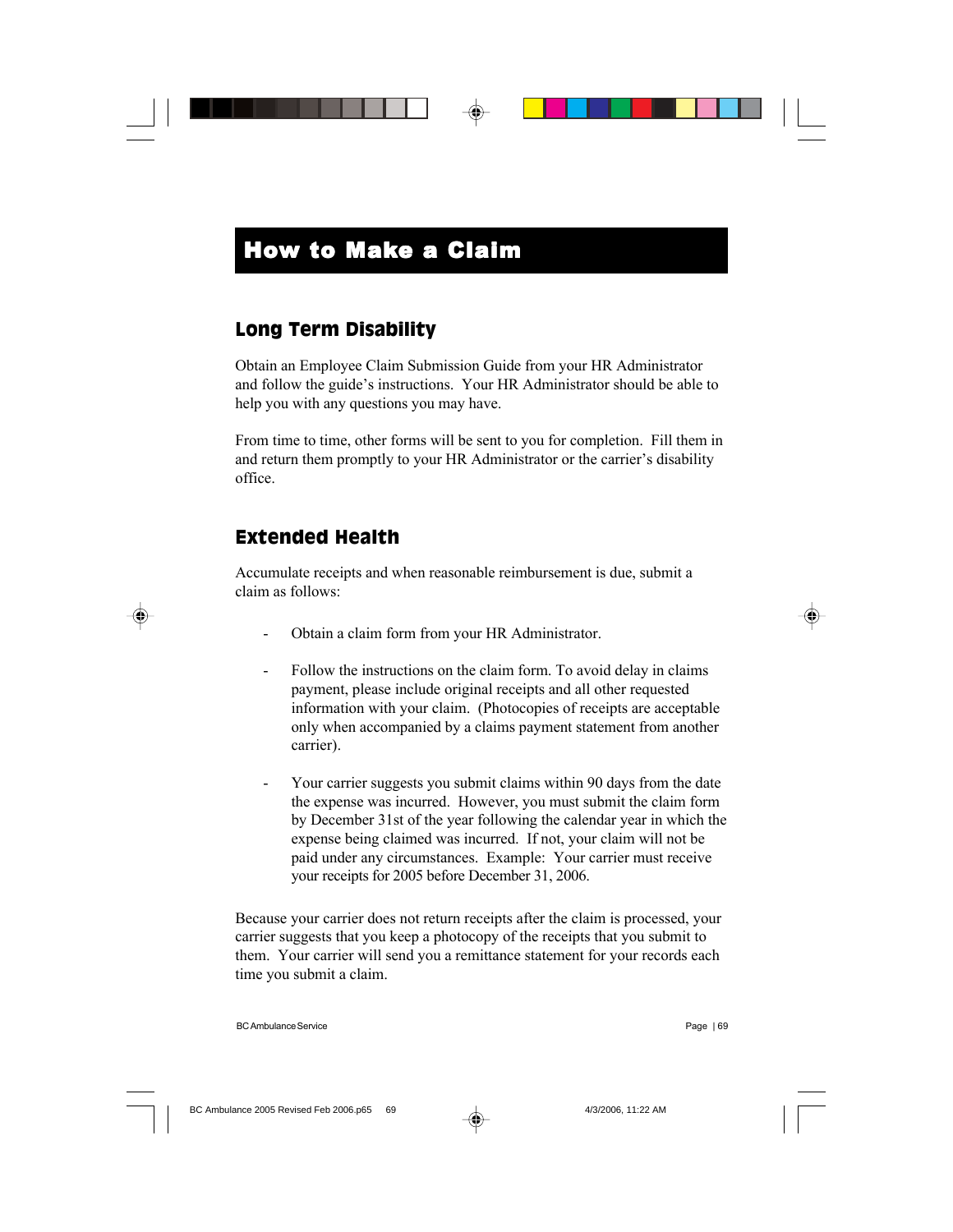## How to Make a Claim

If you have duplicate coverage, please review the General Provisions under the section Coordinating Your Benefits. Two separate claim forms (one for the primary plan and one for the secondary plan) must be completed. The remittance statement from the first plan must be submitted to the second plan. Because claims information regarding the other plan is not retained on the carriers' files, be sure to provide information regarding the second plan on both claim forms. Incomplete claims will be returned for clarification and delay reimbursement.

Certain medical expenses are covered under the government plan. If you submit your claim to the carrier before you submit your claim to the government plan, your carrier will deduct what the government plan would normally pay (e.g. Pharmacare expenses) from your extended health claim. The balance of the extended health claim is then paid according to the plan design selected by British Columbia Ambulance Service. Information for claiming Pharmacare expenses may be obtained from your pharmacist.

## Dental

- 1) Your carrier requires a separate claim form for each member of your family who has received dental services. Be sure to include the following information on the claim form:
	- a) name of the Dentist;
	- b) name and birth date of the person receiving the dental care;
	- c) your group, social insurance, and Dependent(s) numbers (this information is on your identification card);
	- d) your home mailing address; and
	- e) whether you have coverage through another plan. Claims information regarding the other carrier is not retained on your carrier's files. If you or your Dependents are covered by two plans, your Dentist must complete two separate dental claim forms (one for each plan). Incomplete claims will be returned for clarification.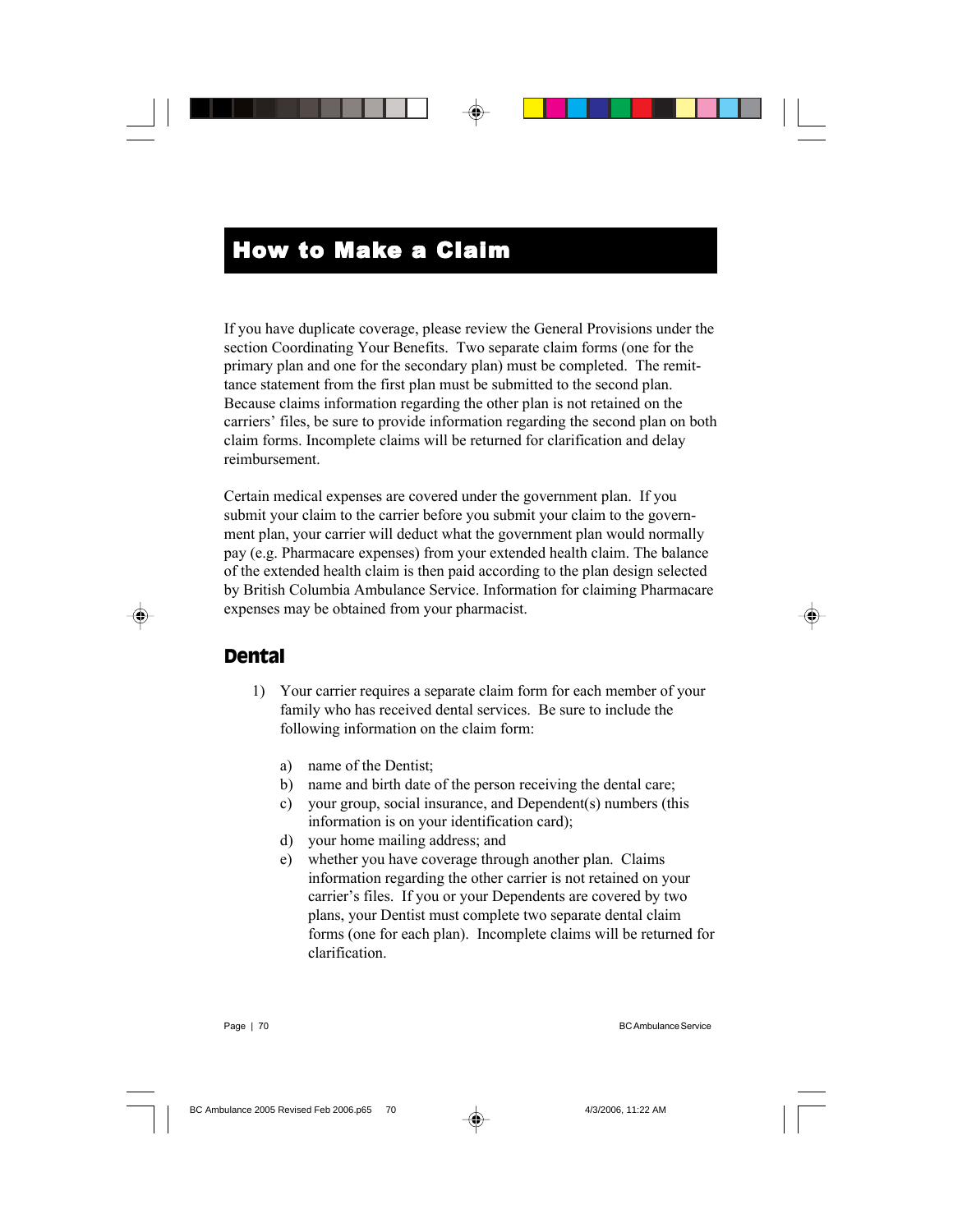- 2) Your carrier suggests you submit claims within **90 days** of the completed date of services (earlier if possible). Failure to submit a claim within the 90 day limit will not invalidate the claim if it is submitted as soon as reasonably possible. However, in no event will we pay any claim or adjustment submitted later than **1 year** from the date the service is performed.
- 3) Before your Dentist starts treatment, please ask him/her how billing is made. Your carrier may pay in either of two ways:
	- a) Your carrier will pay the Dentist directly for services provided under this dental plan when your carrier receives a claim form signed by the Dentist, certifying these services were performed and the fee charged.
	- b) If you have paid your Dentist directly, your carrier will reimburse you the benefit amount when your carrier receives a claim form or receipts signed by your Dentist. Your carrier will send you a cheque when the claim is processed.
- 4) Orthodontic Claims Procedures
	- a) Receipts: Because the carrier does not return original receipts, it will accept photocopies. Do not hold receipts until the completion of treatment.
	- b) Claiming deadlines:
		- i) Your carrier suggests that you submit orthodontic claims within 90 days of the date the payment was due to your orthodontist (the due date).
		- ii) Reimbursement is made if the complete and correct claims information is received within 1 year of the due date. However, no benefit is payable for claims not received within 1 year of the due date.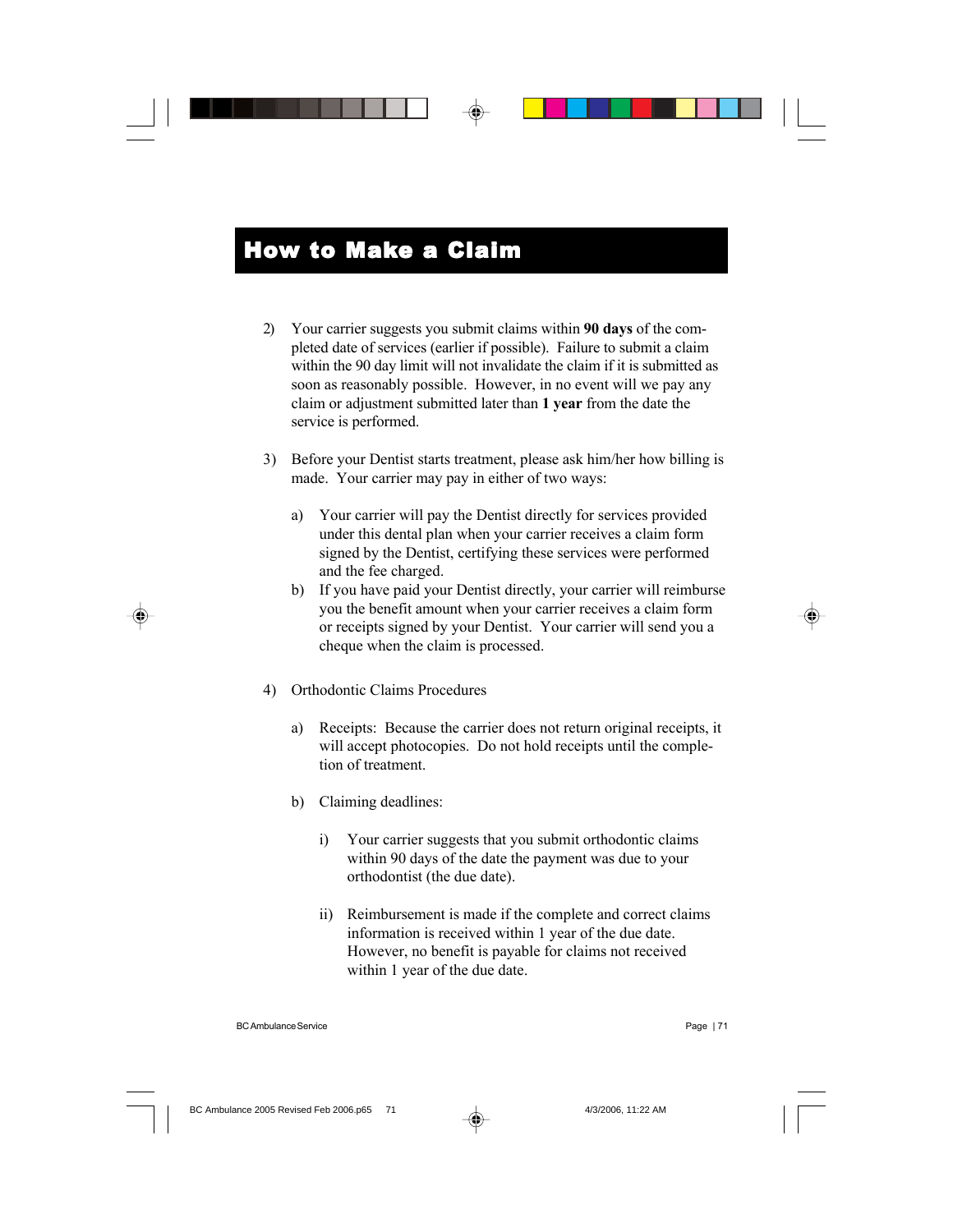# How to Make a Claim

#### c) Treatment plan:

- i) Have your orthodontist complete the "Certified Specialist in Orthodontics Standard Information Form" (the treatment plan) before treatment starts.
- ii) If the payment schedule or treatment changes, your carrier requires a revised treatment plan for review.
- iii) Your carrier will retain your treatment plan on file. If your carrier does not have your treatment plan on file they are unable to pay:
	- your initial fee/down payment;
	- your monthly/quarterly fees; or
	- the one time appliance fees.
- iv) Claims for consultations, exams and records (x-rays, study models, etc.) will be reimbursed without a treatment plan on file.
- d) Monthly or quarterly fees:
	- i) Submit receipts for the monthly or quarterly fees on a regular basis – as treatment progresses.
	- ii) The amount paid will be prorated over the estimated months of active treatment. For example, when braces are on the teeth, the estimated length of treatment will be included in the treatment plan.
	- iii) As long as your coverage is effective, monthly or quarterly reimbursements will be made to you until the dollar maximum is reached or the treatment is complete, whichever occurs first.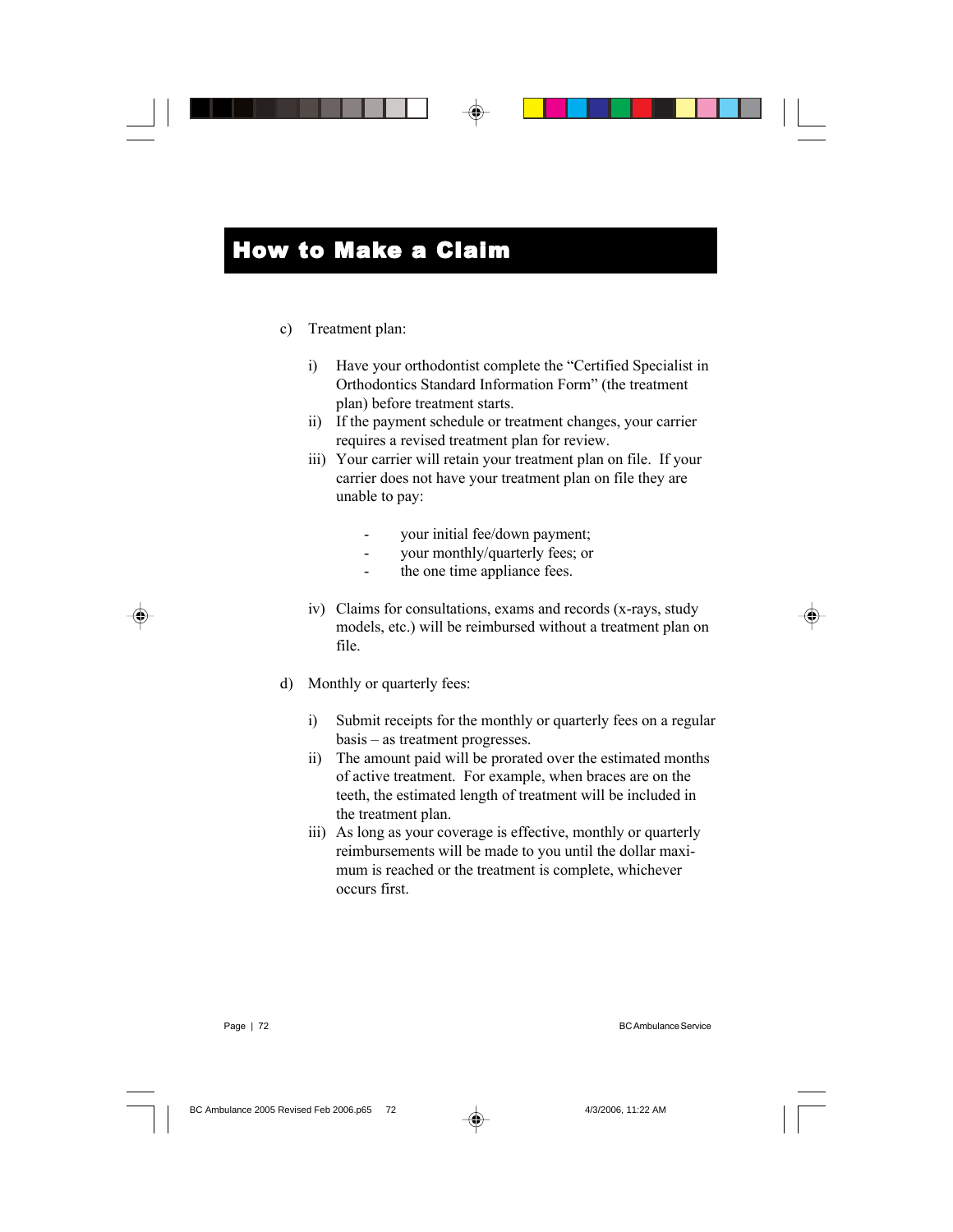# **Public Service Pension Plan**

Adequate income at retirement is a concern that most of us share. The British Columbia Ambulance Service participates under the Pension (Public Service) Act, which established the Public Service Pension Plan (PSPP). This plan helps you to provide for your future retirement.

You are automatically a member of the PSPP if you are a regular employee working continuously full-time or continuously part-time for an employer covered by the plan.

Part-time employees working for an employer in the plan automatically become members once their earnings in a calendar year exceed 50% of the YMPE (Yearly Maximum Pensionable Earnings) of the Canada Pension Plan. If this occurs, enrolment and contribution to the Plan are compulsory.

You have the option of joining the Public Service Pension Plan if you are a part-time employee who does not qualify for compulsory enrolment, and you have been working on a continuous basis for a period of two years. It is the responsibility of the employer to provide each eligible employee with the option of joining the pension plan. The BCAS Payroll Office will issue an "Enrolment Election Form" and a "Waiver of Pension Coverage Form" prior to your two-year anniversary date. Either one of these forms must be returned to the Payroll Office within 14 days to confirm your written decision to opt in or out. If you choose to opt out and do not return the waiver, BCAS must enroll you in the Pension Plan in the following pay period. If you decide to opt out by returning the waiver form but change your mind at a later date, there is no retroactivity.

You may also have the option of joining the plan if you have been appointed by the Lieutenant Governor in Council. If you choose to not join the plan, you are required to sign a waiver. Not joining the plan does not preclude you from joining at a later date. When you would like to join, simply let your employer know, however, there is no retroactivity.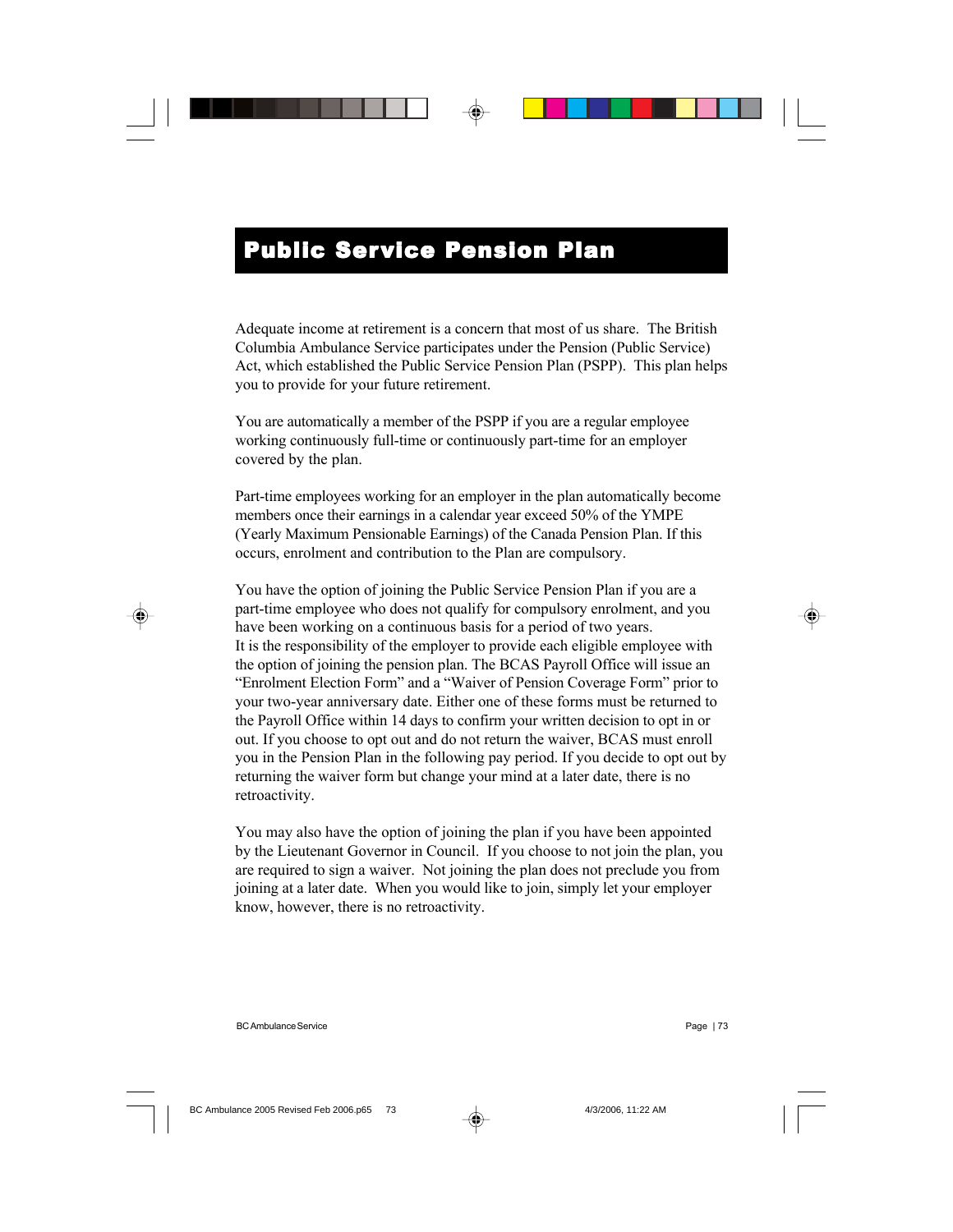# **Public Service Pension Plan**

If you were employed by the British Columbia Ambulance Service before January 1, 1976 you had the option of enrolling in the PSPP or in the Ambulance Employees' Union Pension Trust Plan. For more information on the Ambulance Employees' Union Pension Trust Plan, contact the Ambulance Paramedics of BC, CUPE Local 873, Pension Advisor.

Once you have enrolled in the Public Service Pension Plan, you will begin making contributions to the Public Service Pension Fund every pay period. The fund is invested to pay for current and future pension benefits. The amount of your contribution depends upon your pensionable salary and the plan member contribution rate. Your employer also contributes to your pension, though at a higher rate. This type of pension plan is called a defined benefit pension plan.

Pension plans and legislation that governs them are complex. For a more detailed description of the main features (i.e. plan membership requirements, important terms, contributions, benefits at retirement, etc.) of the PSPP for active Employees, please contact your HR Administrator. In the event of any discrepancy or misunderstanding between the summary provided to you and the official plan documents; benefits will be administered according to the official plan documents.

The PSPP is administered by the Pension Corporation. For more information on the PSPP, please refer to the following website:

#### **http://pensionsbc.ca**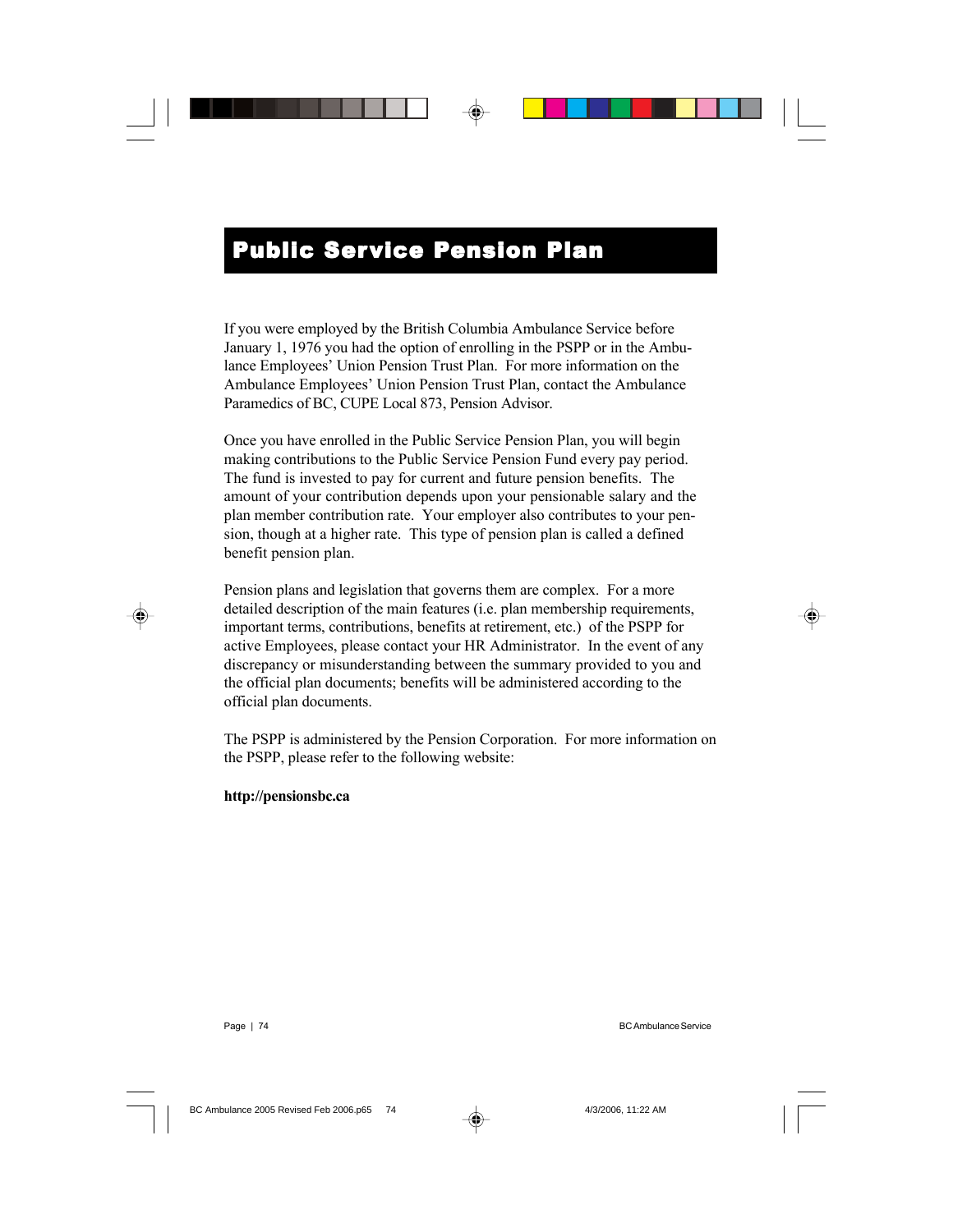### Employment Insurance

The purpose of this program is to provide temporary income support in the event of unemployment due to the loss of a job, layoff, sickness, injury, maternity or parental leave. Employers and employees contribute to its funding by paying a premium.

The period for which benefits are payable to an individual reflects the number of hours of insurable employment during the reference period and the rate of unemployment in the region in which the individual resides. The maximum benefit payment period for regular benefits is 45 weeks. For special benefits, the maximum number of weeks of benefit for a claimant depends on the cause of the claim:

- 1) 17 weeks for maternity;
- 2) 35 weeks for parental (birth mother) and 37 weeks (birth father or parents adopting);
- 3) 15 weeks for sickness, including non-occupational accidents; and
- 4) As of January 4, 2004, an employee can receive compassionate care benefits up to a maximum of 6 weeks if the employee has to be absent from work to provide care or support to a gravely ill family member with a significant risk of death within 26 weeks.

For further information, contact Human Resources Development Canada or refer to their website: **www.hrdc-drhc.gc.ca**

### Workers' Compensation

This benefit is covered under British Columbia's Workers' Compensation Act. This benefit provides coverage for you if you become injured, disabled, or die from a work-related accident.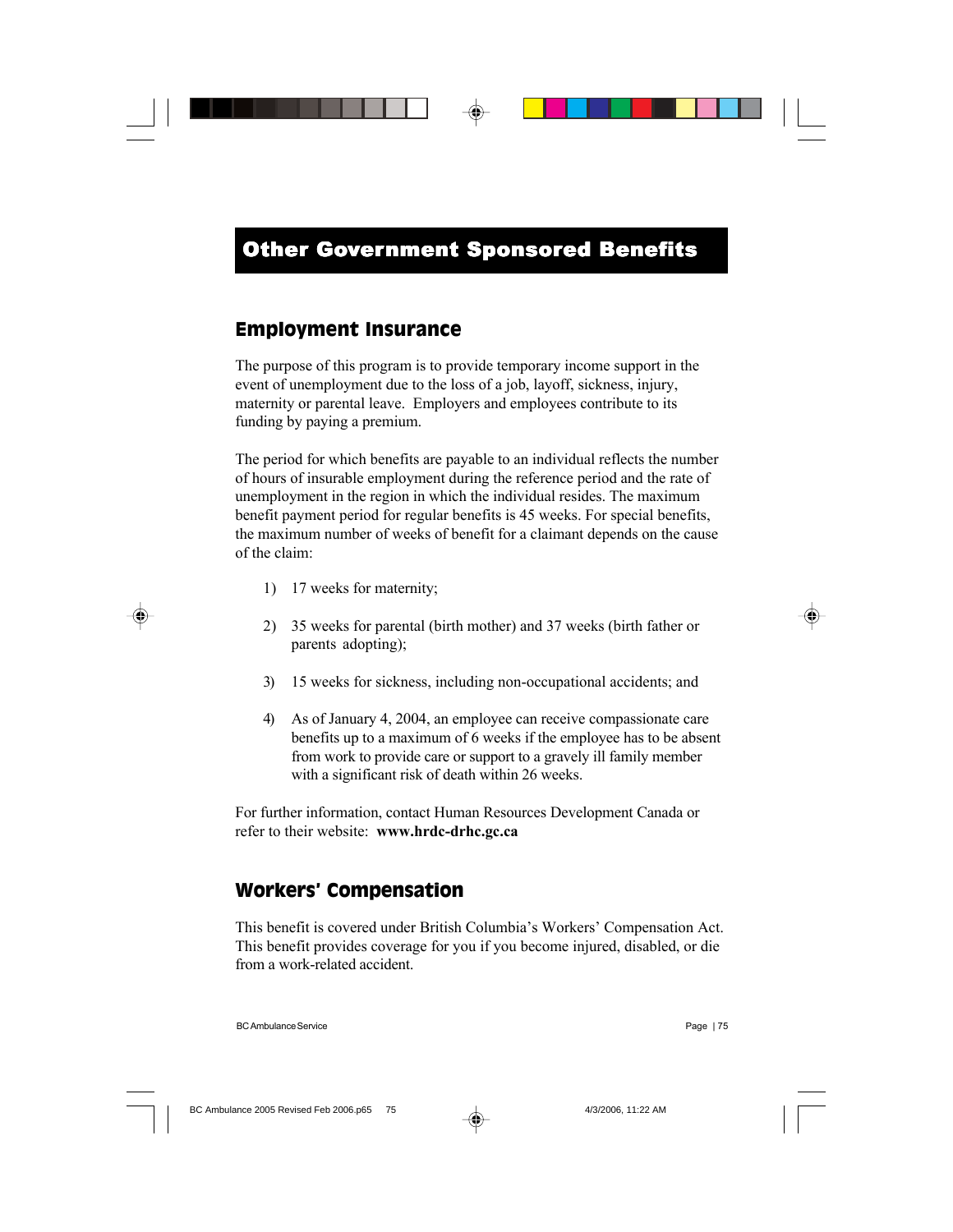In the event that you are injured or die due to a work related injury, an application must be made to receive the WCB benefit. For further information please refer to the WCB website: **www.worksafebc.com**

# Old Age Security

The Old Age Security (OAS) program is available to individuals who are Canadian citizens or have lived in Canada for a minimum of 10 years after turning age 18. The benefits include the Old Age Security pension, the Guaranteed Income Supplement and the Spouse's Allowance.

The Old Age Security pension is a monthly benefit provided for Canadian citizens. To qualify for a full pension, you must be a legal resident that has lived in Canada for at least 40 years after turning age 18. The basic pension amount is set annually. If an individual has lived in Canada for less than 40 years after age 18, their OAS pension will be pro-rated based upon the actual period of residency. The benefit is taxable, however tax can either be paid monthly as a deduction from each OAS payment, or through quarterly or yearly installments paid directly to Canada Customs and Revenue Agency.

The Guaranteed Income Supplement is a monthly benefit for individuals receiving Old Age Security pension with little or no other income. This benefit is based on an individual's or a couple's annual income including the OAS entitlement. This income is not considered taxable, but must be reported on the recipient's income tax return to avoid complications with other OAS income.

The Spouse's Allowance is a low-income supplement designed for a 60-64 year old spouse of an OAS recipient and is calculated based on the couple's annual income including OAS income. This income is also non-taxable, but must still be reported on the recipient's income tax return.

Additional information can be obtained from the Human Resource Development of Canada at 1-800-277-9914 or from the website at: **www.hrdc-drhc.gc.ca.**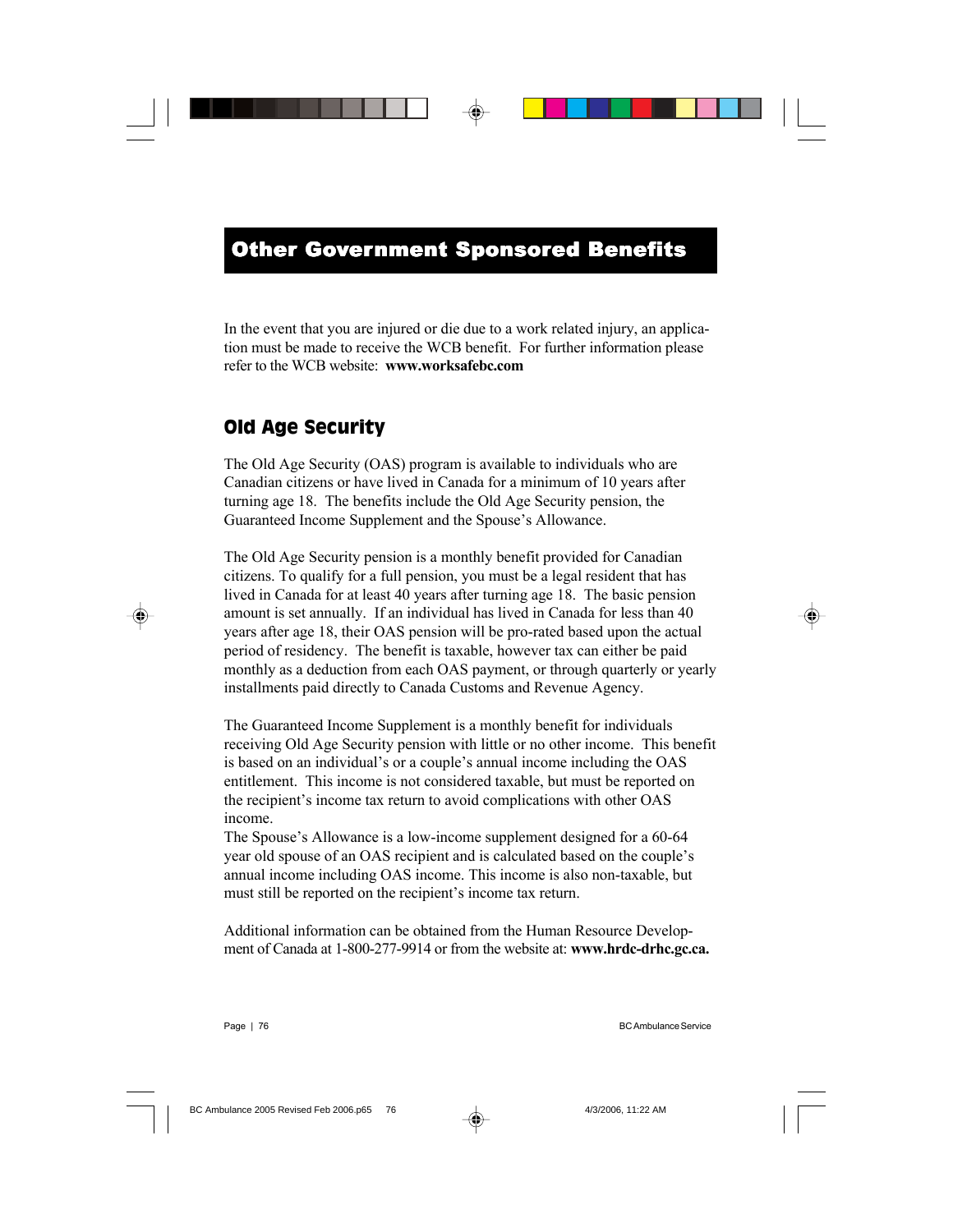# Canada Pension Plan1

The Canada Pension Plan is primarily an income protection plan for retirement, however the CPP also provides benefits in the event of disability or death. All employees in Canada ages 18 to 65 must contribute to the plan through payroll tax except for individuals receiving the disability or retirement pension. The employee's annual required contribution depends on his or her salary.

The retirement pension benefit is based on the employee's period of contributory service, earnings history, and the age an individual retires.

The disability pension plan applies only to Canadian residents under age 65 who have made contributions in two of the last three years or five of the last 10 years in the contribution period. After satisfying a 4-month waiting period, the benefit received is based on a flat amount plus an amount based on the employee's period of contributory service and earnings history.

The survivor benefits include a death benefit, surviving spouse's pension and children's benefit. The death benefit is a lump sum payment to a maximum of \$2,500 in order to cover funeral expenses. The surviving spouse's pension amount varies according to the service and earnings history of the deceased, the spouse's age and whether the spouse is receiving the Canada Pension disability or retirement pension.

Finally, the children's benefit is payable to a child who has lost the financial support of at least one contributing parent due to death or disability. This benefit is payable under age 18, or to age 25 if the child is in full-time attendance at school or university.

For a listing of the Canada Pension Plan payment rates or for general inquiries contact the Human Resource Development of Canada at 1-800-277-9914 or review the website at: **www.hrdc-drhc.gc.ca**.

*<sup>1</sup> This information does not apply to the Québec Pension Plan for residents of the province of Québec.*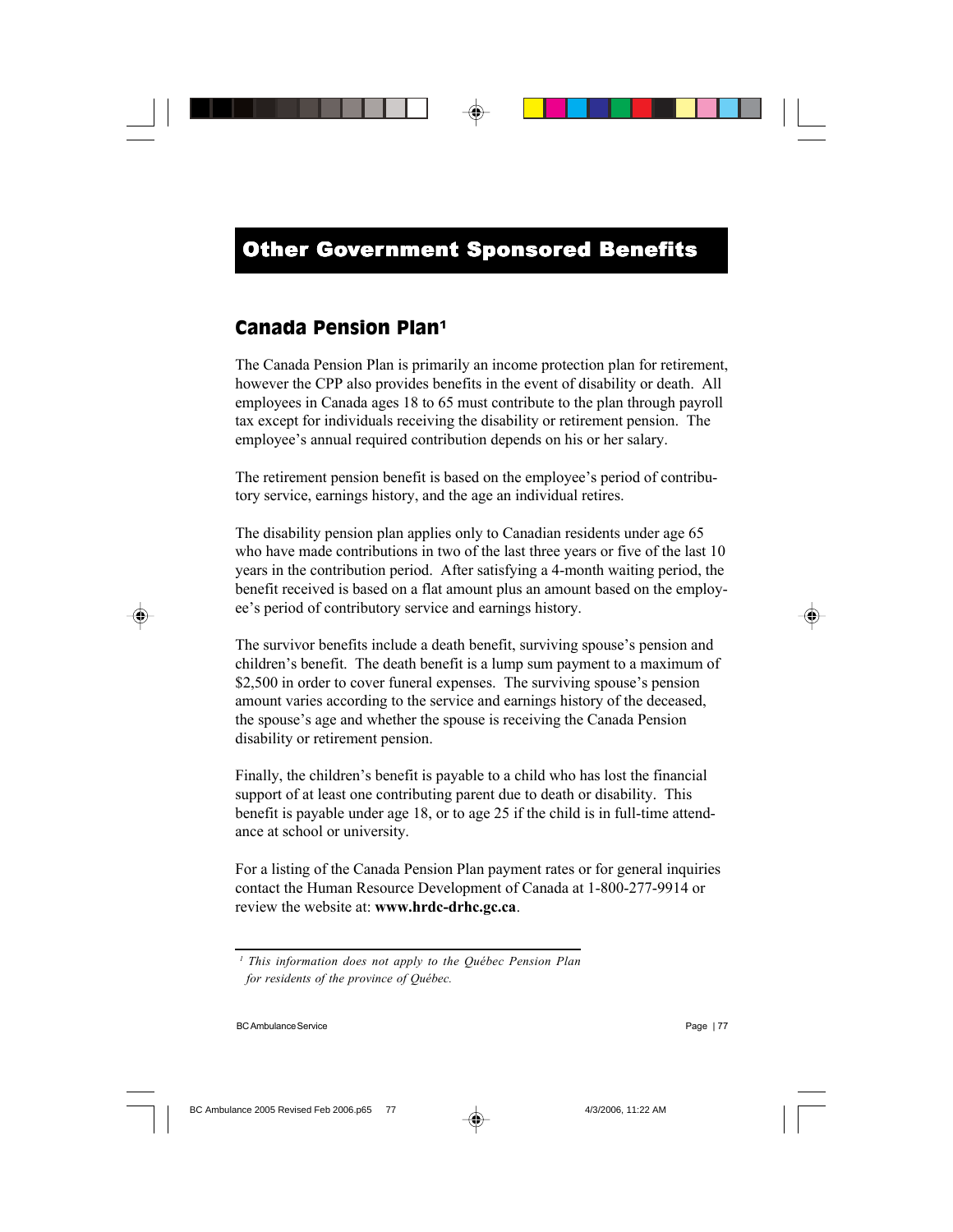### Basic and Optional Life Insurance

#### *Q. What is a Beneficiary?*

A. The person or persons you designate to receive the death benefits payable under the life, accidental death and dismemberment, and aviation accident insurance benefits. In British Columbia, a Beneficiary is revocable, that is, you can change the Beneficiary at any time. You can also designate more than one benficiary. In this case you would have to allocate the percentage of the benefit amount that you would like to go to each beneficiary. Talk to your HR administrator for more details about changing your beneficiary.

#### *Q. What is the funeral advance benefit?*

A. In the event of your death, a funeral advance benefit of \$8,000 may be available to your named Beneficiary in order to assist him/her in covering funeral expenses prior to having to complete the required paperwork in order for the full life benefit to be paid. Your HR Administrator will explain this benefit to your Beneficiary as there may be some difficulties for the carrier to forward the funds to a Beneficiary who is anyone other than your Spouse. The advanced amount of \$8,000 will be deducted from the life amount payable upon your death.

#### *Q. What is the advanced payment benefit?*

A. If you suffer from a terminal illness and have a life expectancy of 24 months or less (as confirmed by the attending physician), you may be eligible for an advance of your life insurance benefit equal to 50% of your basic life benefit amount to a maximum of \$50,000.

You must contact your HR Administrator who will arrange for you and your attending physician to complete the appropriate forms. Your HR Administrator will then forward the completed forms to your carrier for approval.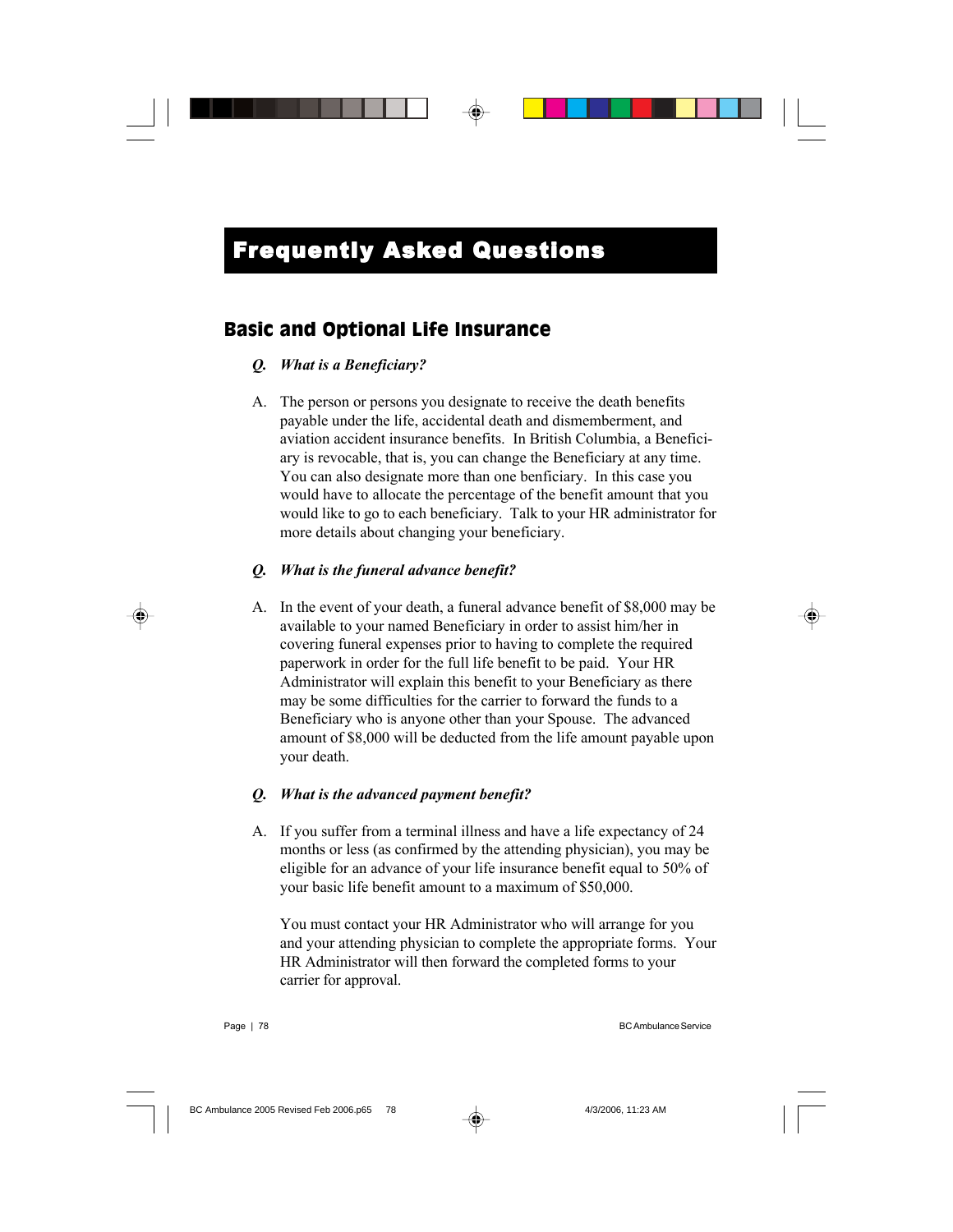Once approved, you must sign a release, which confirms the terms on which the advance is being paid. Interest is calculated from the date of the advance payment to the date of death. The advanced amount, plus interest will reduce the life amount payable upon your death. The advance payment benefit will be issued to you when the signed release is returned to your carrier.

#### *Q. What optional life benefits are available to me and my family?*

A. Depending on your full-time or part-time status, you may be entitled to purchase optional life for you and your Spouse in units of \$10,000 to a maximum of \$500,000 each. Please speak to your HR Administrator on how to apply. An optional Dependent life benefit is also available for each child you have. Refer to the Benefit Summary for the benefit amount available for each group of Employees.

#### *Q. Can I keep my life insurance coverage if my employment is terminated?*

A. If your employment is terminated prior to you turning age 65, you can have all or part of your Spouse's and your own basic and optional life insurance coverage continued without medical evidence through an individual life insurance policy. To do this, you must apply in writing to your carrier and convert to an individual policy within 31 days of the date your coverage terminates. The conversion privilege is subject to your carrier's terms and conditions. The cost of an individual policy will depend on your age, sex, and smoking status at the time you apply.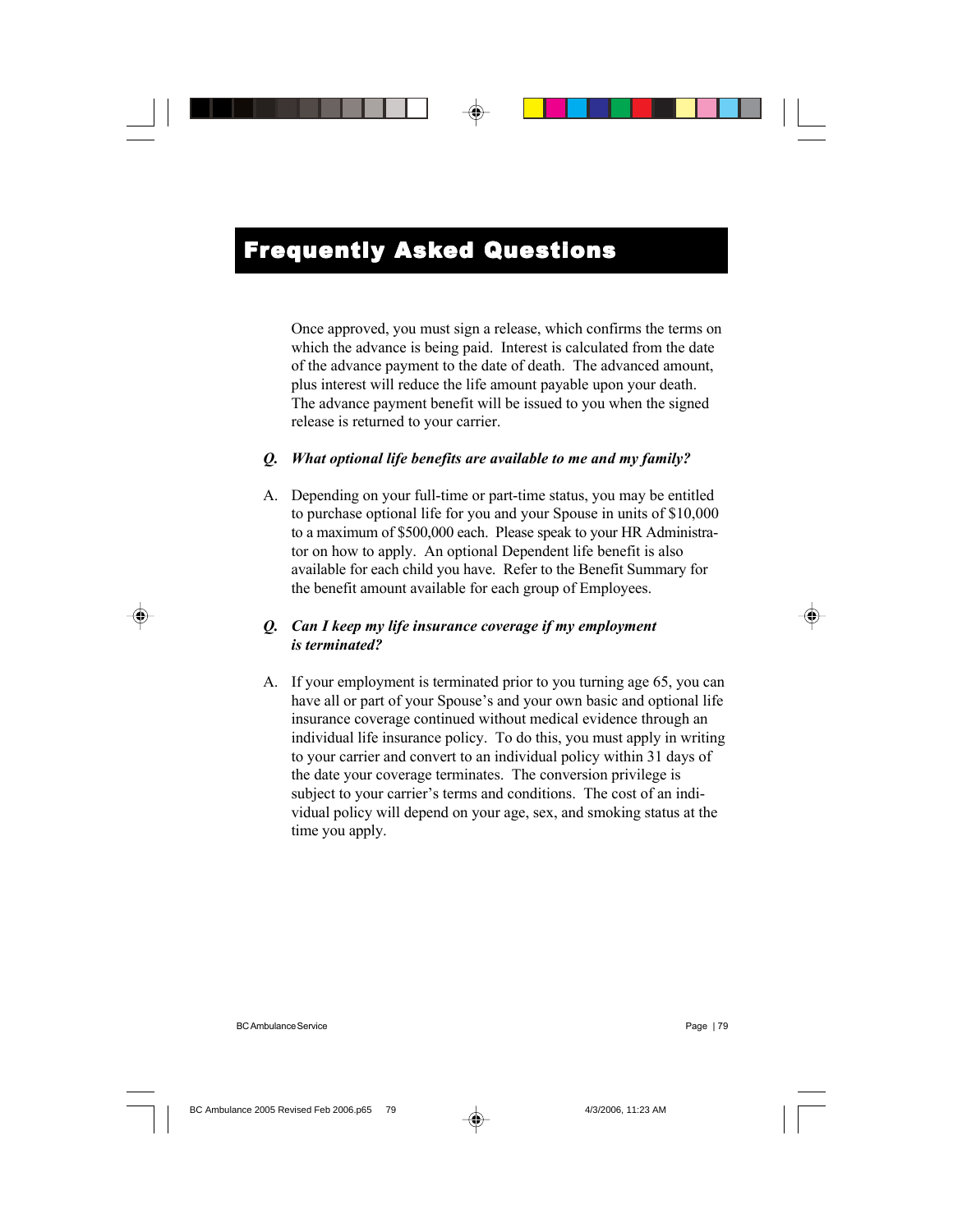#### *Q. What is waiver of premium and how does it work?*

A. If you become eligible for long term disability benefits, the amount of life insurance in-force at the date of commencement of your disability will be continued without premium payment. Your optional life benefit and any Dependent optional life premiums will also be waived

*Note: AD&D premiums would also be waived upon approval of life waiver of premium.*

# Accidental Death & Dismemberment

#### *Q. What happens if I suffer more than one loss as a result of a single accident?*

A. Only one benefit – the largest to which you are entitled – will be paid for all losses suffered due to any one accident. Payment is made directly to you, or in the event of death, to your beneficiary or estate.

# Group Aviation Accident Insurance

#### *Q. How do you define business travel for aviation accident benefit purposes?*

A. Travelling by air on the employer's business, including limited ground travel to and from the airport. Daily travel to and from your normal place of work is not considered business travel.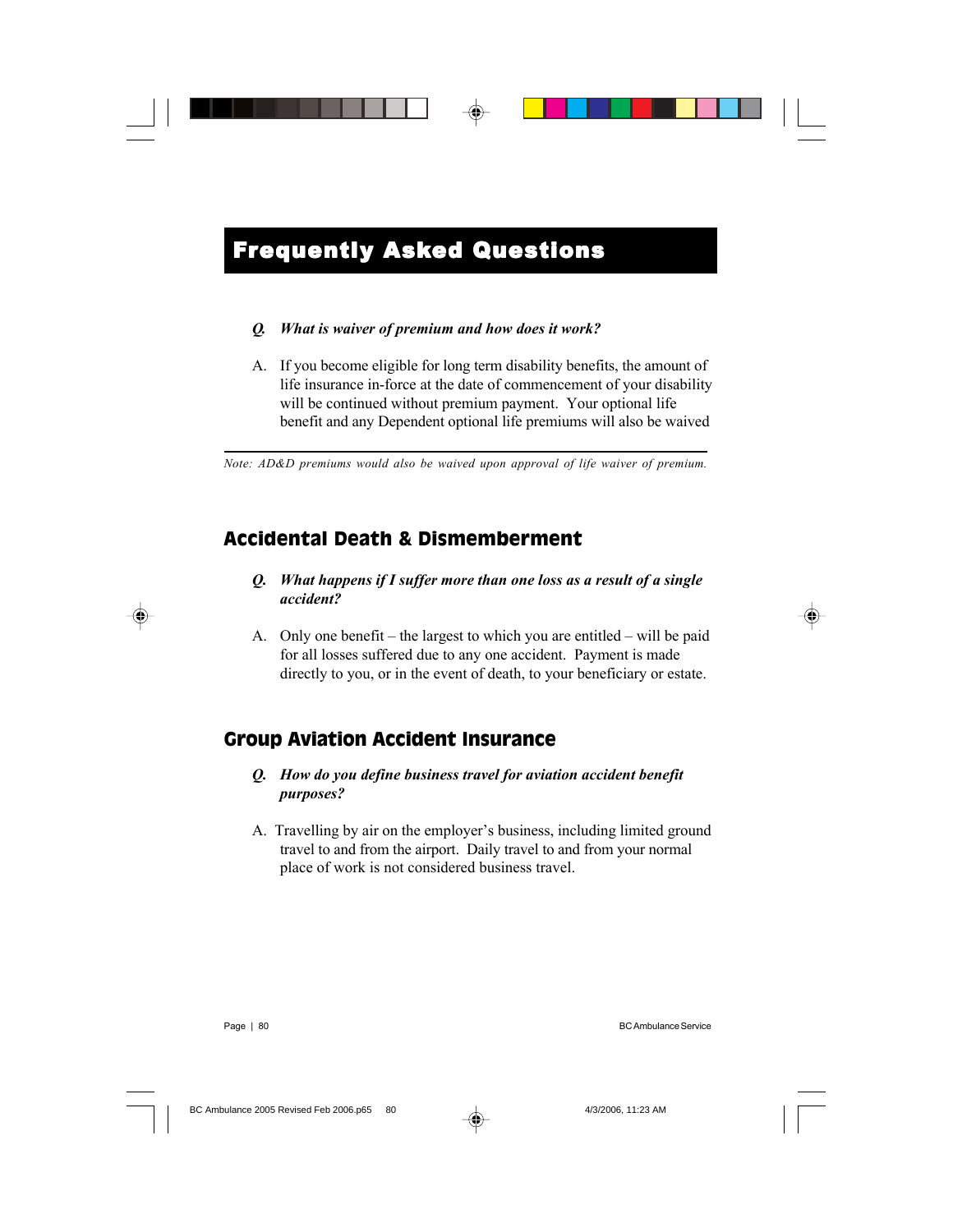### Short Term Income Insurance Plan (STIIP)

### *Q. What is the STIIP benefit level? For how long will STIIP benefit payments continue?*

A. Your STIIP provides income protection for you to an amount equal to 75% of regular salary if you are unable to work due to sickness or injury. STIIP benefit payments continue for the first 182 days of disability.

#### *Q. What happens if I become disabled again after returning to work for more than 10 shifts?*

A. If you return to work for less than 10 shifts and become disabled from the same or related cause, the second disability will be considered a continuation of the previous period of disability. If you return to work for more than 10 shifts and become disabled from the same or related cause, the second disability will be considered a new disability and you would, therefore, have to reapply for STIIP benefits.

### Long Term Disability

#### *Q. When do my long term disability benefit payments begin?*

A. LTD payments begin after an Elimination Period of 182 days during which you were unable to perform a combination of duties of your own occupation that regularly took at least 60% of your time to complete as a result of injury or disease. After the Elimination Period and for the next 24 months, you are considered disabled if you are unable to be Gainfully Employed.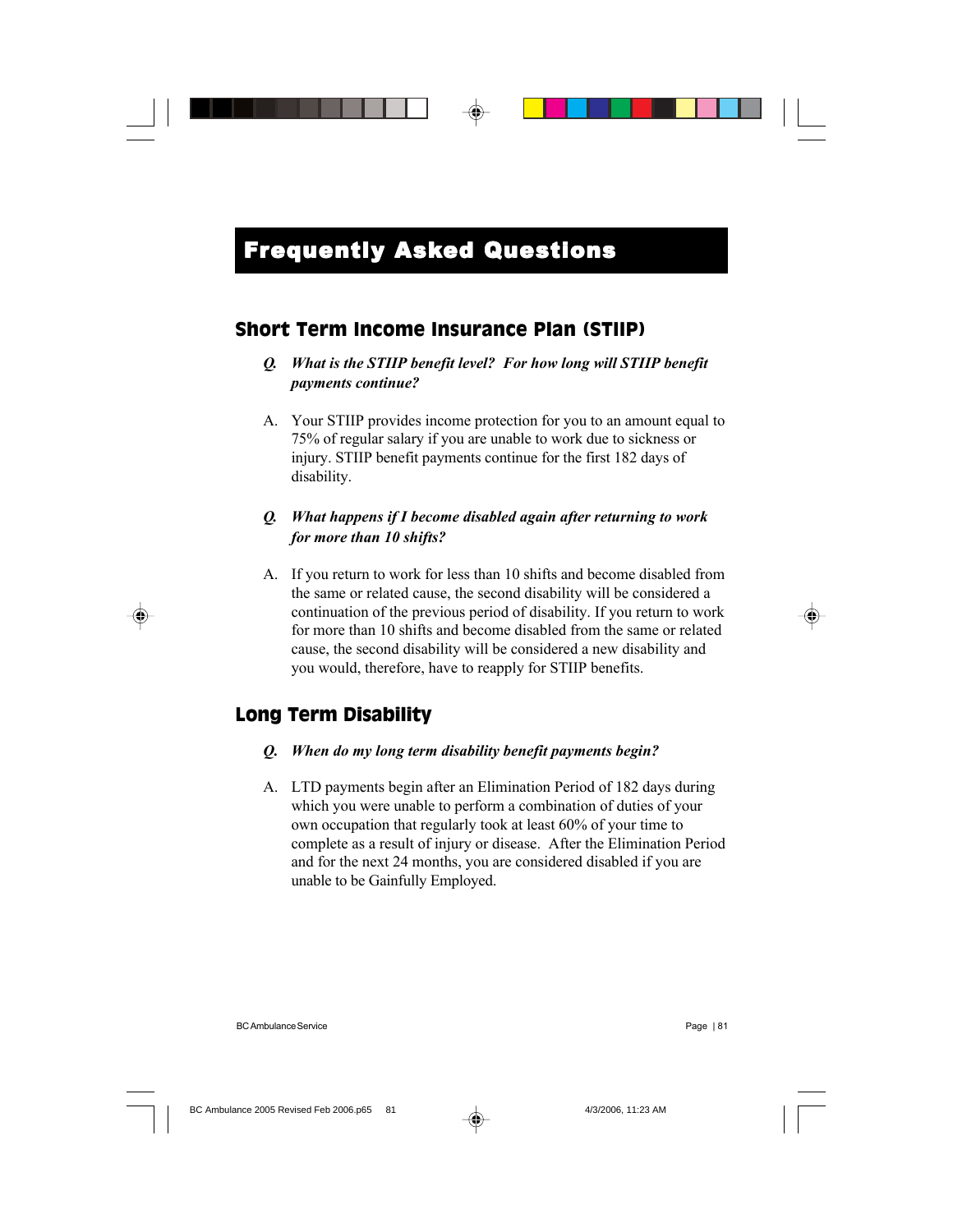### *Q. What is my carrier's role in assisting me in returning to work or retraining me?*

A. Your carrier's vocational rehabilitation services can help you plan and prepare for your return to work. Your return may be a gradual re-entry into work or a more comprehensive program requiring the professional expertise of one of your carrier's rehabilitation consultants.

The process starts with a rehabilitation plan, developed by the carrier in close consultation with you, British Columbia Ambulance Service, medical care providers and community agencies.

If a return to your job is not possible, together, you and your carrier will explore other options that may include modifying your job (if this can be arranged), your return to a different job, or after reviewing your transferable skills and only if required, help increase your current skill level to allow you to apply for other work with another employer.

Once the best option is chosen, your carrier will make sure you have the necessary support to make the plan work. Your carrier will also help you take advantage of services available through community resources.

#### *Q. What happens if I become disabled again after I return to work?*

A. If you again become disabled from the same or related cause within 6 months of returning to full-time work, your monthly benefit will resume immediately and payment will start again. If you return to work and become disabled due to an injury or illness unrelated to the first disability, the second period of absence will be considered a new disability.

#### *Q. Can I convert my long term disability coverage?*

A. Yes. For more details, contact your HR Administrator.